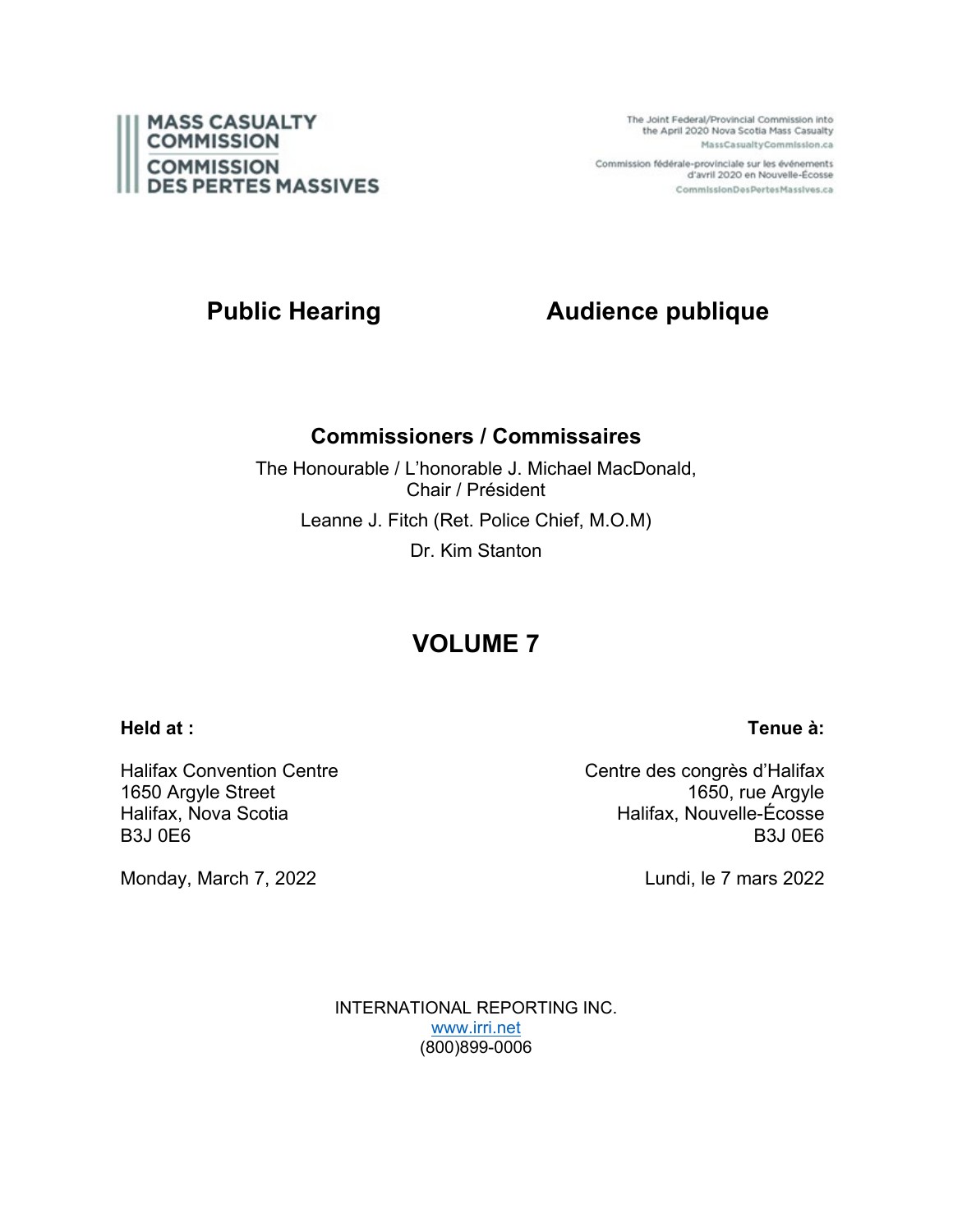### **II Appearances / Comparutions**

Mr. James Russell **Counsel / Conseiller** Ms. Patricia MacPhee Counsel / Conseillère Ms. Nasha Nijhawan **Counsel / Conseillère** Mr. Joshua Bryson Counsel / Conseiller Ms. Sandra McCulloch Counsel / Conseillère Ms. Lori Ward **Counsel / Conseillère** 

Ms. Jamie VanWart Commission Counsel / Conseillère de la commission Ms. Tara Miller Counsel / Conseillère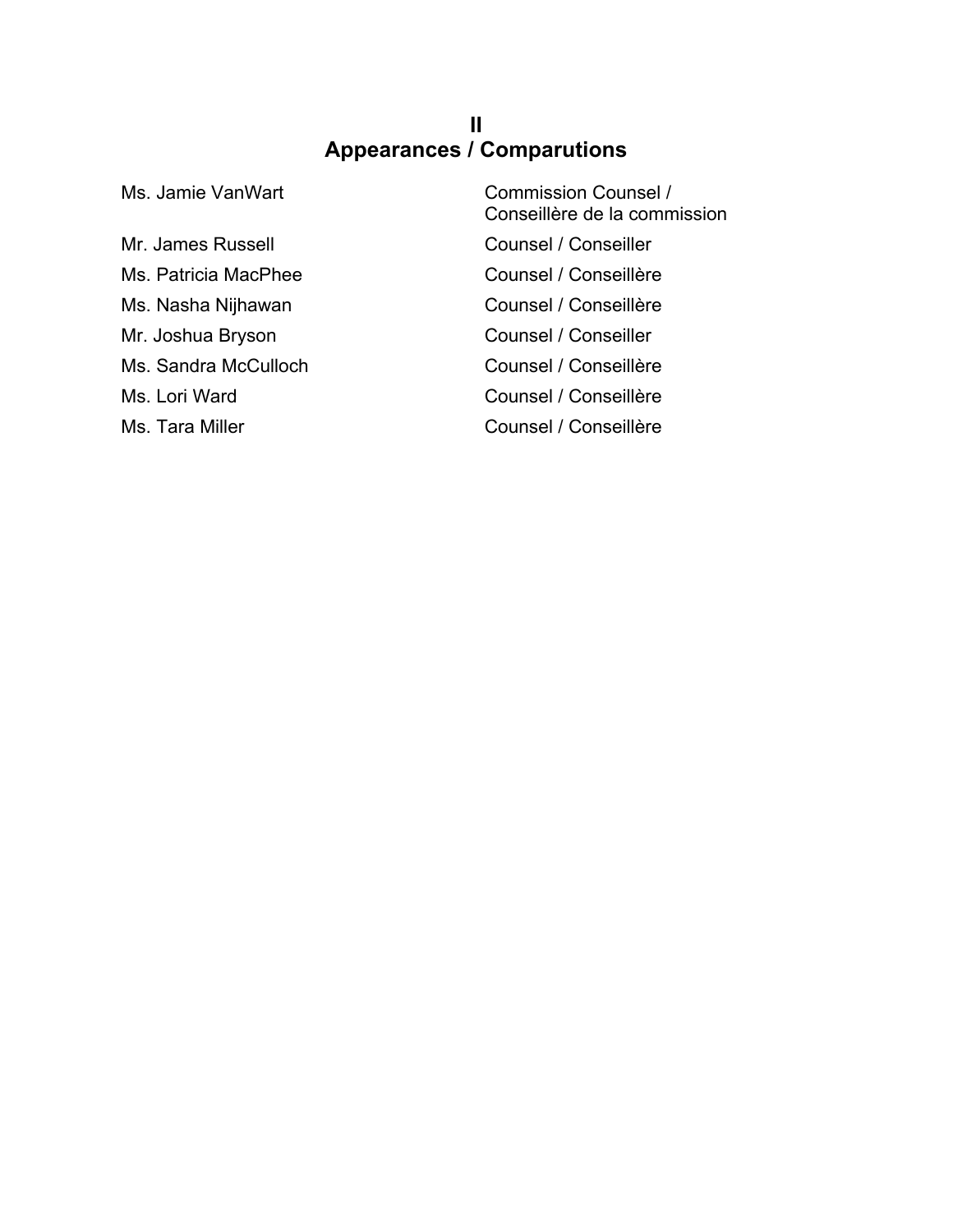| Table of Content / Table des matières |  |
|---------------------------------------|--|

|                                     | <b>PAGE</b>    |
|-------------------------------------|----------------|
| Submissions by Mr. James Russell    | 4              |
| Submissions by Ms. Patricia MacPhee | 6              |
| Submissions by Ms. Nasha Nijhawan   | $\overline{7}$ |
| Submissions by Mr. Joshua Bryson    | 10             |
| Submissions by Ms. Sandra McCulloch | 12             |
| Submissions by Ms. Lori Ward        | 15             |
| Submissions by Ms. Sandra McCulloch | 15             |
| Submissions by Ms. Lori Ward        | 30             |
| Submissions by Ms. Nasha Nijhawan   | 32             |
| Submissions by Ms. Tara Miller      | 36             |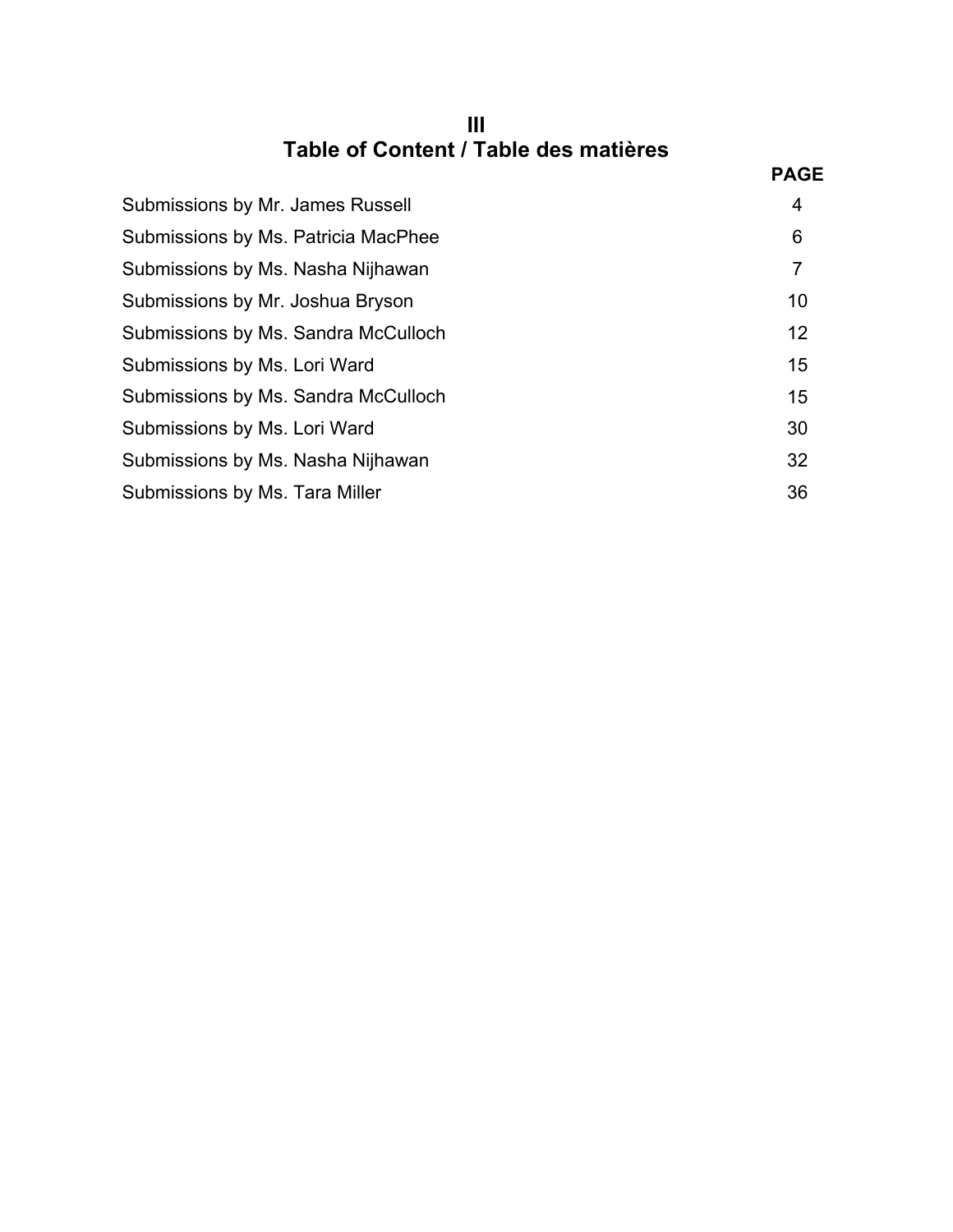## **IV Exhibit List / Liste des pièces**

| <b>No</b> | <b>DESCRIPTION</b>                              | <b>PAGE</b> |
|-----------|-------------------------------------------------|-------------|
| 213       | COMM15506, Cst. Forrest's interview to the Mass | Δ           |
|           | <b>Casualty Commission</b>                      |             |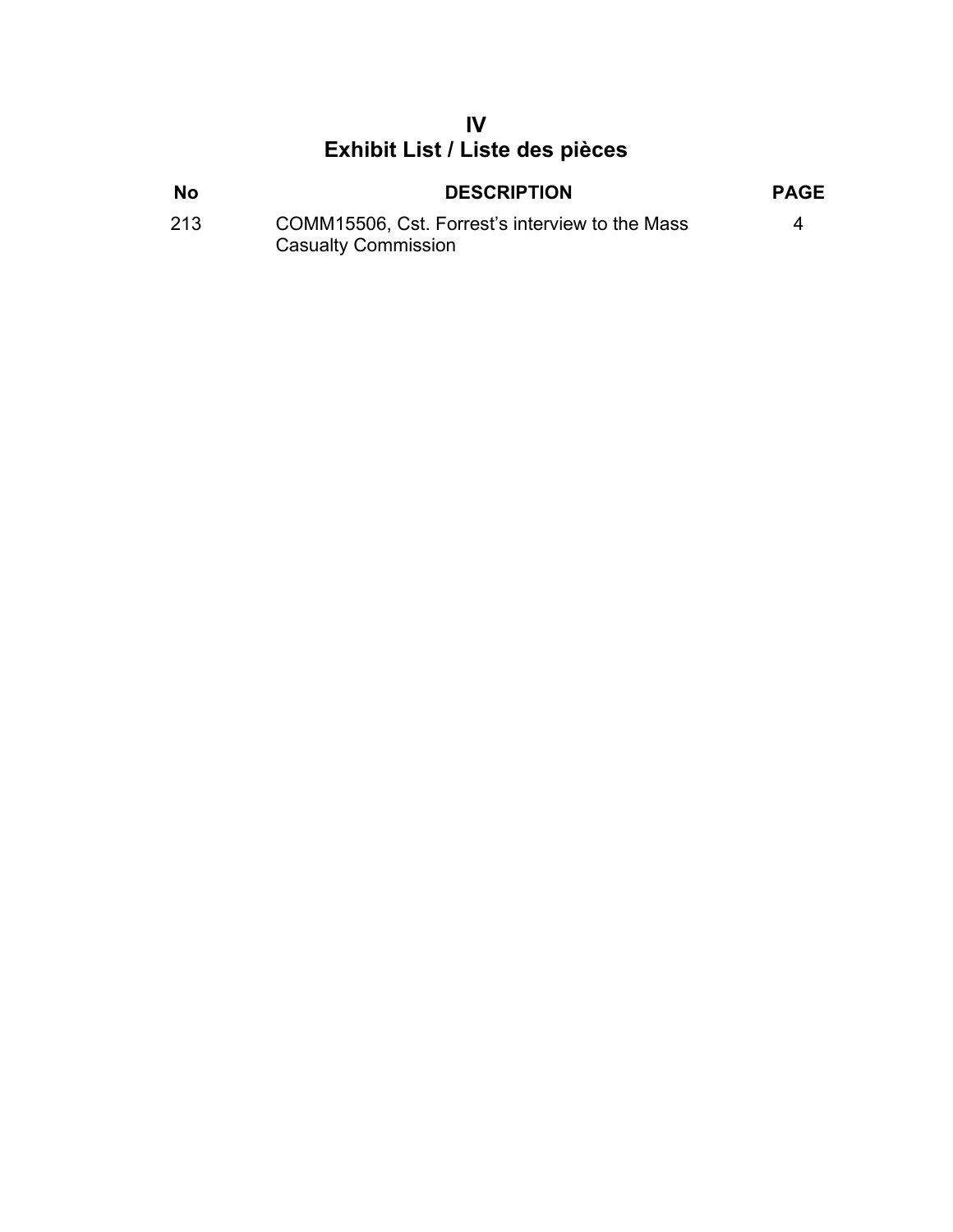| $\mathbf{1}$   | Halifax, Nova Scotia                                                                   |
|----------------|----------------------------------------------------------------------------------------|
| $\overline{2}$ | --- Upon commencing on Monday, March 7, 2022 at 9:03 a.m.                              |
| 3              | REGISTRAR DARLENE SUTHERLAND: Good morning. The                                        |
| 4              | proceedings of the Mass Casualty Commission are now in session with Chief              |
| 5              | Commissioner Michael MacDonald, Commissioner Leanne Fitch, and Commissioner            |
| 6              | Kim Stanton presiding.                                                                 |
| 7              | <b>COMMISSIONER MacDONALD:</b> Good morning, everyone. Hello                           |
| 8              | and welcome. Bonjour et bienvenue.                                                     |
| 9              | We join you from Mi'kma'ki, the ancestral and unceded territory of                     |
| 10             | the Mi'kmaq. And today, like every day of this inquiry, we begin by remembering those  |
| 11             | whose lives were taken or were harmed, their families, and all those effected by the   |
| 12             | April 2020 Mass Casualty in Nova Scotia.                                               |
| 13             | Where we left off on Friday, we were continuing to hear                                |
| 14             | submissions from Participants.                                                         |
| 15             | Hearing submissions from Participants is an integral part of work                      |
| 16             | that helps identify material gaps and points of difference and shapes which witnesses  |
| 17             | we will call and the questions we will ask.                                            |
| 18             | The Participants are a broad, diverse group with different positions                   |
| 19             | and perspectives.                                                                      |
| 20             | A reminder that the Participants include the families, first                           |
| 21             | responders, government institutions, and various advocacy groups, all represented by   |
| 22             | their own legal counsel. Our role is to hear these different perspectives and consider |
| 23             | their submissions in the context of our mandate.                                       |
| 24             | As we have said, it is the intent of the Commission to call witnesses                  |
| 25             | to testify, as deemed necessary. This includes RCMP officers. Five of the six          |
| 26             | witnesses being discussed today are RCMP officers we expect to hear from in the        |
| 27             | proceedings. The question to be determined is when it makes the most sense to do so.   |
| 28             | We emphasize again the submissions for witnesses that we will                          |

INTERNATIONAL REPORTING INC.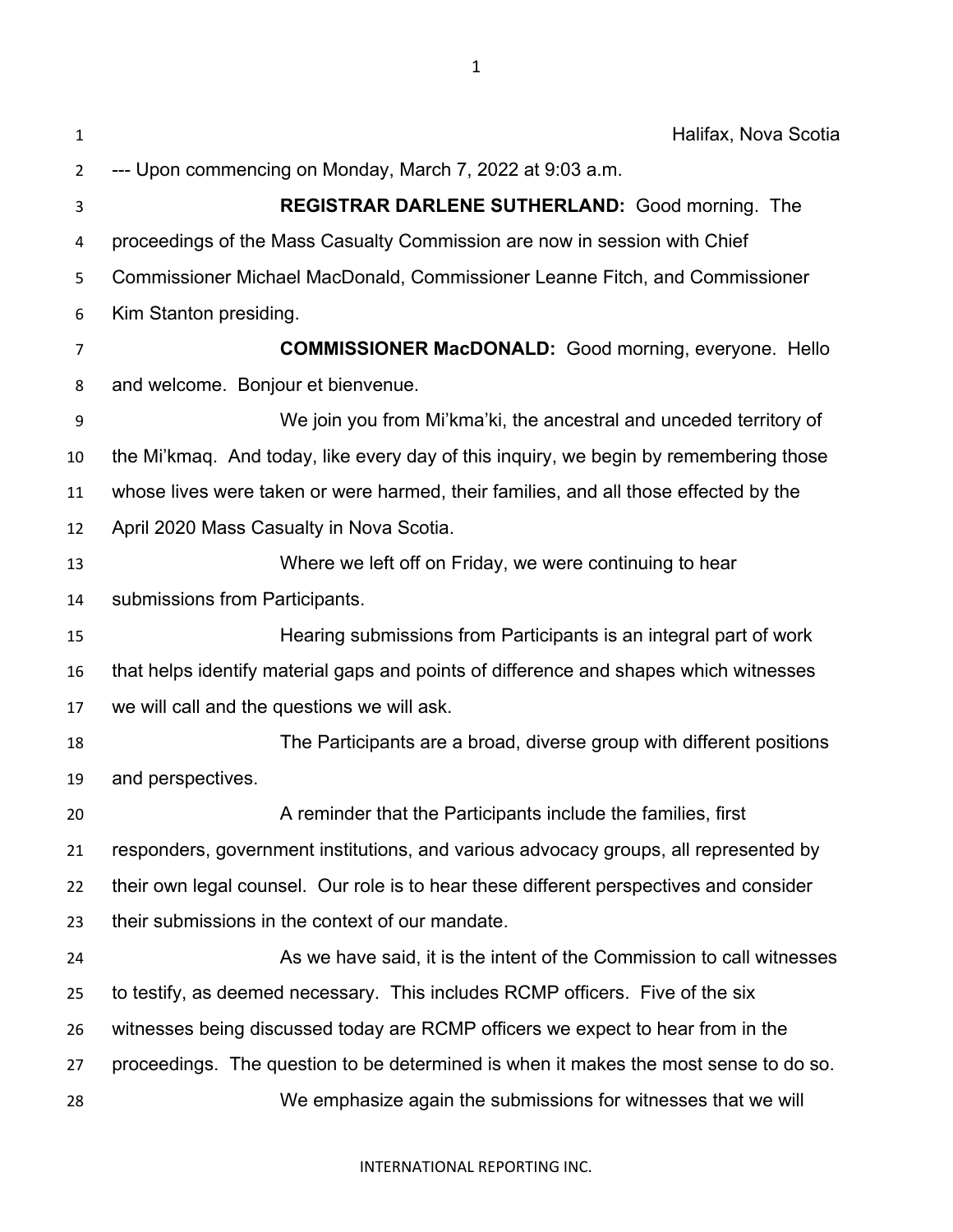continue to hear today are based on just the first three Foundational Documents. And that's three out of more than 30 we will work through during the public proceedings. There is much more to come with the Foundational Documents about what happened and why, included information about the RCMP command decisions. So thank you again and we will hear from Commission Counsel. **MS. JAMIE VanWART:** Good morning, Commissioners. My name is Jamie VanWart. Member of the Commission Counsel team. Today we're going to be continuing our proceedings from where we left off last week. **I'll do a brief introduction.** This is a public inquiry. We anticipate every day there will be new people watching for the first time. So last week, Commission Counsel presented the first three, of several to come, Foundational Documents. Those documents were "Portapique: April 18-19, 2020)", "First Responder Actions in Portapique", "Containment Points in and Around Portapique". Each of the Foundational Documents included source material. All of the source material were tendered as exhibits and are now before the Commission. The Commission also heard from a witness, Darryl MacDonald. It is Commission Counsel's view that the record created last week in relation to these first three Foundational Documents will create a record that will allow the Commission to do its forward-looking work to fulfill its mandate. The Mass Commission has procedural rules, and those rules are called "The Rules of Practice and Procedure of the Mass Casualty Commission". And these rules are available for anyone to access through the Mass Casualty Commission website. And in those rules, and specifically Rule 28 and Rule 37, a process is set out by which Participants, after the presentation of a Foundational Document, may make representations to the Commission that there were gaps left in the record that should be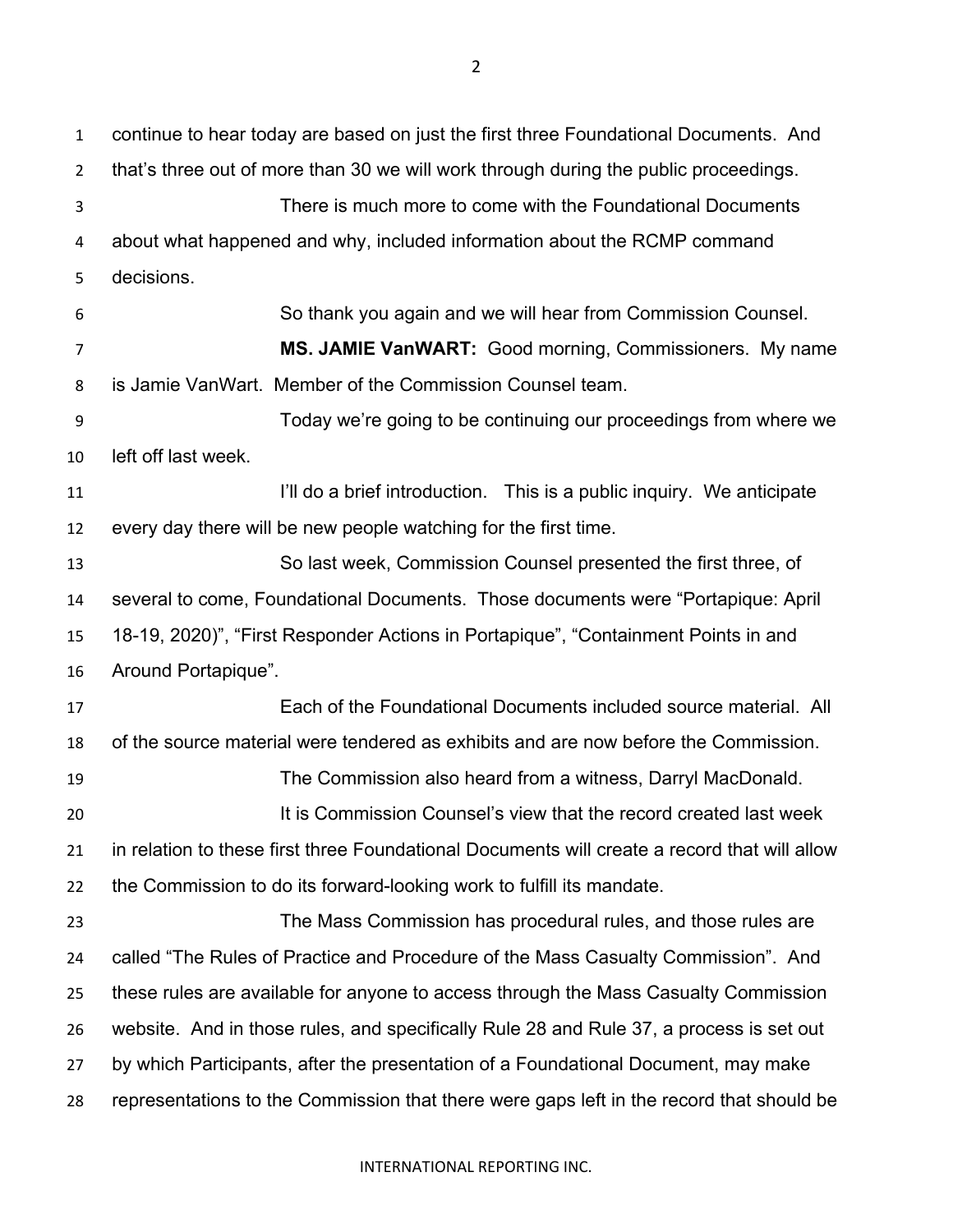filled by hearing witnesses. And this is the process that we are in at this point of the proceedings. And it began on Wednesday last week, continued on Thursday, and will continue this morning.

 So we will be continuing to hear from Participant counsel. We have structured these proceedings to hear from Participant counsel on an individual-by-individual basis.

 And as Commission Counsel, we do not intend to speak to the Participant counsel's application, except to the extent that if we have information that the Commission may find helpful, we will add comments at the end of their representations today. So for example, on Wednesday and Thursday last week, in a number of occasions, we indicated that it will be a Foundational Document in the future that may be a better time to address whether or not to hear from this witness. So before we begin, I would add there are a few housekeeping matters from last week. **First, on Thursday, so March 3<sup>rd</sup>, Commission Counsel indicated in**  these proceedings that we had sent written questions to a Cst. Vicki Colford, but had not heard back from Cst. Colford.

 And I just wanted to clarify that those questions were actually only 20 just sent on Thursday, March  $3<sup>rd</sup>$ , 20222. The same day we made those

representations.

 So in all likelihood, Cst. Colford hadn't heard or seen those questions at the time we made those submissions.

24 MISO, on Thursday, March  $3^{rd}$ , in relation to Cst. Nathan Forrest, Counsel referenced COMM number 15506, which is Cst. Forrest's interview to the Mass Casualty Commission. This interview has not yet been entered as an exhibit, and at this time, we suggest it appropriate to do so. And I'll allow Madam Registrar to indicate what exhibit number that document will have.

INTERNATIONAL REPORTING INC.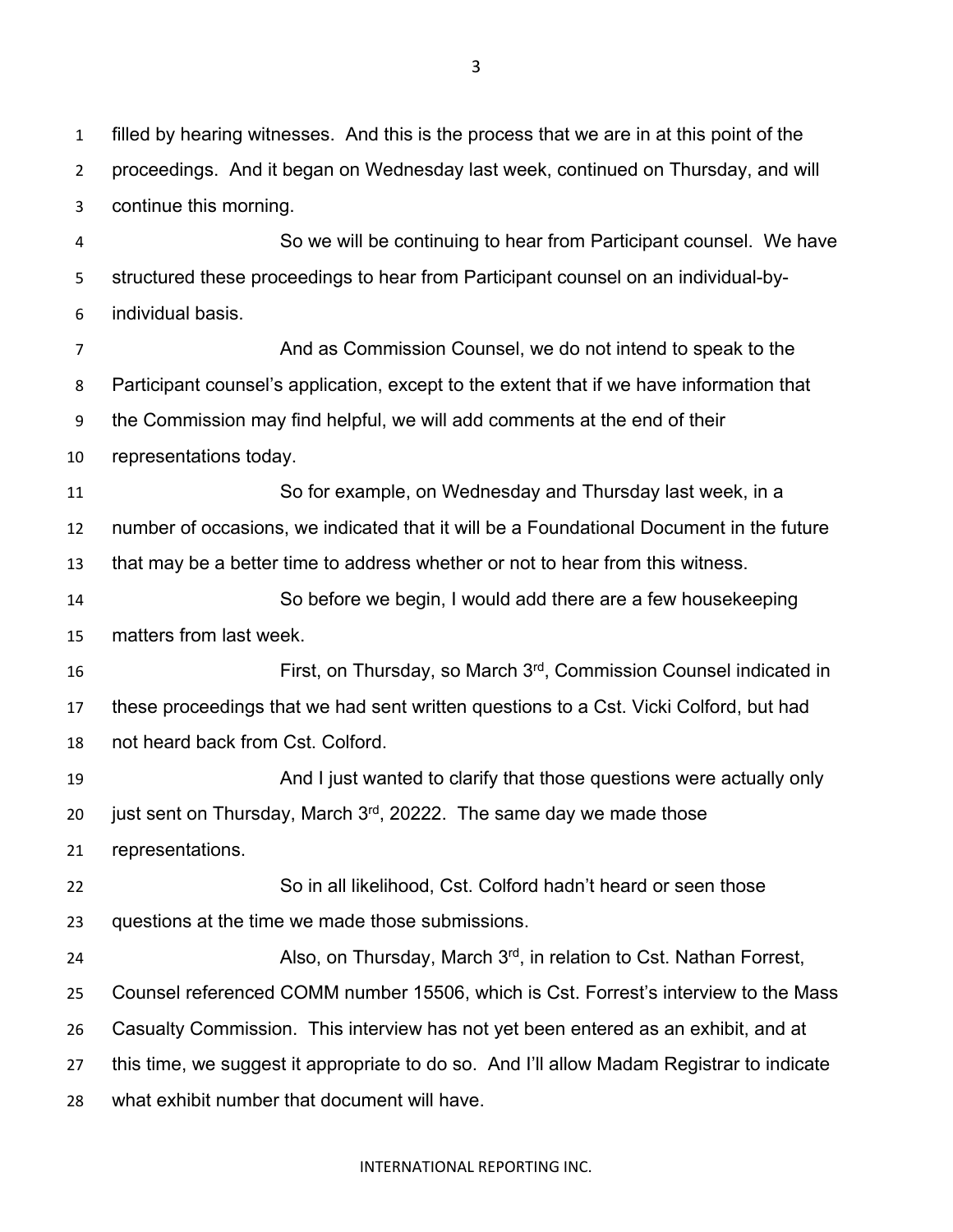**REGISTRAR DARLENE SUTHERLAND:** That's Exhibit 213. **--- EXHIBIT No. 213:** COMM15506, Cst. Forrest's interview to the Mass Casualty Commission **MR. JAMIE VanWART:** So the first individual we'll hear about is Cst. Jeffrey MacFarlane. And I believe counsel from Burchell MacDougall will be speaking to this matter. **--- SUBMISSIONS by MR. JAMES RUSSELL: MR. JAMES RUSSELL:** Good morning, Commissioners. My name is James Russell, and along with my colleagues, Stephen Topshee and Linda Hupman, we represent the families of the Oliver-Tuck family and the Campbell families. Thank you for allowing me the opportunity to address the Commission regarding Cst. MacFarlane. Just to remind you how Cst. MacFarlane relates to the Portapique Foundational Documents, it was Cst. MacFarlane who took a statement from Andrew MacDonald shortly after he was released from the hospital on Sunday morning, April 19<sup>th</sup>, 2020. This statement, which has the reference COMM0002703, has already been made an exhibit in these proceedings. And the most relevant sections are at lines 201 to 215 and 506 to 512 of the statement. According to the transcript, this statement of Mr. MacDonald was 22 taken between 5:00 a.m. and 6:05 a.m. on April 19<sup>th</sup>, 2020. **In his statement, Mr. MacDonald gives important information on the**  existence of the replica police car, and excerpts of this portion of the statement are set out in the Portapique Foundational Documents. The information on the existence of that replica police car is, of course, clear and unequivocal. We submit though that the gap that needs to be addressed is what use Cst. MacFarlane made of that key information at the time. There is no information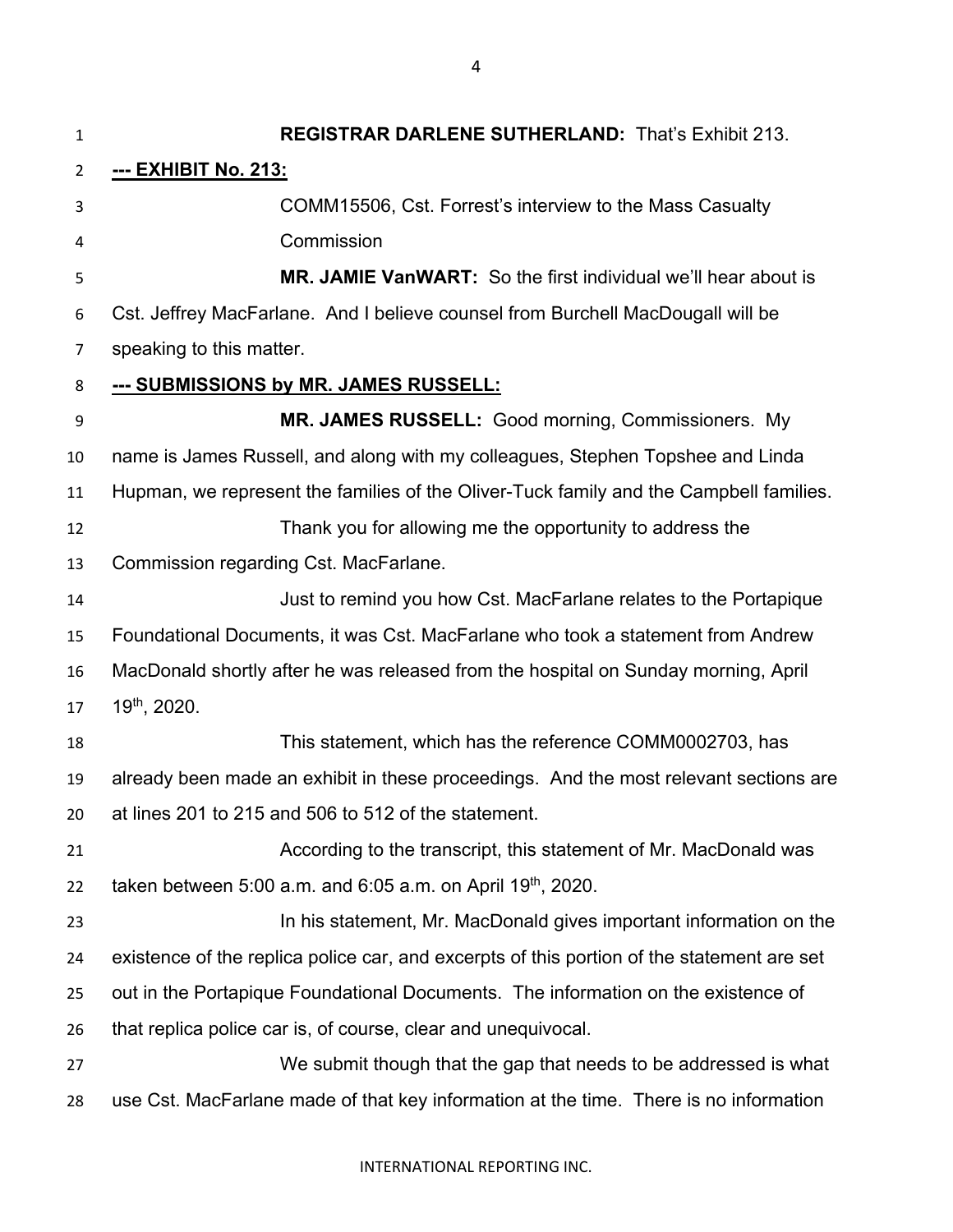we have found to indicate whether this information was passed on, and if it was, to who it was passed on.

 Further, in that same statement, Andrew MacDonald provided information on another route out of Portapique, the Blueberry Road. It's not clear that this information, important though it was, was followed up on at this point or earlier in the proffering of the information about that from Kate MacDonald to Cst. Colford. While we appreciate that based on the proposed timeline of the movements of the perpetrator, the timing of Cst. MacFarlane coming to know this information and how this information was treated may not have impacted the result of this tragedy, but we submit that the key issue here is the basic handling of information

by those who learned of the existence of this alternate route out of Portapique.

 The issue in essence is that dissemination of key information, or lack thereof, if that's the case, to responding police members during an ongoing active shooter situation. Perhaps there's lessons to be learned, recommendations for the future that could flow from what was or what was not done in this case.

 Cst. MacFarlane's testimony is important in the context of the Commission's mandate as stated in the Orders in Council. They've been reiterated numerous times about the recommendations addressing police action, operational tactics, response, decision making and supervision, as well as police policies, procedures and training in respect of active shooter situations. Again, we submit a recommendation that Cst. MacFarlane should be called as it fits into Rule 28. Again, I'm going to read this because I feel that it's not being addressed exactly by responding individuals to our submissions.

| 24 | "Participants may propose witnesses to support,        |
|----|--------------------------------------------------------|
| 25 | challenge, comment or supplement the foundational      |
| 26 | documentation in ways that are likely to significantly |
| 27 | contribute to an understanding of the issues relevant  |
| 28 | to the mandate of the Commission." (As read)           |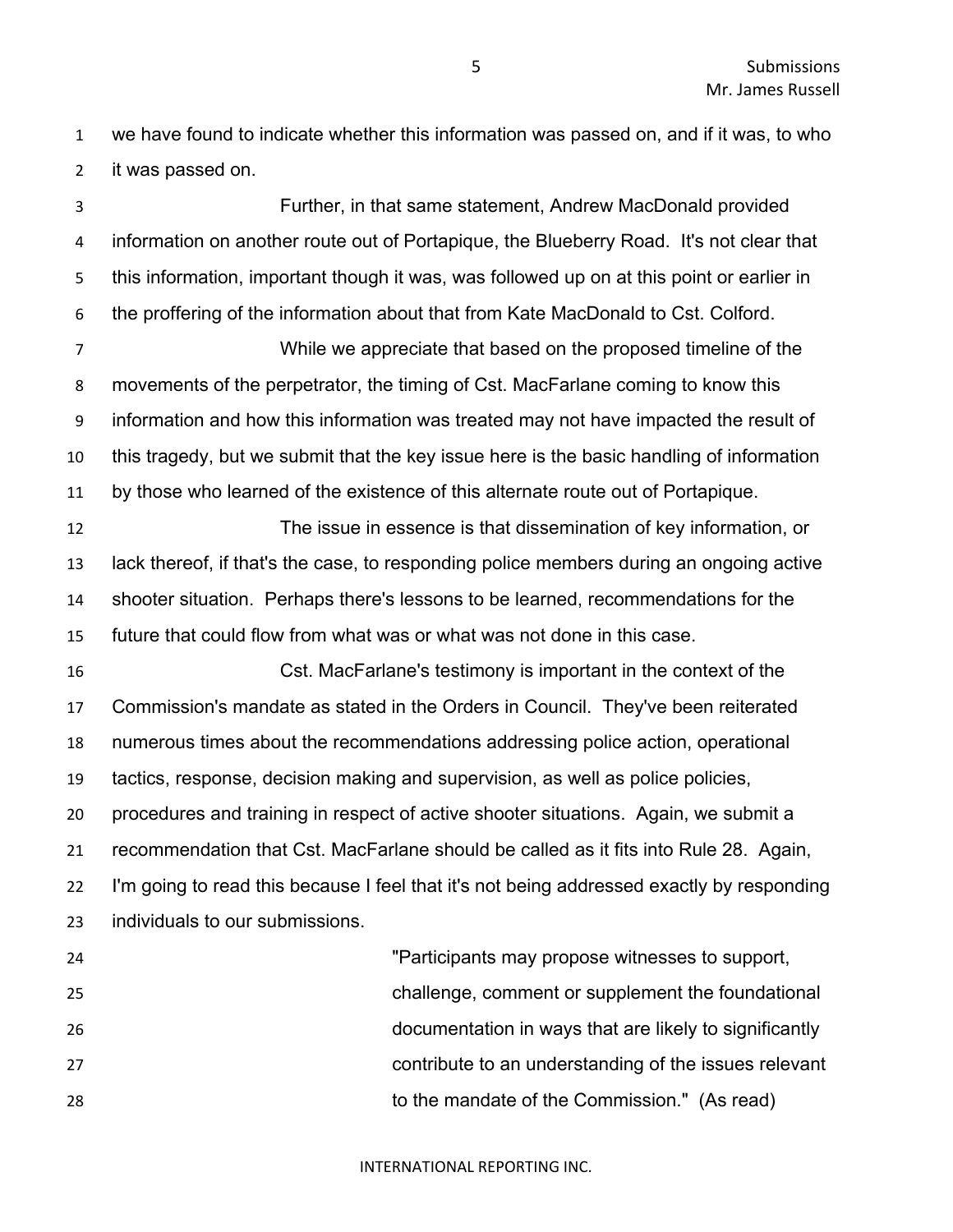| $\mathbf{1}$   | We respectfully submit that, in addition to the gaps that can be filled                        |
|----------------|------------------------------------------------------------------------------------------------|
| $\overline{2}$ | by having Cst. MacFarlane, and really all of the members that are being suggested to           |
| 3              | testify under oath, these members can be given sufficient -- or significant context to their   |
| 4              | actions, their training, their experience, which using the words of Rule 28 can                |
| 5              | supplement the Foundational Documents in ways that are to likely significantly                 |
| 6              | contribute to the understanding of the issues before this Commission.                          |
| 7              | Subject to any further questions, those are my submissions on Cst.                             |
| 8              | Jeff MacFarlane.                                                                               |
| 9              | <b>COMMISSIONER MacDONALD:</b> Well, thank you so much, Mr.                                    |
| 10             | Russell.                                                                                       |
| 11             | MR. JAMES RUSSELL: Thank you.                                                                  |
| 12             | MR. JAMIE VanWART: The Commission will now hear from                                           |
| 13             | counsel for Canada, either Ms. Ward or Ms. MacPhee. I believe it's Ms. MacPhee.                |
| 14             | --- SUBMISSIONS BY MS. PATRICIA MacPHEE:                                                       |
| 15             | MS. PATRICIA MacPHEE: Good morning. We have very brief                                         |
| 16             | submissions with respect to Cst. MacFarlane. I think my friends from the National              |
| 17             | Police Federation will likely address it in greater detail, but it's true that Cst. MacFarlane |
| 18             | has not been interviewed by the Mass Casualty Commission as of yet. If there are -- if         |
| 19             | there is information that the Commissioners feel needs to be gathered from him, we             |
| 20             | would suggest that he is open to be interviewed and to fill any gaps or add those              |
| 21             | additional context that my friends are looking for from him. He does appear later in the       |
| 22             | events, not directly involved in the actions in Portapique, or the first responders at that    |
| 23             | time, or in containment, so it's a matter that, we would submit, can addressed or should       |
| 24             | be addressed later on in these proceedings. But again, he is available to be interviewed       |
| 25             | and he's also available to answer any written questions, should that be required. Thank        |
| 26             | you.                                                                                           |
| 27             | <b>COMMISSIONER MacDONALD:</b> Thank you, Ms. MacPhee.                                         |

**MR. JAMIE VanWART:** Next Commission will hear from Ms.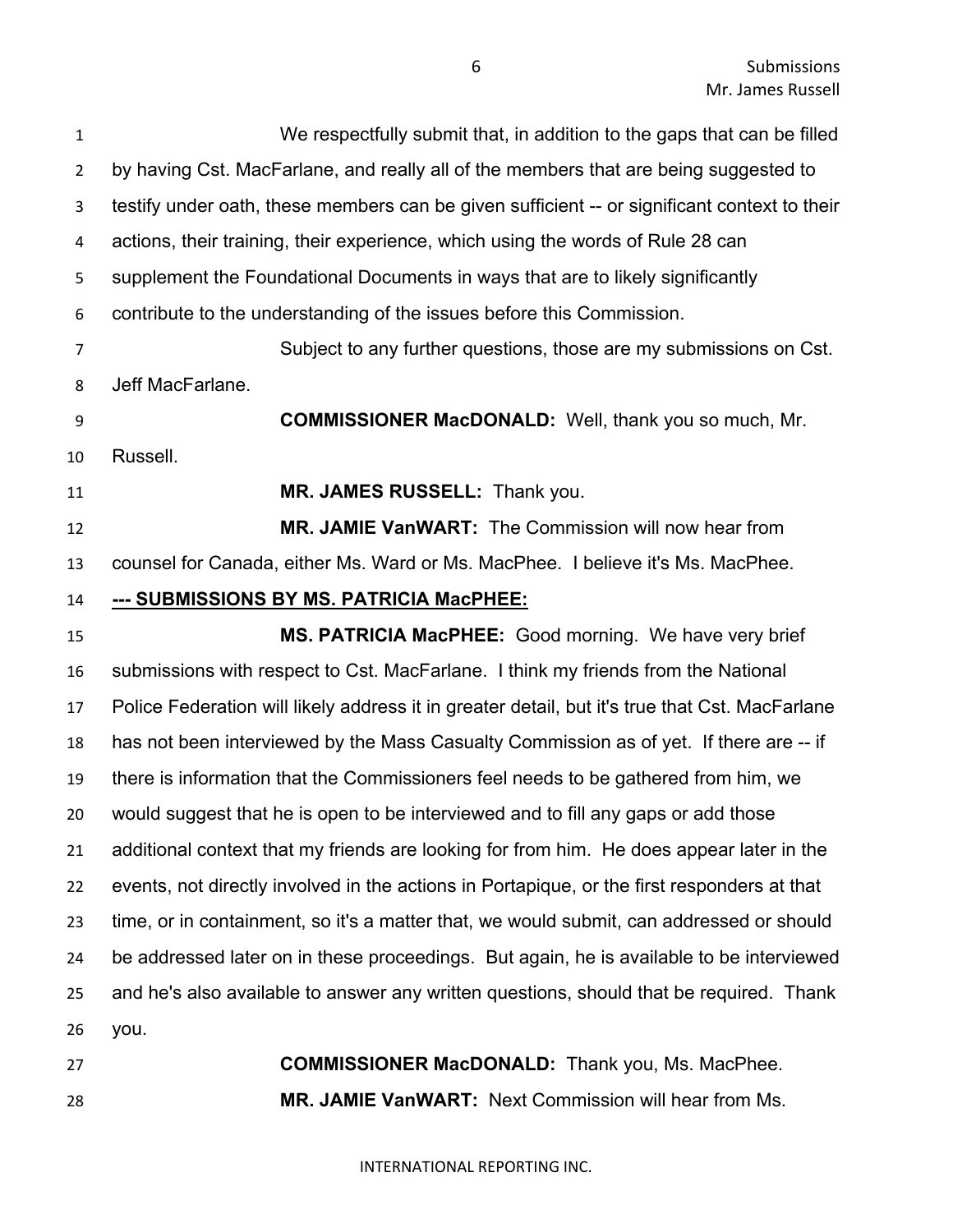Nijhawan from the National Police Federation.

#### **--- SUBMISSIONS FROM MS. NASHA NIJHAWAN:**

 **MS. NASHA NIJHAWAN:** Good morning, Commissioners. Nasha Nijhawan for the National Police Federation. I'd like to take this opportunity and thank you for it to respond briefly to my friend Mr. Russell's request for the attendance of Jeff MacFarlane by subpoena under Rule 37. And I'm going to start my comments by just addressing this question of what the application and what the applicable rule is.

 Mr. Russell has noted correctly that participants are free to suggest areas for which the Commission should conduct further exploration in order to supplement the Foundational Documents under Rule 28. That is not, however, the test for whether or not a witness should be subpoenaed, and we don't disagree, as my friend from Canada said, that it's very possible that further information from Cst. MacFarlane may be appropriate for the Commission. However, it's our position that that does not, at this time, justify a subpoena as being necessary under Rule 37. So with that in mind, I'll just address the specific issues raised by Mr. Russell with respect to this witness.

 Cst. Jeff MacFarlane is a member of the Major Crime Unit. He was called out shortly after midnight during the mass casualty by Major Crime along with his partner Cst. Mike Woolcock. Csts. MacFarlane and Woolock as relevant to the current Foundational Documents conducted, as Mr. Russell said, an interview over the telephone of John Andrew MacDonald, who had been shot by the perpetrator the night before. That interview was entirely audio recorded and a transcript of that recording has been produced. Mr. Russell suggested there are a couple of relevant items in that interview, which -- about which we would like to know what happened, what happened with that information after Cst. MarFarlane and Cst. Woolcock received it.

 I just want to address what those exactly information are because I think I have to disagree with Mr. Russell in his characterization of that information. There was some information from Mr. MacDonald about the car that he observed the night before. That information had also been passed on contemporaneously during the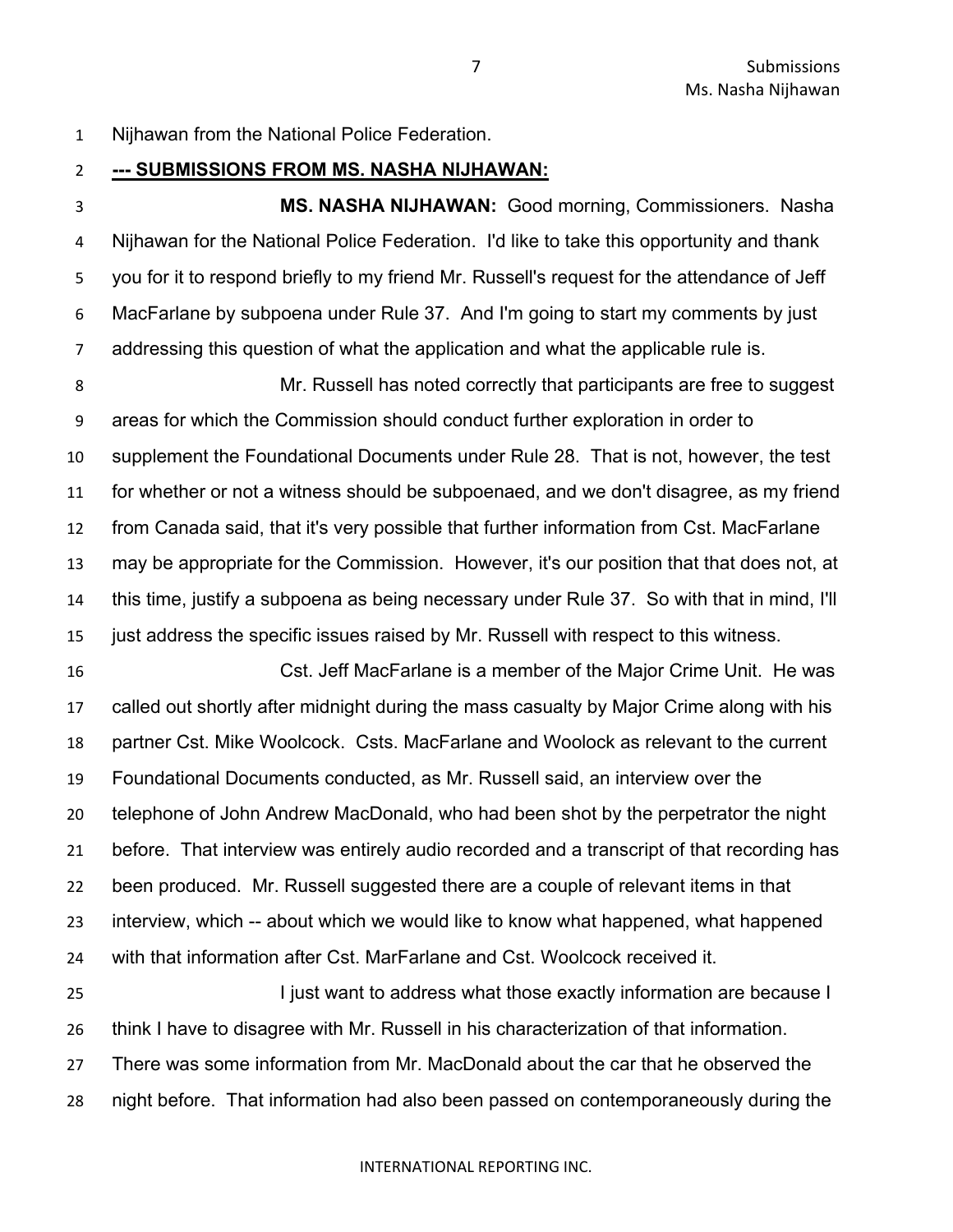-- or 911 call, which was happening during the events. His comments about the car are less clear than I think perhaps Mr. Russell has suggested. And he, for example, speculates during his interview that perhaps it was the same car, the Taurus, that had 4 been in the driveway that he had observed that Mr. -- the perpetrator had slapped some decals on, you know, in short order. So it didn't actually advert to the existence of an entire replica car that was separate from the known automobiles owned and registered by the perpetrator.

 But in any event, this question of the information that was available to police about the replica car is addressed entirely in another Foundational Document which is forthcoming about the replica car and what was known about it and when. So it would be our suggestion that, in accordance with Rule 28, because those Foundational Documents have not been completed or entered into evidence, it would be appropriate for the Commission to follow up on this suggestion from a participant to understand exactly what information was transmitted by Cst. MacFarlane up to the chain of command. There is another Foundational Document, which will deal with command decisions, in which we can explore what use was made of that information.

17 I can say that it's my understanding, by reviewing all of the officer's notes, that Cst. MacFarlane in the usual course would have reported to his supervisor, Cpl. Jerry Rose-Berthiaume, who was the lead investigator at MCU on this file. There is evidence in the file that Cpl. Rose-Berthiaume then reported to S/Sgt. Steve Halliday, who then reported to S/Sgt. Jeff West, who's CIC. So that chain of information is properly canvassed in the Command Decisions document, and Jeff MacFarlane isn't going to be able to tell you much, except to tell you, yeah, this is who I called after conducting this interview.

 Important context for this information is also that, as my friend Mr. Russell said, the interview with Mr. MacDonald concluded around 6:05 a.m., and within about 20 minutes, Lisa Banfield had come out of the woods and investigative and command attention was substantially shifted to that event, which also led to the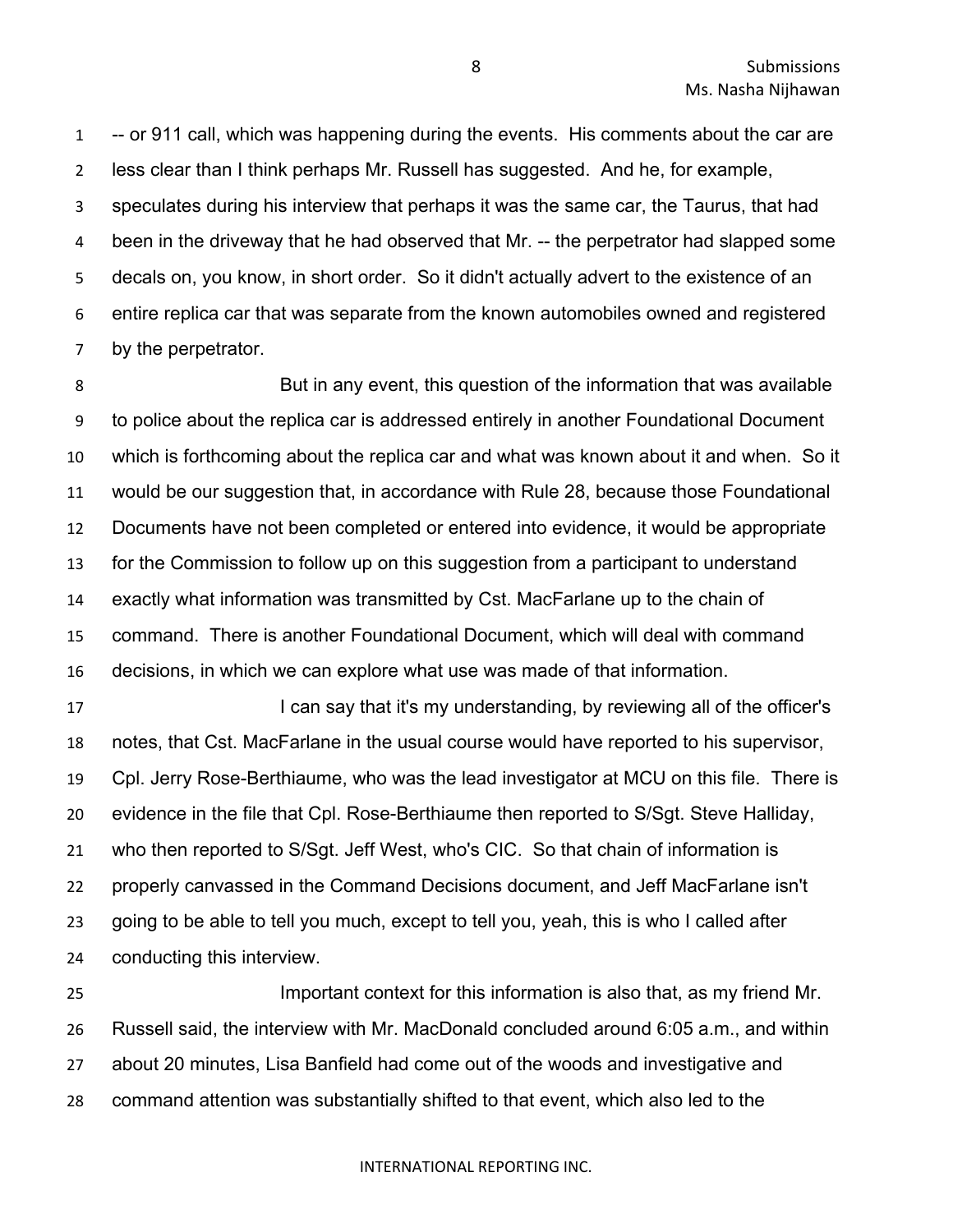perpetrator had constructed. My friend, Mr. Russell, has also suggested that Mr. MacDonald provided clear unequivocal evidence about the existence of the Blueberry Field Road in his statement. I respectfully would submit to you that that is an overstatement of the evidence. Though it remains of interest, I would suggest to the Commission how that information was passed on, to suggest that such a clear statement was made to Cst. MacFarlane, is not accurate. At lines 839 to 844 of his statement, Mr. MacDonald says, in response to the question from Cst. MacFarlane: 11 11 **Is there any way to get out of that area aside from the**  Beach Road?" (As read) **13** "Potentially yeah. So there's, um, uh, I've never been able to do it, but, like, um, there's a road that goes there when you approach Portapique Beach Road, there's an old church on the left-hand side. There's a road there 17 that goes south towards the water. Pretty much straight. And then it's not on -- it's not a kept road, but it's more like a path. That road goes down and it almost meets with one of the branches of Orchard Beach Road, and it's not like a real path, but if you had a four-wheel something, you could probably get across to the other road." (As read) So somewhat less of a clear message about whether or not there was a second road out of Portapique. And that question can properly be explored in the Command Decisions document. And we would suggest that if the Commission sees that further investigation is necessary, it would be appropriate under Rule 28 to conduct

an interview of Cst. Jeff MacFarlane, which he is more than happy to attend.

emergence of a great deal of information about the replica police cruiser that the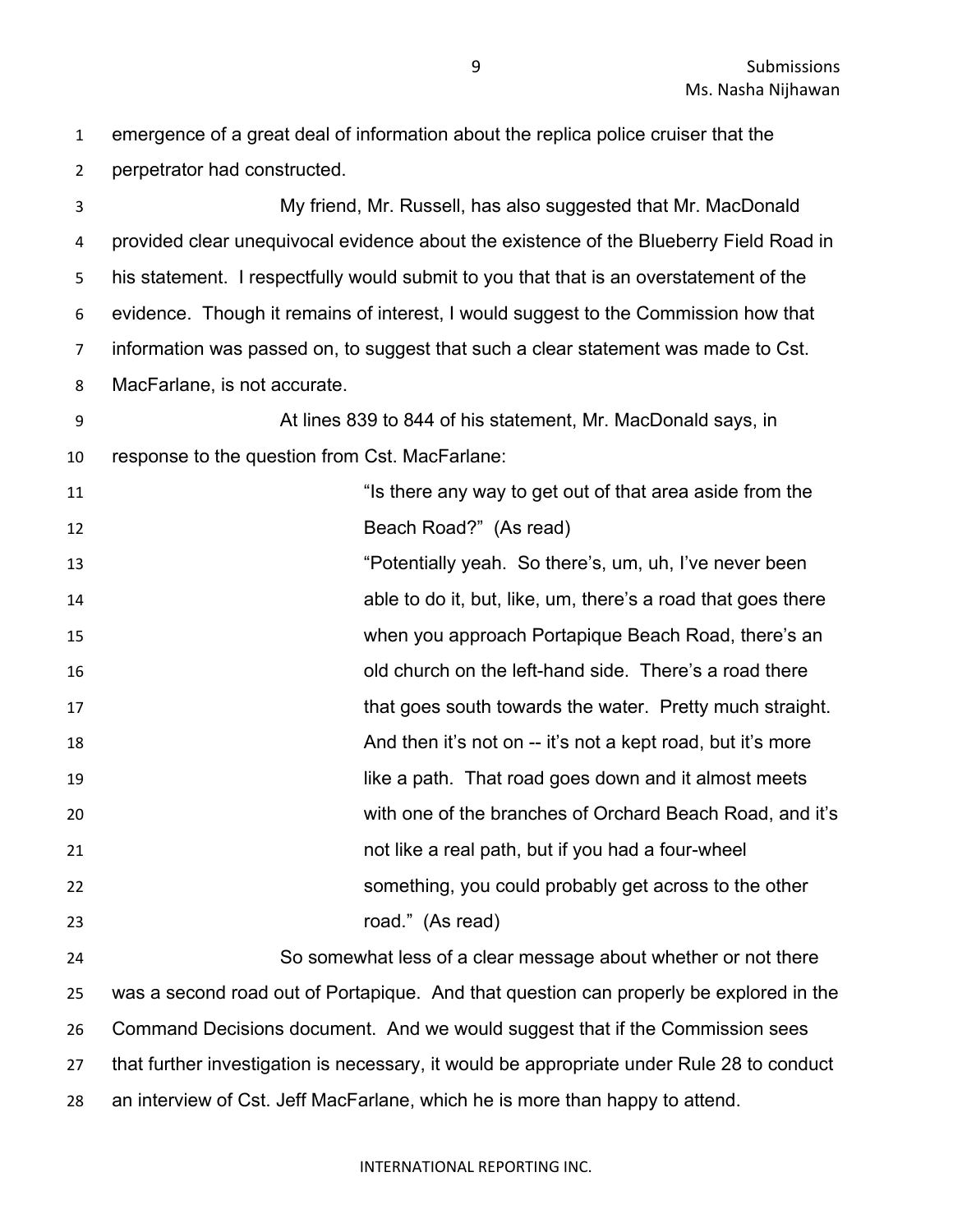I'll also note that the Commission has already scheduled an interview with Cpl. Jerry Rose-Berthiaume, who is the person that he would have provided that information to and who would have passed it on. And that person may actually be the missing link, so to speak, between Command and between this investigator. And so that would be a more appropriate way to address this gap in the evidence to the extent that there is one. **COMMISSIONER MacDONALD:** Thank you. **MS. NASHA NIJHAWAN:** Thank you. **MR. JAMIE VanWART:** Thank you, Commissioners. The only comment from Commission Counsel is that further down the road in the proceedings, there will be a Foundational Document entitled "Confirmation of Decommissioned RCMP Vehicle". That may be an opportunity to further address some of the issues raised by Mr. Russell. Next we have Donnalee Williston. And there are three counsel speaking to this matter. Perhaps we could hear from Ms. Miller first? Unless I'm, I guess, told otherwise? Or, Mr. Bryson, did you want to proceed first? Thank you. Oh, okay. Thank you. So we'll hear from Mr. Bryson. Thank you. **COMMISSIONER MacDONALD:** Good morning, Mr. Bryson. **--- SUBMISSIONS BY MR. JOSHUA BRYSON: MR. JOSHUA BRYSON:** Good morning, Commission. Ms. Williston was the call-taker that took Ms. Blair's call at 10:01 on 23 April 18<sup>th</sup>. And Ms. Williston's evidence can confirm if she ever received follow-up questions about the call after she posted it at 10:04 p.m. We know there was at least one inquiry about the nature of the call from Ms. MacCallum on the dispatch side, but it's apparent from our review of the disclosure that no one actually listened to that very integral and important 9-1-1 call. There was key information in that call that was not conveyed to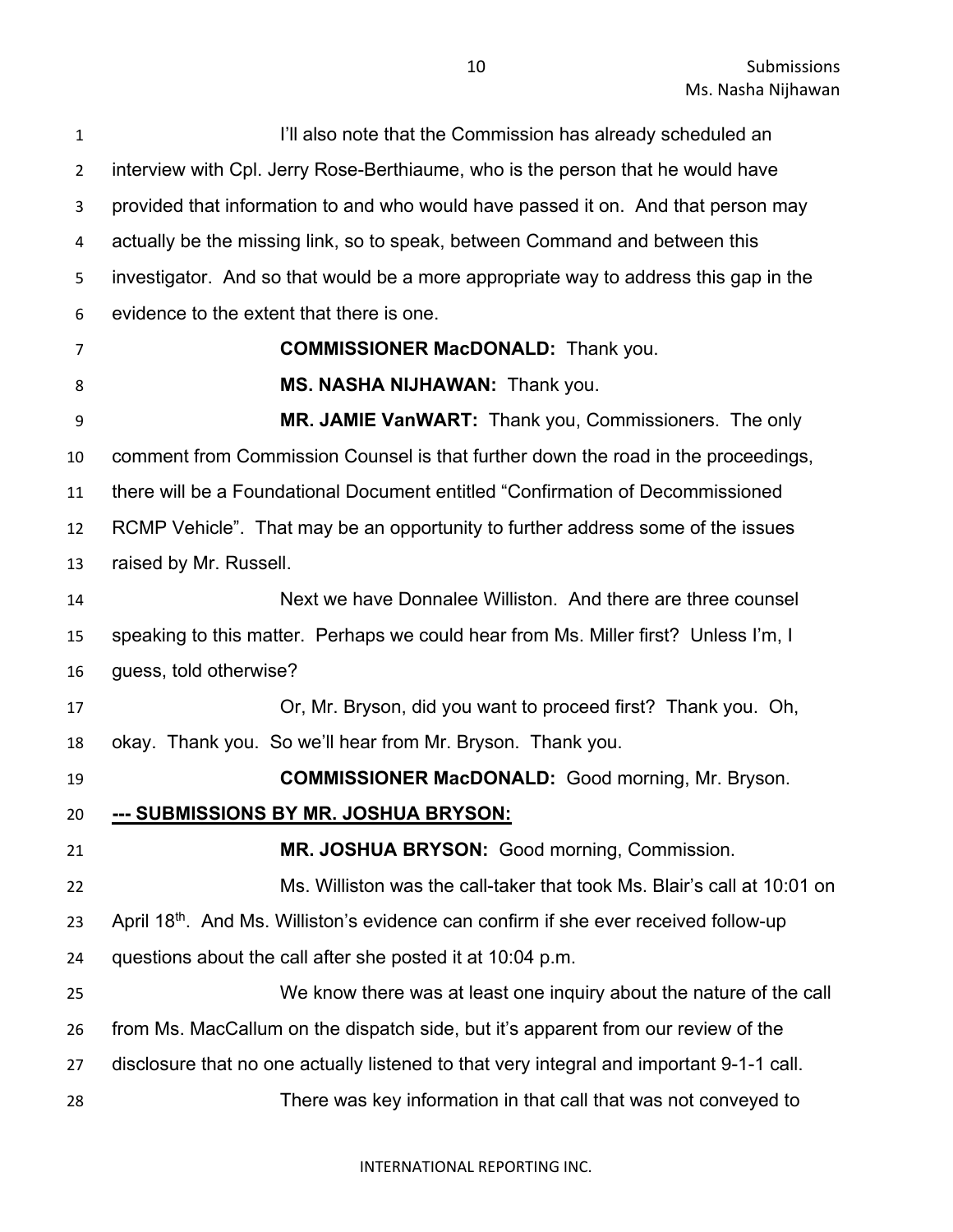anyone. It's our belief, based on the disclosure, and Ms. Williston can inform us if this is in fact the case, that the risk management side or the dispatch side did not listen to that call, where not only was the content disclosed, but also the fact that there were gun shots heard, that there were screaming, so actual gunshots, not just as the -- what's noted in the Colchester call logs, that there was a report of gunshots, but that the call taker could actually hear gunshots. And that was confirmed by the Commission in their presentation on the Portapique documents.

 So it's important to see how that information flowed. And Ms. Williston can confirm if anyone besides Ms. MacCallum made inquiries about that information, did she make observations of anyone else listening to that very integral and important 9-1-1 call? So that's one issue.

 And the relevance to the Commission's mandate is the flow of information, where the Participants have significant issues with how the information flowed.

 So we can see in the Colchester call logs that there were inquiries made at roughly 10:19, "Did the caller sound MHA?" There was a reply at roughly 10:22 that, "It doesn't say that here," or that, "The caller is not MHA." Words to that effect.

 So when the IARD team is driving out, formulating the response to this mass casualty, there's 22 minutes where they do not know the severity of the situation that they're about to encounter. And that's a serous issue from a Participant's perspective.

 So that's one issue we're asking that Ms. Williston address. The second issue is in regards to the CAD recorded calls, and that's document 36368, it includes Richard Ellison's call, he lost his son in this tragedy, Corrie Ellison, he had called 9-1-1 at 10:59 and it tells us that Call Taker 8 had received the call. It does not appear that the call was -- actually created a file until 10:59 -- sorry, 11:14, rather. That's 15 minutes later. And this information about the fact that Richard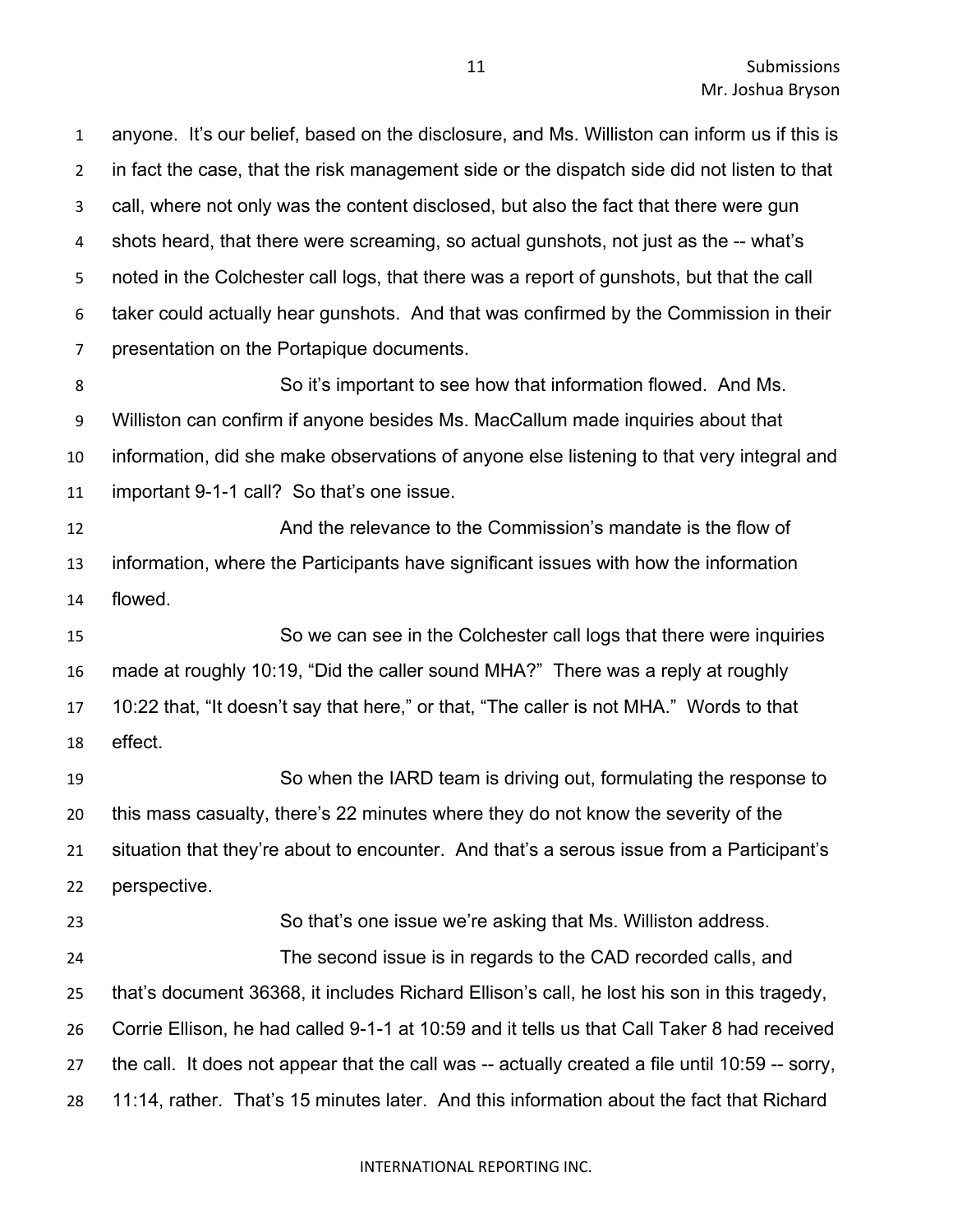Ellison had called, reported that his son Clinton had called him to tell him that their other son, Corrie, was shot, that information did not make its way into a file for roughly 15 minutes, 11:15. And that was not broadcast on the Colchester call logs until 11:00 -- actually, 11:15. The file was created at 11:14. It was not broadcast until 11:15. That's my understanding of the disclosure. So there's 16 minutes there where Richard Ellison is calling, indicating the information he received from his surviving son, "My other son is shot," and it's not actually broadcast for 16 minutes. The other concern I have is that when you look at this Document 36368, it's coded as a priority 3. It's not coded as a Priority 1. Why is it coded as a Priority 3? We heard from the 9-1-1 presentation that Priority 3 is the least serious priority. We also know from Ms. MacCallum's statement to the Commission that a Priority 3 also means that not everyone gets that same information. And that could explain the delay in creating the file and posting this information to members. So these are several questions that we have for the call taker side of this flow of information to address these gaps and to clarify the factual basis so that we can then make recommendations to the Commission to help prevent these gaps and these issues from arising in the future. So subject to any questions you may have, there are my comments. **COMMISSIONER MacDONALD:** Thank you so much, Mr. Bryson. **MR. JOSHUA BRYSON:** Thank you. **MR. JAMIE VanWART:** Do counsel from Patterson Law wish to also speak to this matter? I believe Ms. McCulloch is walking to the podium. **COMMISSIONER MacDONALD:** Good morning, Ms. McCulloch. **--- SUBMISSIONS BY MS. SANDRA McCULLOCH: MS. SANDRA McCULLOCH:** Good morning, Commissioners. Again, my name is Sandra McCulloch. I'm with the legal team from Patterson Law, who represents a number of the participants among those who are most effected by the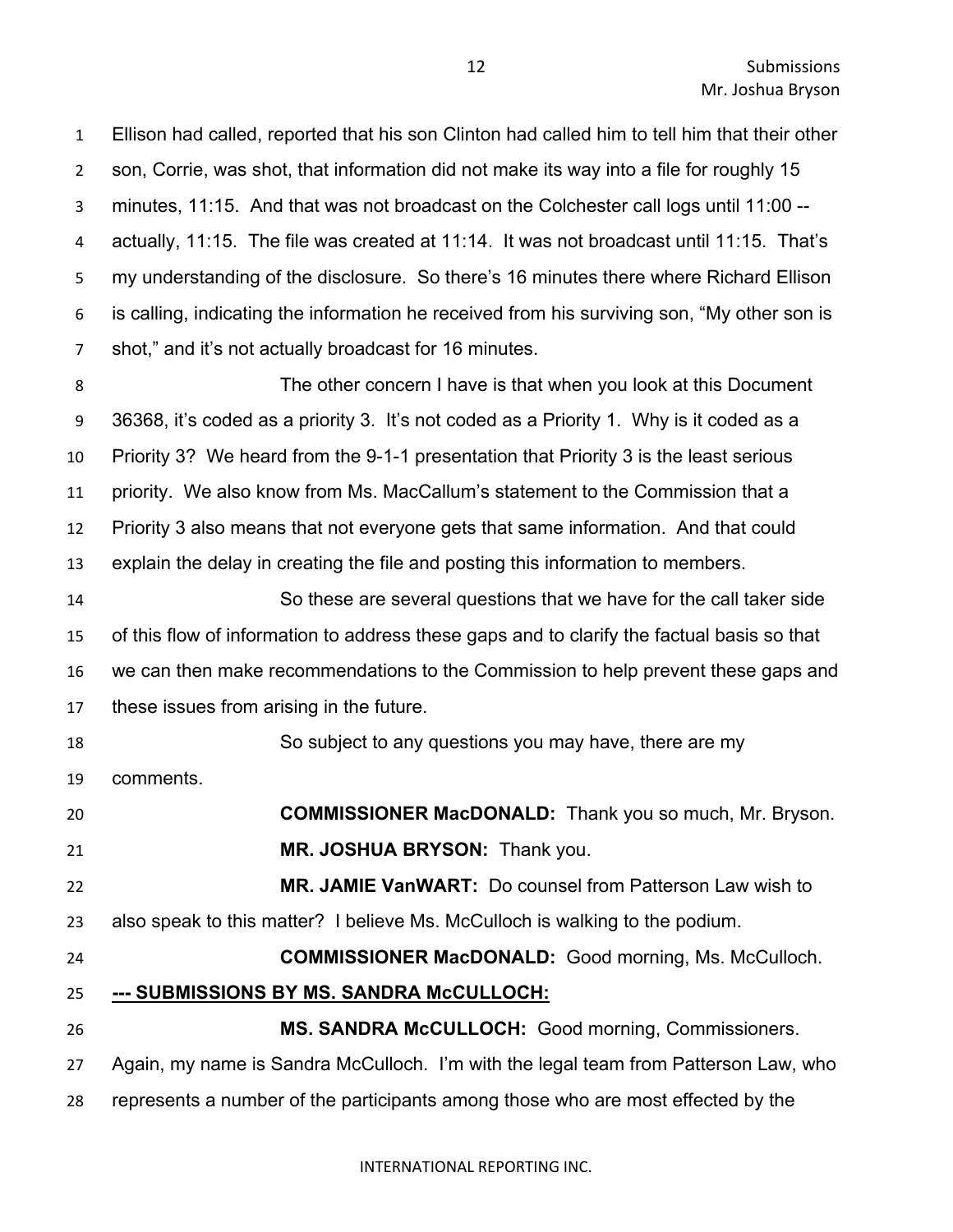mass casualty event.

2 I want to speak about Ms. Williston, the request that we share with Mr. Bryson. I'll try not to cover any ground that Mr. Bryson already has. But we do want to stress the importance of Ms. Williston in understanding everything that she can inform the Commission about in relation to both starting from being the one to receive the call from Jamie Blair, and further, her presence in the OCC and having information about what happened in that environment after that information was received and all the information that flowed after that.

 Ms. Williston is an on the ground, so to speak, civilian member participating in and witnessing the RCMP's response during these critical hours. She's someone with crucial information relevant to this event that speaks to the Commission's ability to fully examine the mass casualty event and all of the causes, contexts and circumstances giving rise to. Certainly aware that Ms. Williston has provided an interview, and that transcript is available. That's document Com Number 43476. In spite of that interview, we would submit that we actually don't have all that much information from Ms. Williston. The interview is largely technical in nature and by and large covers a lot of the information that we received from our witness Mr. MacDonald last week and doesn't actually dig very deep into the facts that are within Ms. Williston's knowledge about the mass casualty event itself.

 To highlight a couple of the pieces that we would submit would need further follow up from Ms. Williston, this includes information that she provides about the reverse 911 calling, this described the attempts to do it within the OCC that night. She further discusses what appears to be either her or the OCC's assumptions about the ongoing utility of it, or reasons not to carry on with it, and we see this around pages 38 and 39 of her interview, and we would submit that this warrants much more exploration, so that we can fully understand what efforts were being undertaken within the OCC of this nature and why.

Ms. Williston also touches upon her frustrations with the extraction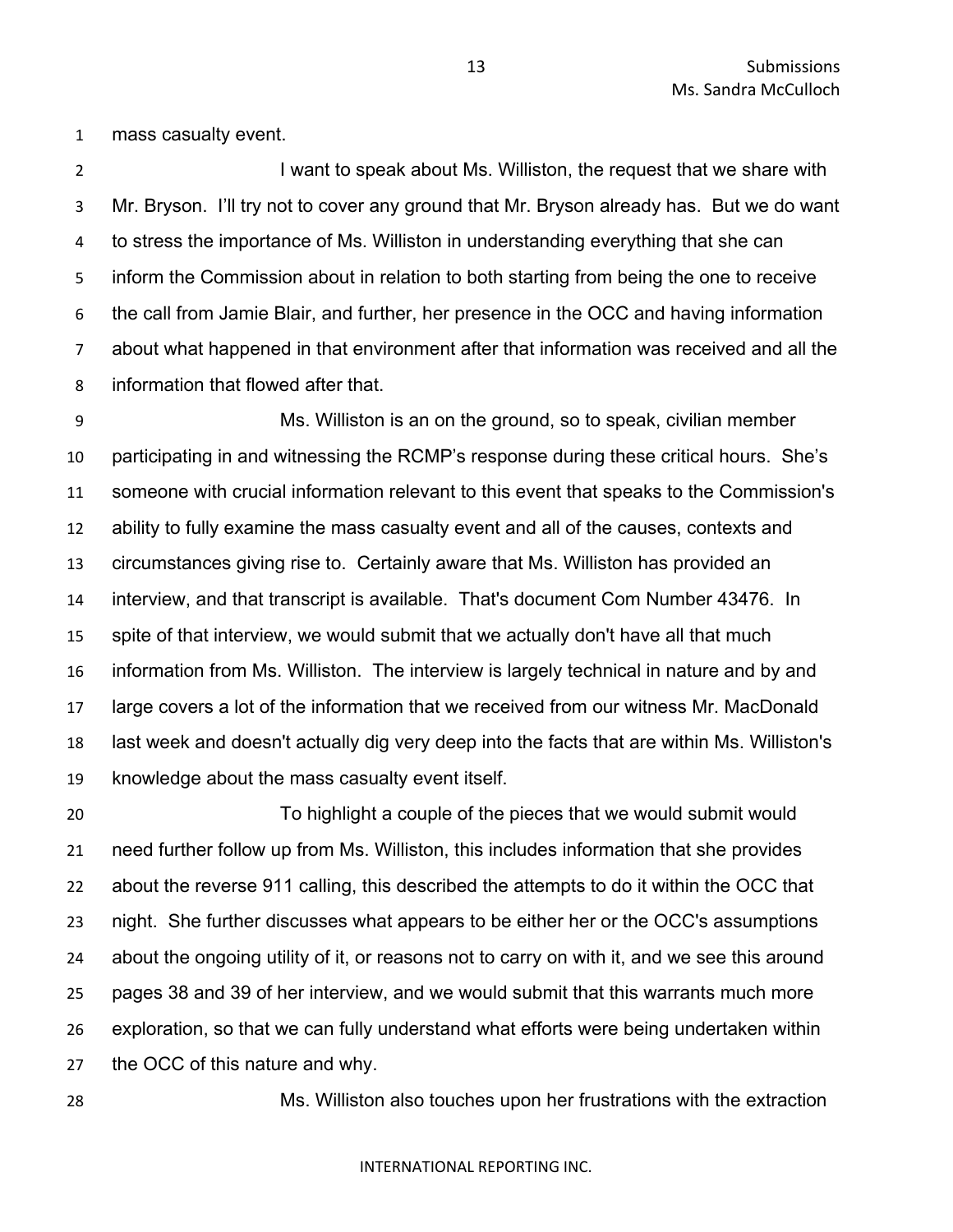of the children, specifically in relation to Children's Services. The Commissioners will appreciate that our clients who invested in the children's experience are -- have a need to understand everything that was done to protect those children and to bring those children out, ensure that they were cared for. It's deeply important to our clients to fully understand everything that can be known about the children's extraction.

 In her -- to mention one more final point in relation to her statement, Ms. Williston references software she describes as Pictometry, P-I-C-T-O-M-E-T-R-Y, which could have been a useful tool during the mass casualty event, but really doesn't say all that much about it and why it may not have been available at the time, and so this is something that we would submit needs to be better understood. If there was a tool available that simply wasn't in place or active at the time that may have informed the RCMP's response, then we would submit that that's something that we need to better understand as well.

 And we will -- and we certainly acknowledge and expect that we will hear comments from either the Attorney General of Canada or perhaps the National Police Federation in relation to the trauma-informed mandate and how that should impact your decision as to whether Ms. Williston ought to be called as a witness or not. And I won't repeat all of the comments that you would have heard last week in regards to this, including from my colleagues Mr. Pineo and Mr. Scott, but certainly we'll just put a period on that and encourage Commissioners that you think carefully about whether or not the -- any trauma that may flow to Ms. Williston by coming and providing more fulsome answers to some of these questions, we would submit, should not outweigh the necessity of ensuring that this information is brought before the Commission.

```
24 And subject to any questions, those are my comments in relation to 
25 Ms. Willison.
26 COMMISSIONER MacDONALD: Thank you so much, Ms. 
27 McCulloch.
```
**MS. SANDRA McCULLOCH:** Thank you.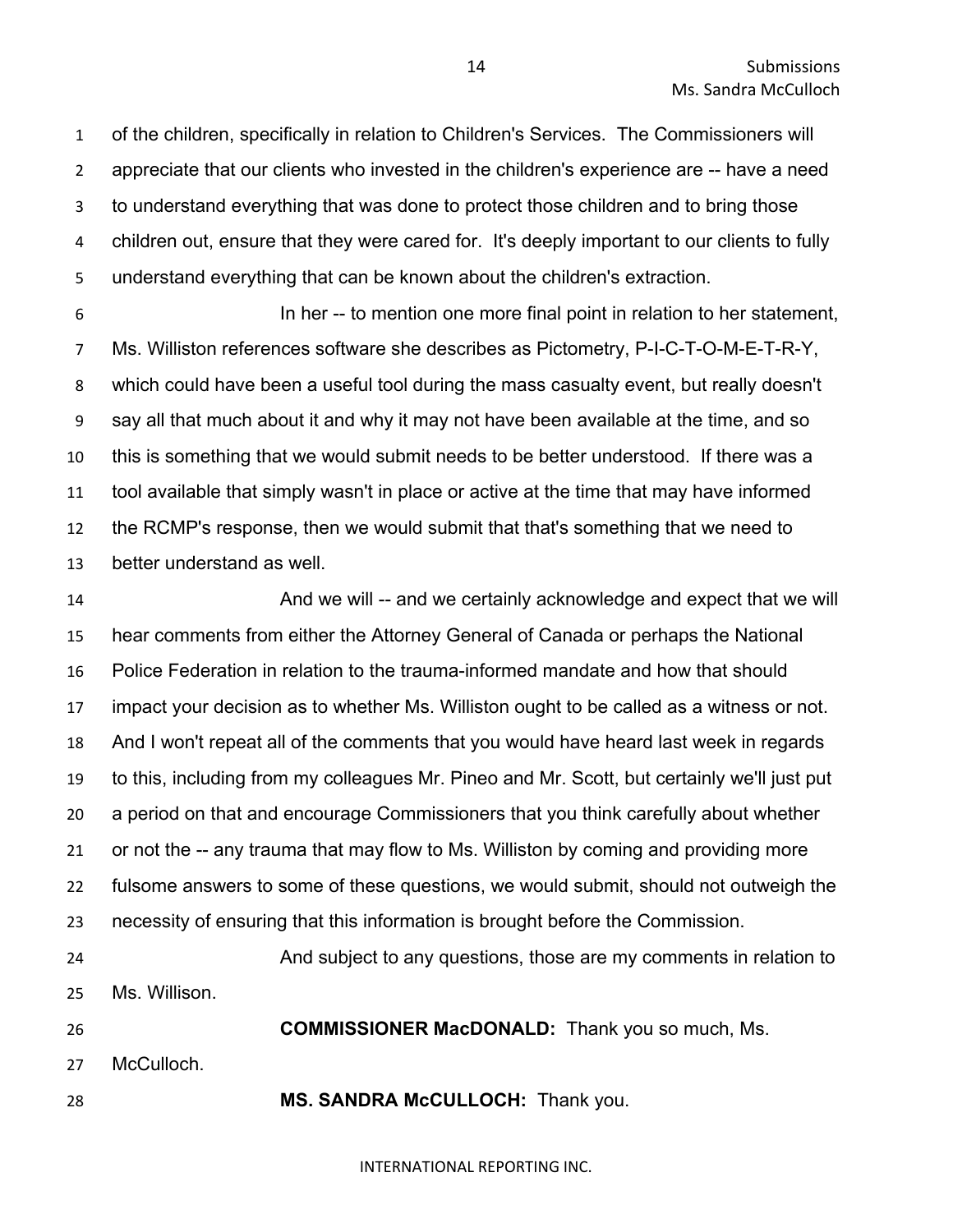| $\mathbf{1}$   | MR. JAMIE VanWART: Commissioners, you will next hear from                                  |
|----------------|--------------------------------------------------------------------------------------------|
| $\overline{2}$ | Canada and Ms. Ward will be speaking.                                                      |
| 3              | <u>--- SUBMISSIONS BY MS. LORI WARD:</u>                                                   |
| 4              | MS. LORI WARD: Good morning, Commissioners. My name's                                      |
| 5              | Lori Ward. I represent the Attorney General of Canada.                                     |
| 6              | <b>COMMISSIONER MacDONALD:</b> Good morning, Ms. Ward.                                     |
| 7              | MS. LORI WARD: Our comment -- our main comment with regard                                 |
| 8              | to Ms. Williston is that her evidence would be premature as evidenced by the fact that     |
| 9              | she's not cited in the first three Foundational Documents we're dealing with. And, in      |
| 10             | fact, her evidence will be more germane to the Command Decisions document.                 |
| 11             | Ms. Williston was interviewed. I would submit that some of the                             |
| 12             | issues that have been raised are perfectly suited for follow-up written questions as well. |
| 13             | In fact, some of these things were canvassed, and it would be prudent to see if Ms.        |
| 14             | Williston has a clear recollection of some of these things before she would ever be        |
| 15             | subpoenaed to testify. In addition, I think other call takers were mentioned whose         |
| 16             | evidence she couldn't necessarily speak to. So overall, we would just say that it's        |
| 17             | premature to consider a subpoena for Ms. Williston. Thank you.                             |
| 18             | <b>COMMISSIONER MacDONALD:</b> Thank you, Ms. Ward.                                        |
| 19             | MR. JAMIE VanWART: Thank you, Commissioners. Ms. Ward                                      |
| 20             | made reference to a Foundational Document, RCMP Command Decision narrative.                |
| 21             | There is also going to be a Foundational Document entitled "Overview of 911 Call           |
| 22             | Taking and Dispatch in Nova Scotia," which may be an opportune moment to have              |
| 23             | further discussions on this -- on -- with regards to Ms. Williston.                        |
| 24             | <b>COMMISSIONER MacDONALD:</b> Thank you.                                                  |
| 25             | MR. JAMIE VanWART: The next individual is S/Sgt. Steve                                     |
| 26             | Halliday, and we'll be hearing from counsel from Patterson Law.                            |
| 27             | <u>--- SUBMISSIONS BY MS. SANDRA McCULLOCH:</u>                                            |
| 28             | MS. SANDRA McCULLOCH: Good morning again,                                                  |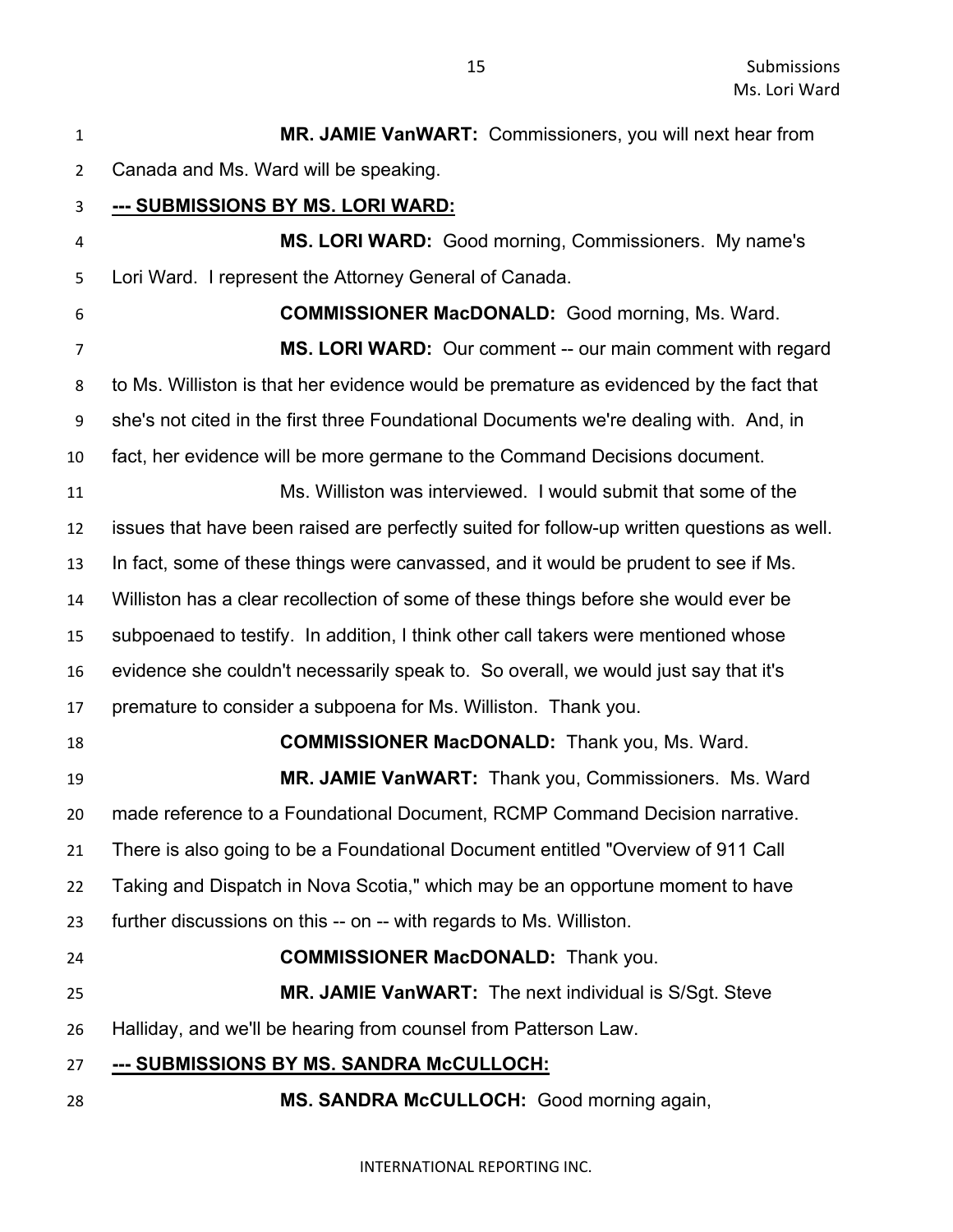- Commissioners. I had prepared comments in relation to the -- a number of commanding officers sort of as a group, so ---
- 

#### **COMMISSIONER MacDONALD:** Sure.

 **MS. SANDRA McCULLOCH:** --- I will speak to S/Sgt. Halliday specifically in a moment, but I wanted to make a few preliminary comments that would apply to all of these commanding officers that I'll be speaking about this morning.

 One thing I want to touch upon first is, you know, we've heard a lot about the Rules, and we've heard a lot of suggestion from, in particular, the National Police Federation, but also, the Attorney General of Canada in relation to essentially urging -- by my interpretation, is urging your -- the Commissioners, you to consider all of the other alternatives to calling these witnesses by subpoena. By our read of the Rules, the Rules essentially create a two-step process whereby it's up to you, Commissioners, to determine if any of the witnesses that we are advocating for, or any participants are advocating for, should be brought before the Commission in order to give evidence, and if that is the case, they will be brought forward by way of subpoena, and this is Rules 37 and 38. The Rules go on, in particular Rule Number 43, to speak to if there are accommodations or other considerations to be made in relation to a particular witness, then it is incumbent upon us to, at that second stage, consider whether maybe some other means of gathering their evidence is to be brought forward.

 So to -- I guess I just raise this, to the extent that there is some sort of suggestion that we need to consider -- canvass and consider all other options by which we might gather evidence from witnesses does not seem entirely consistent with the way that the Rules are laid out. That it's incumbent upon us to first persuade you that these witnesses need to provide further information to fill out the Foundational Documents, and then we consider -- and I would submit that this will be on -- upon application of somebody advocating, you know, either the National Police Federation or the Attorney General or Canada to advocate that there is something other than, you know, by subpoena, on this stage, giving testimony before everyone, if there's some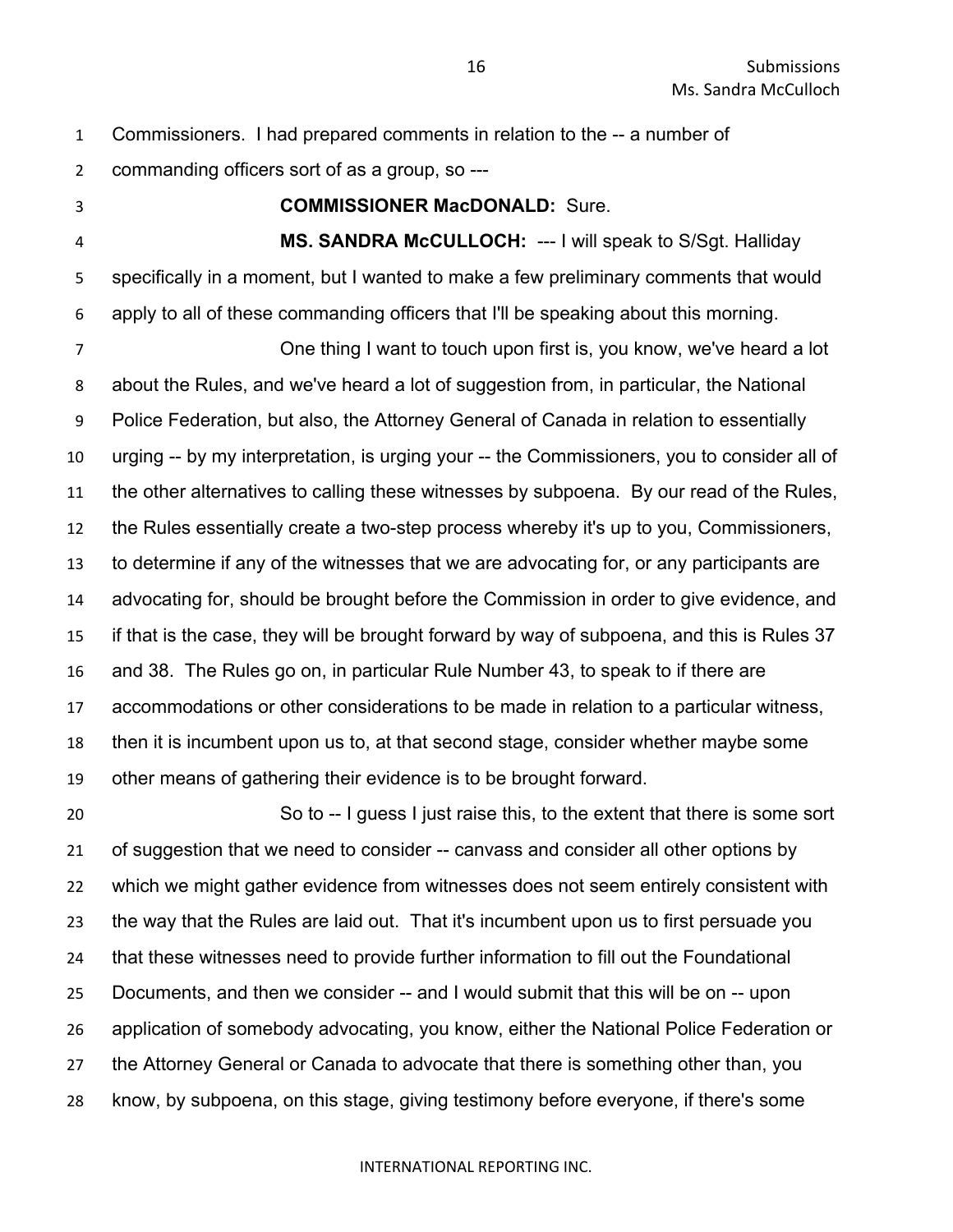other means that we need to do, that that's what the Rules is directing us to do. So I just want to flag that that's our interpretation of the Rules, and we would submit that, you know, that that's the playing field with which we are bringing our request here today. As a second more general point that would apply to all of these commanding officers that I'm going to speak about today, Commissioners, I -- it's already been touched upon and I fully expect that we're going to hear a lot of suggestion that these requests that we are bringing here today are premature, that, Commissioners, you shouldn't consider bringing these witnesses before the Commission to give evidence until a later stage whereby I take away the suggestion is we will be better positioned to know if we really need to hear from these witnesses or not. We certainly allow that it is possible that some of these requests are somewhat premature here today. The problem that we have in advocating on behalf of our clients is that we have no knowledge about exactly what's going to come before the Commission at a later date. We've seen preliminary drafts of documents; we know they're going to be revised. We don't really know what content is in them at this point. Much as we may make some assumptions about that, we don't know for sure at this point. We know there are names that are on the tentative schedule at this point. It hasn't been made clear to us whether these witnesses have, in fact, been subpoenaed, and will, in fact, be appearing at a later date. So we're not assured of their certainty of them being brought forward before the Commission. That's why we're emphasizing our view that they need to be brought forward. And to extend that comment that we don't have knowledge and certainty about whether these individuals be brought forward, we don't know for what

 purpose the Commission may be envisioning having them brought forward, even if it is a certainty at this point.

 We -- it's been made clear that, you know, witnesses will not be brought forward for all purposes to speak to everything. And so we feel it's incumbent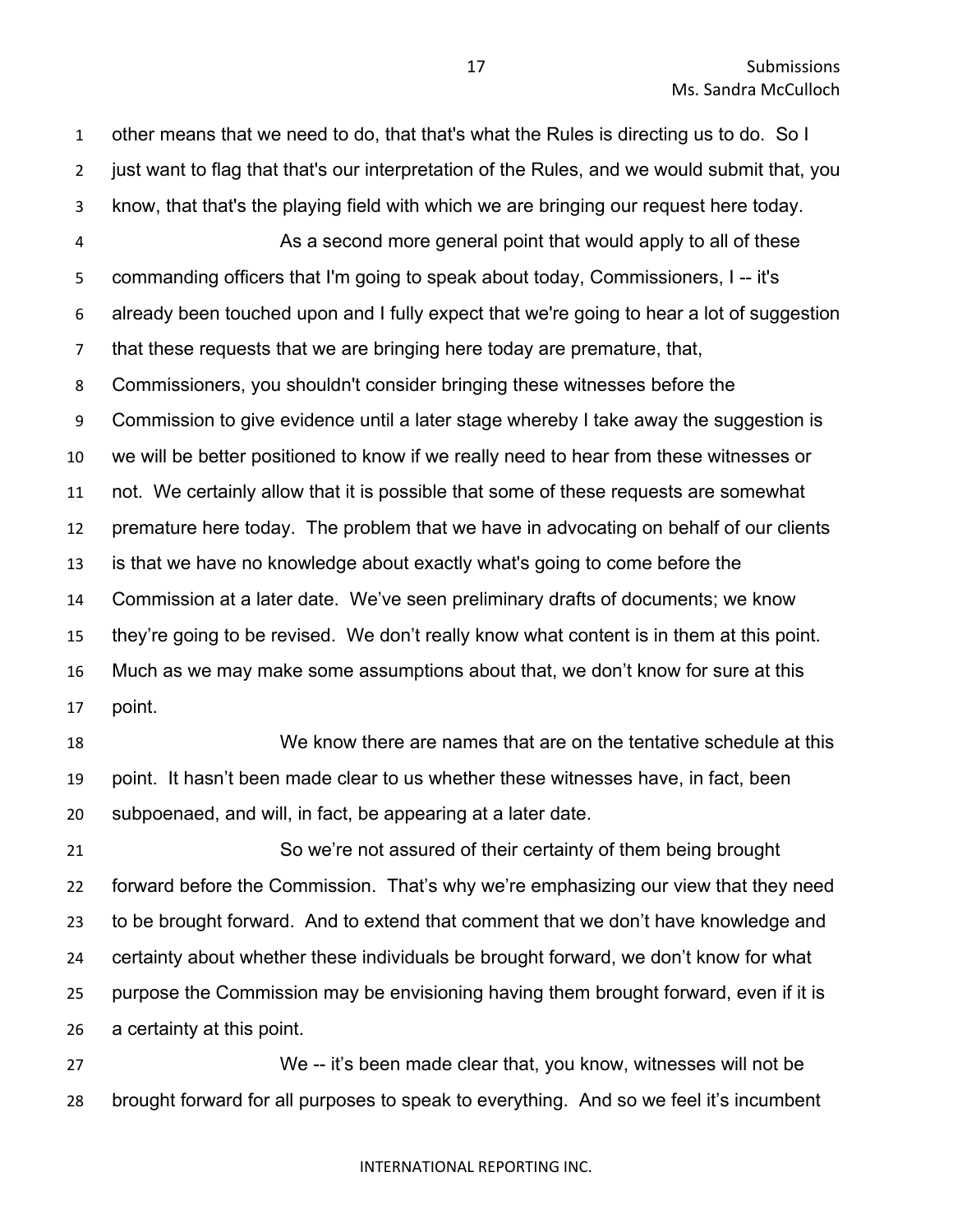upon us now to make sure that the Commission is aware of what we feel needs to be canvassed through these witnesses, whether that happens now or happens at a later date.

 And just as a final point on that before I move on to speak to S/Sgt. Halliday, I -- we do have some concern that if we don't raise these concerns with you now, that we may miss the boat, so to speak, you know. And if we talk about these witnesses at a later date in the context of, for example, the command decisions Foundational Document, we do have some concern that if we wish to speak to any of these witnesses for any purpose that falls outside of the four corners of that particular Foundational Document, it may be there's more relevance on these Portapique Foundational Documents that we're dealing with right now, we don't want to lose that opportunity and somehow feel stifled at a later date that the questions we're asking, you know, don't fall within or only within that command decisions narrative, for example, or the ERT narrative at a later date. So we feel it's incumbent upon us to highlight things that -- issues that come out of these documents now so that, Commissioners, you are aware of our concerns, whether you feel that these witnesses need to be brought forward right now of it that's something that needs to happen at a later date. Specifically, in relation to S/Sgt. Halliday, we of course understand that he's one of the commanding officers that was part of the early response during the early hours of the mass casualty event. He was directly involved with the fulfilment of responsibilities of other members, and particularly, working with S/Sgt. MacCallum. We will also speak here today in relation to the issue of containment, which is the subject of one of the three Foundational -- Portapique Foundational Documents that we've been dealing with these past number of days. We submit that this is another occasion where it is critical that the Commission ensure that it has fully explored all of the information that S/Sgt. Halliday has to offer in relation to the Portapique Foundational Documents in general, but also in relation to containment, specifically.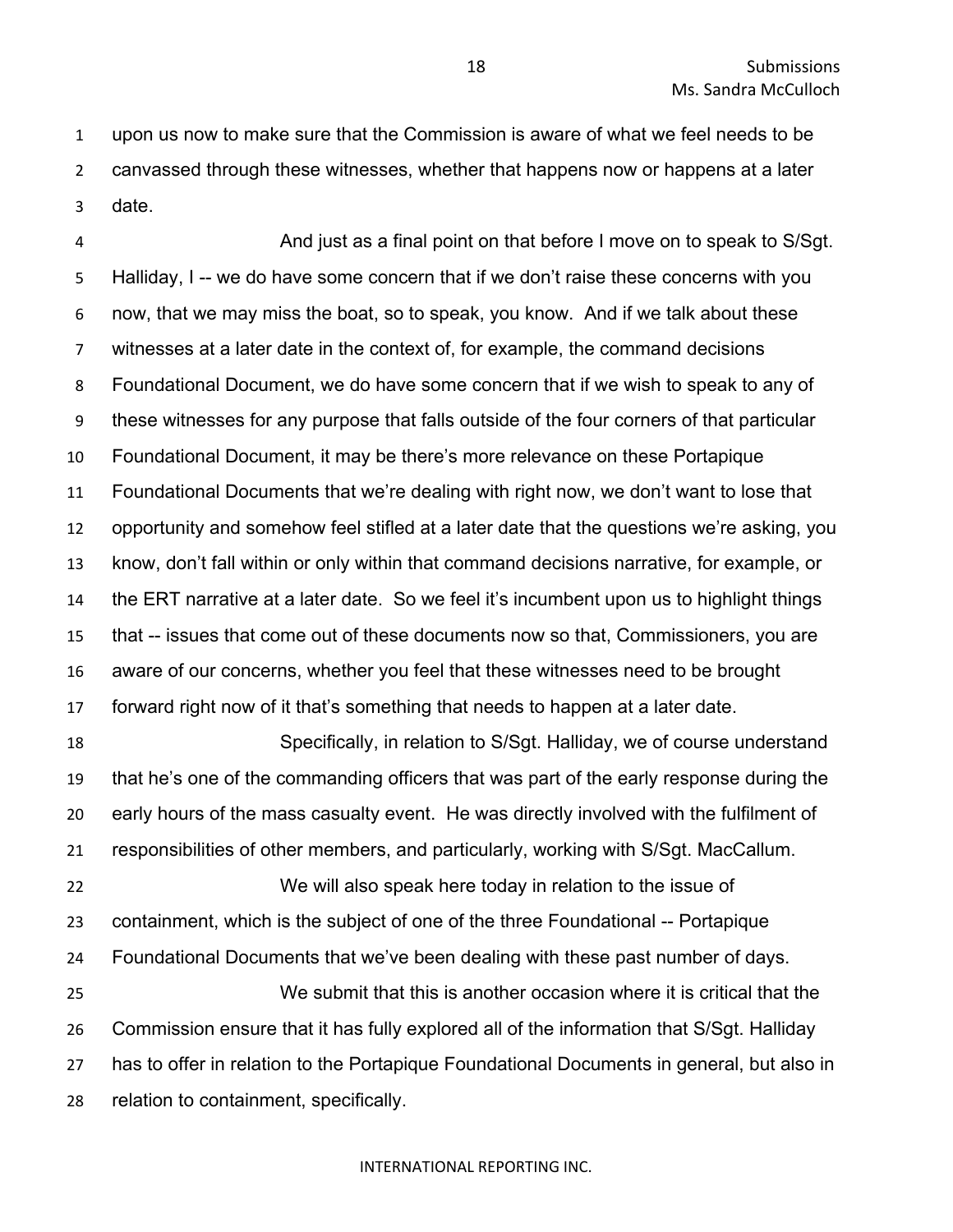We need to better understand his expectations in tasking as he did containment-related responsibilities, such as tasking S/Sgt. Carroll to assist in that role, mapping specifically to S/Sgt. MacCallum. He speaks about these things in his interview with the mass Casualty Commission COMM document 19375, and he speaks generally about that role, but from our perspective, there is a lot of detail that can be gleaned from him that simply isn't in that interview.

 At page 11 of that same document, his interview with the Mass Casualty Commission, S/Sgt. Halliday speaks to not finding -- not feeling that containment was, "Not a challenge" because you could block highways. We find that statement at page 11. We would submit that this is a comment that needs to be much more fully explored in light of the failure to contain Highway 2 to the east of Portapique until long after the perpetrator's believed departure.

 We also need to ask more questions about S/Sgt. Halliday's ongoing role in relation to the Portapique response, specifically in relation to containment. We know from his statement -- this is discussed in and around page 14 -- that the nature of the containment efforts was reviewed periodically, but exactly what the nature of that review was and exactly what actions were taken, either directly by him or at his direction, need to be more fulsomely explored. There's just more questions that are generated by this information, and we submit that it's incumbent upon the Commission to gather that.

 Furthermore, and as a final point, it would be our submission that S/Sgt. Halliday can be canvassed more fully in relation to the RCMP's diversion of resources to five houses during the early hours of the mass casualty event. Thus far, this is a point or a topic area that's been, you know, touched upon somewhat in these materials, and certainly in the supporting documents, it's in there, but that is a significant concern of ours and our clients, and so we should be speaking to S/Sgt. Halliday in relation to that as well.

**COMMISSIONER MacDONALD:** Thank you so much.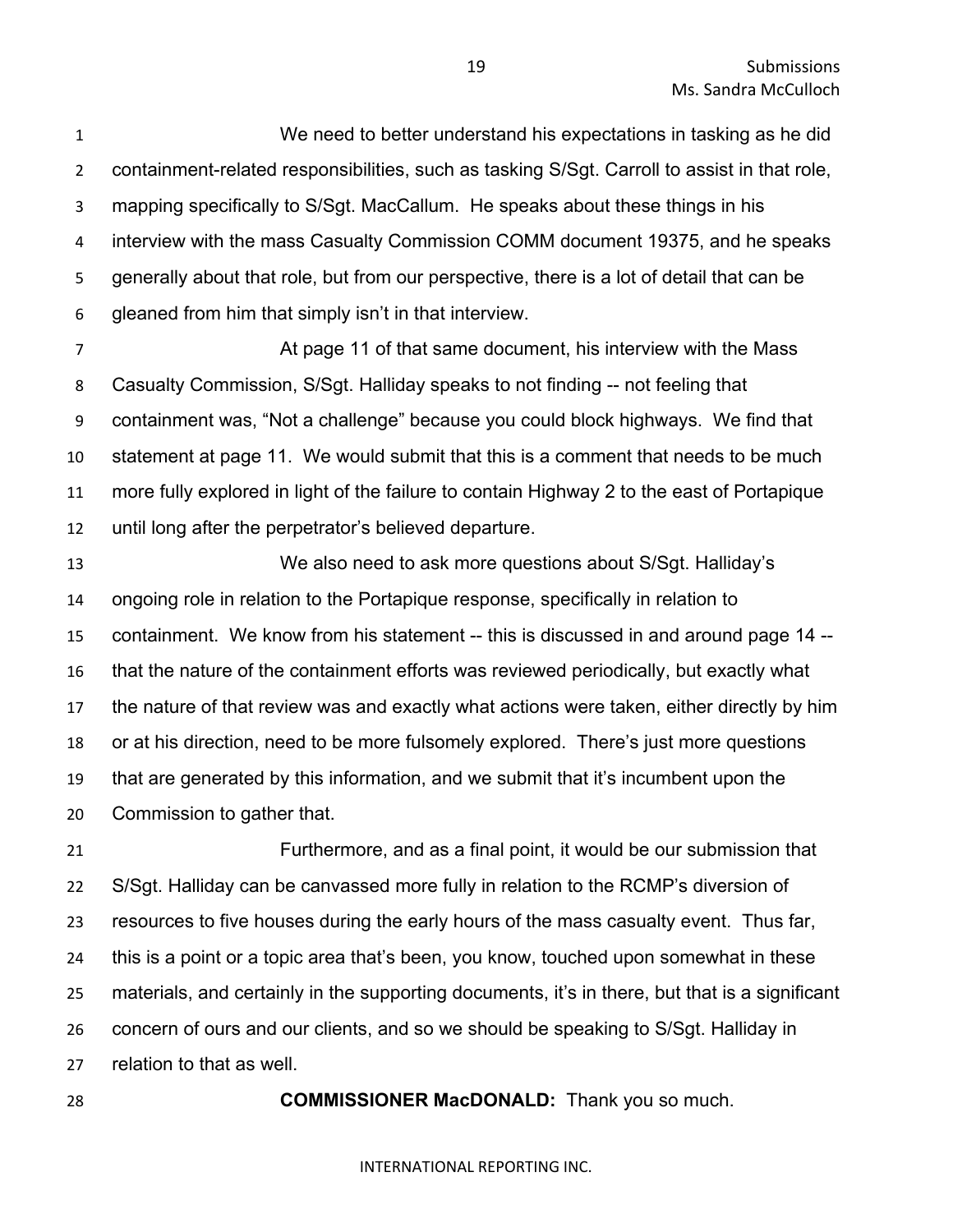| $\mathbf{1}$   | MS. SANDRA McCULLOCH: Thank you.                                                            |
|----------------|---------------------------------------------------------------------------------------------|
| $\overline{2}$ | <b>COMMISSIONER MacDONALD:</b> Ms. McCulloch, would it be                                   |
| 3              | convenient for you to address your comments of the other commanders, or -- totally in       |
| 4              | your hands, whatever. I thought when you began today you had some general                   |
| 5              | comments applying to all and -- it's up to you. We're pleased to hear you on all of the     |
| 6              | proposed witnesses now or                                                                   |
| 7              | <b>MS. SANDRA McCULLOCH: Certainly.</b>                                                     |
| 8              | <b>COMMISSIONER MacDONALD:</b> Whatever you ---                                             |
| 9              | MS. SANDRA McCULLOCH: I'm happy to carry on.                                                |
| 10             | <b>COMMISSIONER MacDONALD: Sure.</b>                                                        |
| 11             | MS. SANDRA McCULLOCH: I suppose if there was counsel who                                    |
| 12             | wished to speak to my submissions thus far, if they felt differently, then I'd certainly be |
| 13             | happy to sit down and let them speak to my comments thus far, but I'm happy to carry        |
| 14             | on.                                                                                         |
| 15             | <b>COMMISSIONER MacDONALD:</b> Sorry; one of the challenges we                              |
| 16             | have is the room is so big, and you're not miked, but Ms. MacPhee?                          |
| 17             | Sure. So they're fine with you carrying on, Ms. McCulloch, if you're                        |
| 18             | comfortable. If not, we can go one at a time.                                               |
| 19             | MS. SANDRA McCULLOCH: That's fine.                                                          |
| 20             | <b>COMMISSIONER MacDONALD:</b> Thank you.                                                   |
| 21             | MS. SANDRA McCULLOCH: Thank you, Commissioner.                                              |
| 22             | So I will -- I'll move on then, just in the order of the names that I                       |
| 23             | have in my notes. So I would speak about S/Sgt. Rehill; he's another commander that         |
| 24             | we have -- commanding officer that we have indicated we believe needs to be brought         |
| 25             | before the Commission to provide further evidence.                                          |
| 26             | S/Sgt. Rehill was the commander at the -- or the risk manager,                              |
| 27             | excuse me, at the outset of the mass casualty event, situate within the OCC; recipient of   |
| 28             | crucial information, such as from the 911 calls of Jamie Blair, the children, the           |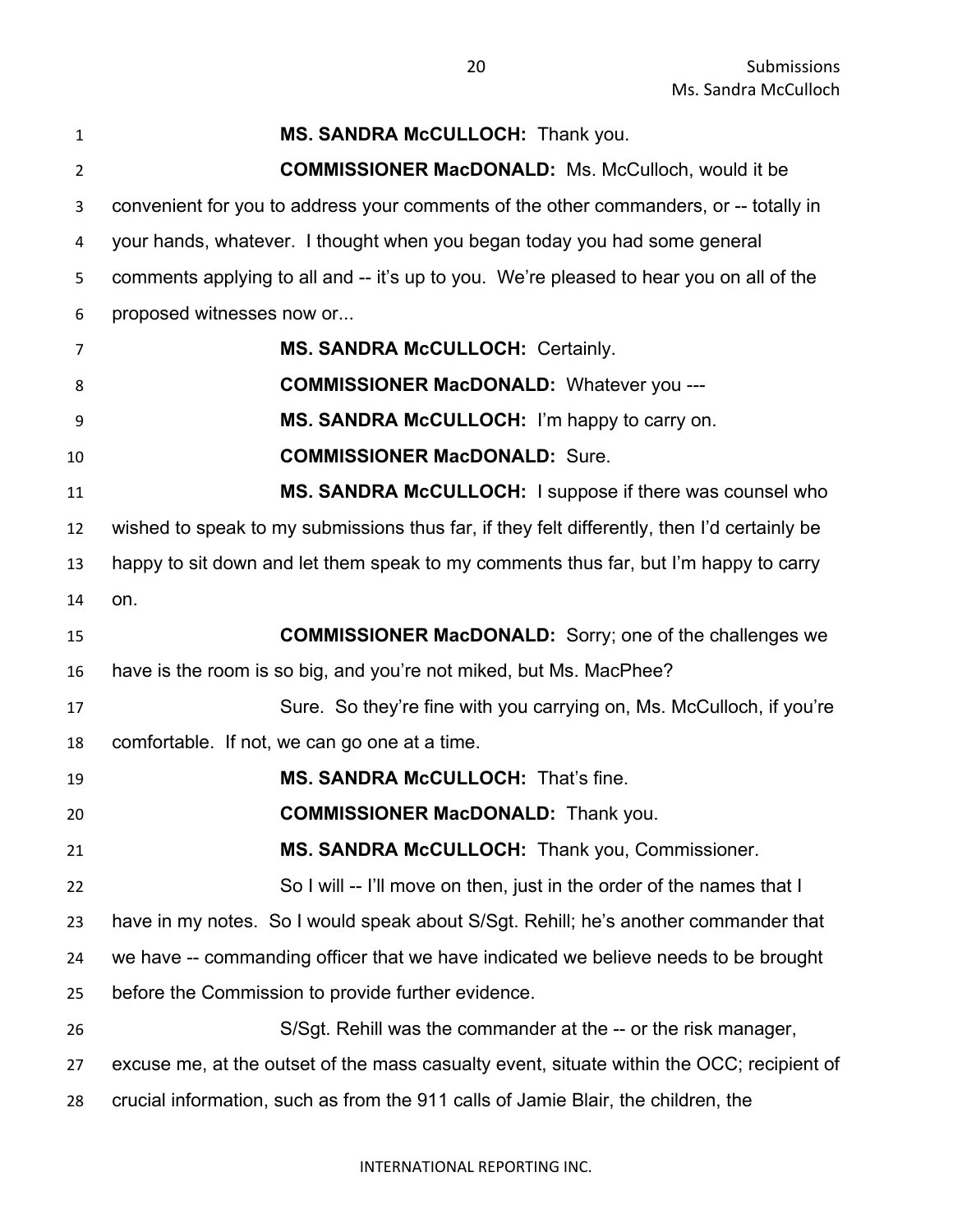MacDonalds; privy to the communications of the first responders and engaged in those communications. And S/Sgt. Rehill was tasked with management of the RCMP's response during these early hours. We would submit, similar to what I've indicated in relation to S/Sgt. Halliday, we do have information from him but it is not without concerns and not without areas for further investigation and examination. We note that his handwritten notes, which seem sort of like a -- I would describe it as a journal or a log that is maintained in handwriting, appears to have been largely after prepared, so not contemporaneous with the event but after prepared; that's COMM number 13953. We submit that those handwritten notes omit critical details, including information received by S/Sgt. Rehill about or instructions he gave about the Zahl-Thomas home, the Faulkners' family's presence, the movement of the first responders on Portapique Beach Road; there are -- these things are touched upon, but in his handwritten notes they're considerably lacking, if there at all. There are some peculiarities in relation to these handwritten notes. There are, for example, two entries in relation to learning from Richard Ellison about the death of Corrie Ellison with the timestamp of 10:38 p.m., which would -- based on the information that we have received, that would have been a notation made prior to Corrie Ellison's actual death, as submitted by Commission Counsel to you last week. And so we clearly have information that's in these notes that requires some questioning and examination. **In relation to his interview with the Mass Casualty commission, and**  this is COMM number 49655, areas for further questioning arise there as well. He states that he didn't have knowledge of the fully marked replica cruiser until the morning 26 of April 19<sup>th</sup>; this is at page 19 of that statement, which warrants further understanding as to exactly what he means by that statement, based on everything else that we know thus far in his interview, he references there having been found two bodies in the vicinity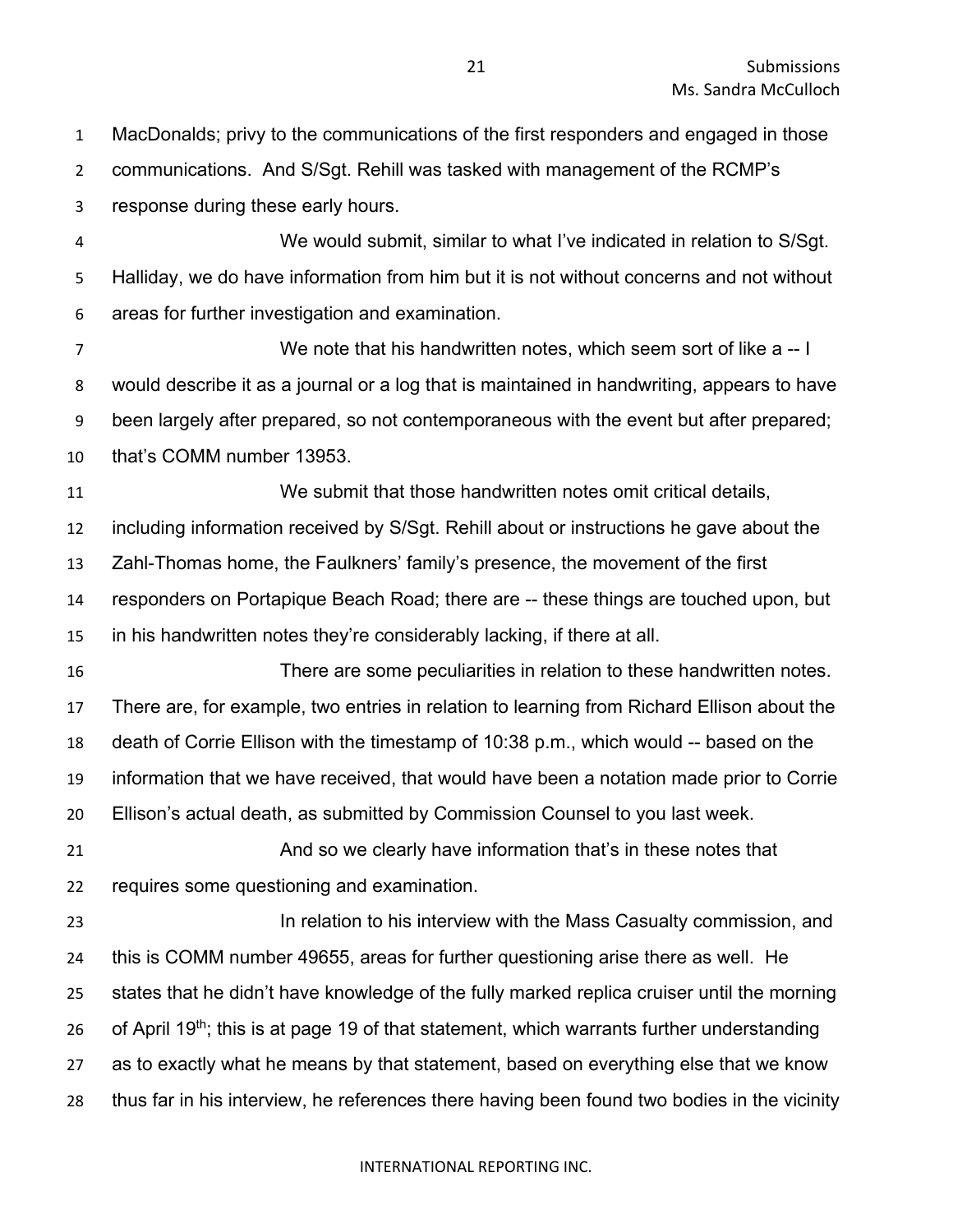of 135 Orchard Beach Drive. He doesn't identify both. We might presume who he is talking about, but he doesn't identify exactly who he's talking about. Given the proximity of the Blair home, it warrants clarification.

 In his statement, this is in and around page 20, he speaks to his interpretation of Ms. MacDonald's representation of the perpetrator's car as simply decommissioned and stripped, but doesn't clearly explain that in full detail and why it is that he came to that conclusion from the information provided, much less delve into the implications of that interpretation.

 At page 33 of his statement, he speaks to or tries to describe the 9- 1-1 mapping, which seems to be a bit of a moving target, as far as an issue goes. So therefore something that we submit the Commission must explore further from all of the people that have information about what exactly was going on in relation to using any sort of 9-1-1 map. That, we submit, requires further investigation. At page 44 of his interview, he speaks to: 15 The concern of blue on blue" (As read) **And his apparent hindsight that: 17 I guess I could have had two or three teams in there."**  (As read) This critical information is not explored more fulsomely with him and we would submit that is necessary that the Commission does so. In relation to containment, and this is beginning in and around line 364 of the Colchester radio records, COMM3806, it is S/Sgt. Rehill that directs a roadblock to the east of Portapique on Highway 2, but then diverts a responding member to the west and does not return to his directions in relation to setting up containment in the east. And this is something that needs to be further explored as to why a decision may or may not have been made in that regard. 27 In our submission, it's quite critical that these, and not exclusively these issues, but these issues which are directly on point to the details that are outlined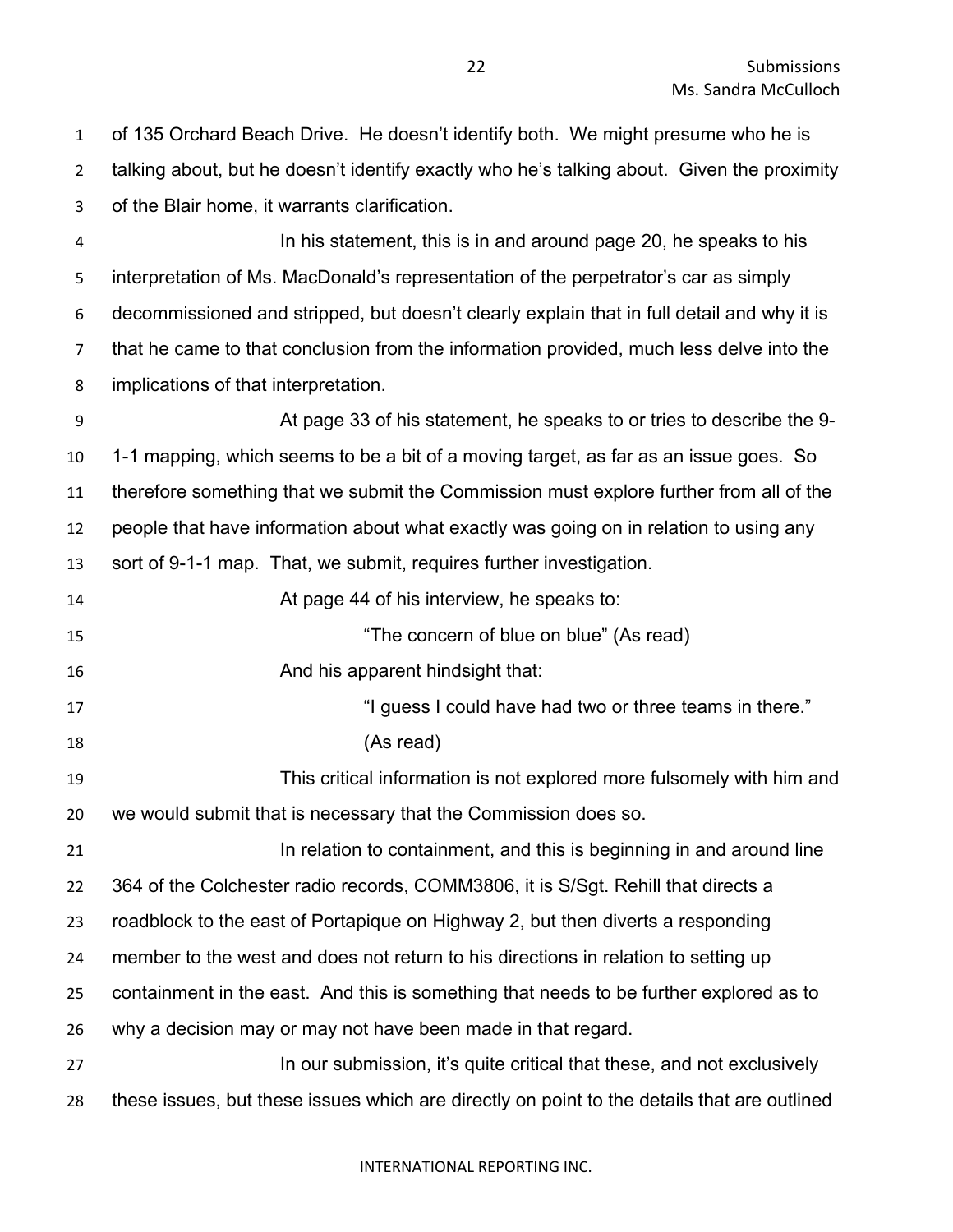in the Portapique Foundational Documents, need to be more fully explored from one of the commanding officers at that time.

 And as I'd mentioned in relation to S/Sgt. Halliday, there is again this issue of the diversion of RCMP resources to the neighbouring Five Houses area. And exactly why this was undertaken and what impact it may have had to the response in and around Portapique needs to be more fulsomely explored. And it is our submission that S/Sgt. Rehill can speak to that as well. Moving on to Sgt. O'Brien. **COMMISSIONER MacDONALD:** Thank you. **MS. SANDRA McCULLOCH:** Sgt. O'Brien was the NCO, although all indications are that he was not working that night and it isn't entirely clear how he came to be assuming a leadership role that evening. We would submit that this requires more fulsome explanation. Perhaps part of the reason we don't have that is thus far, we don't have an interview conducted by the Commission of Sgt. O'Brien. He has submitted essentially a written Q and A to respond to questions posed to him in writing and answers that he provided in return. We don't have any knowledge as to how those answers were generated, whether that's something he did independently, and exactly how he came to put his answers together. Some of those answers require further explanation as well in relation to Answer 2 of this document. Forgive me, the Q and A, I should give you the numbers, they are COMM numbers 46248, 46250. In relation to Answer 2, he speaks to the assumption that: "Police car was again decommissioned or a stripped cruiser. Something to that effect." (As read) He: "Did not consider the possibility that the replica had actual decals and a light bar." (As read)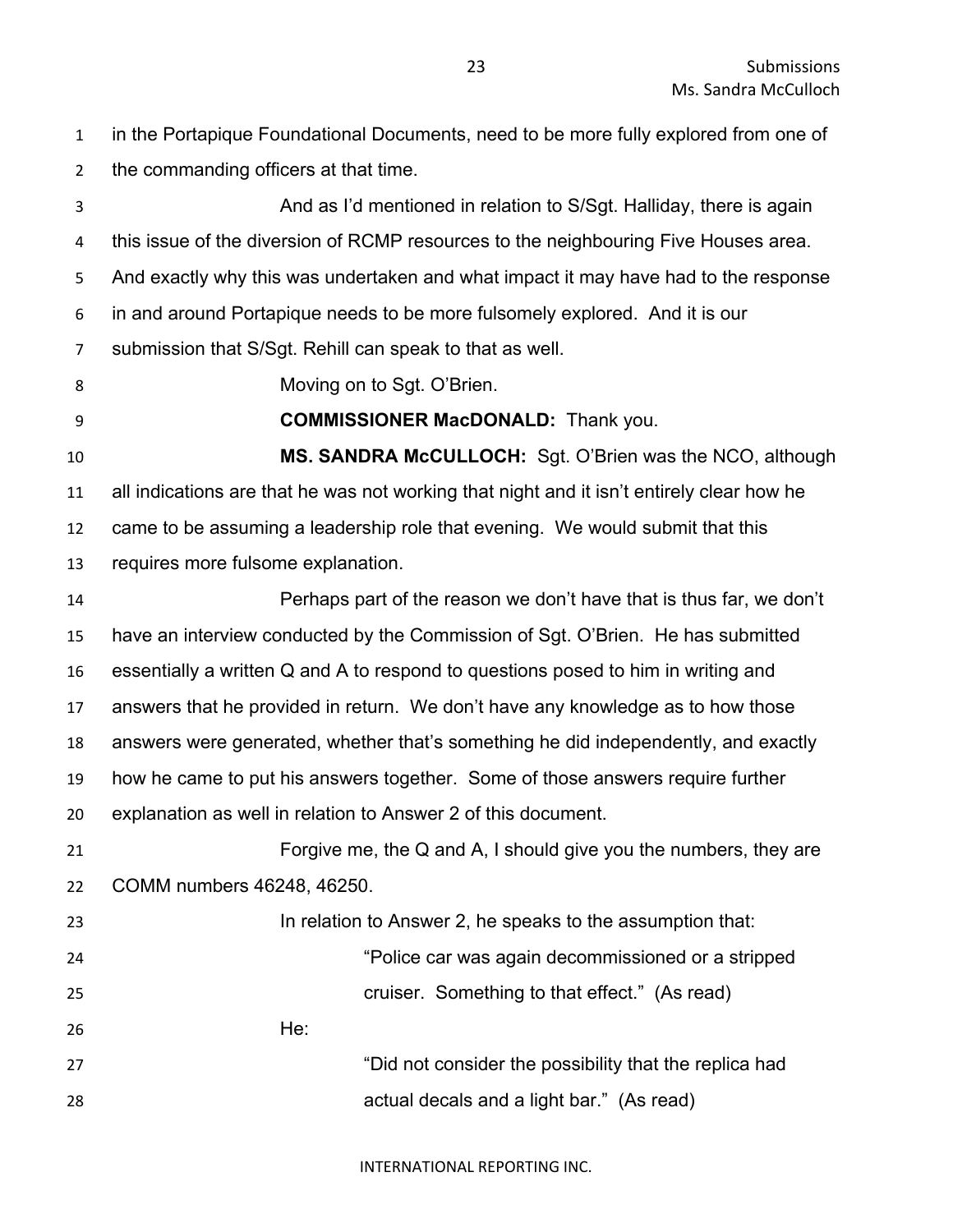And we would submit that the basis for this assumption warrants further exploration, what information he had by which to make this assumption and what came from that assumption, at least from his perspective.

4 It is our submission that in general, the concern that we've heard about, I mentioned a moment ago in relation to S/Sgt. Rehill, this concern about blue on blue as a basis for why -- fewer -- so few officers were permitted entry into Portapique needs to be more fulsomely understood from all of the officers that -- excuse me, all of the members had input into that decision.

 Another issue that we have been raising for some time now is identified in Answer 8a of Sgt. O'Brien's materials. He confirms members' use of cellphones. So they were communicating with one another via their cellphones. We've seen other references to using, for example, maps on cellphones. We have submitted, a number of occasions, that this is information that must be obtained by the Commission to understand the nature -- frequency, nature, what have you, of communications between officers where they were using something other than the Colchester radio or other sources for sharing information of which we are aware. To our knowledge, this sort of disclosure has yet to be provided, and we submit that it's critically important for the Commission to more fulsomely understand these communications as well. And again, we raise the concern about the diversion of RCMP resources to responding in Five Houses. And I won't say that over and over again, but we would submit that Sgt. O'Brien can speak to this as well. S/Sgt. MacCallum is one of the others that we are submitting needs to be brought forward to speak to the information in the Portapique Foundational Documents. S/Sgt. MacCallum, like S/Sgt. Halliday, was one of the commanding members during the early hours of the mass casualty event. As I mentioned a moment

ago, we understand that mapping related responsibilities were provided over to S/Sgt.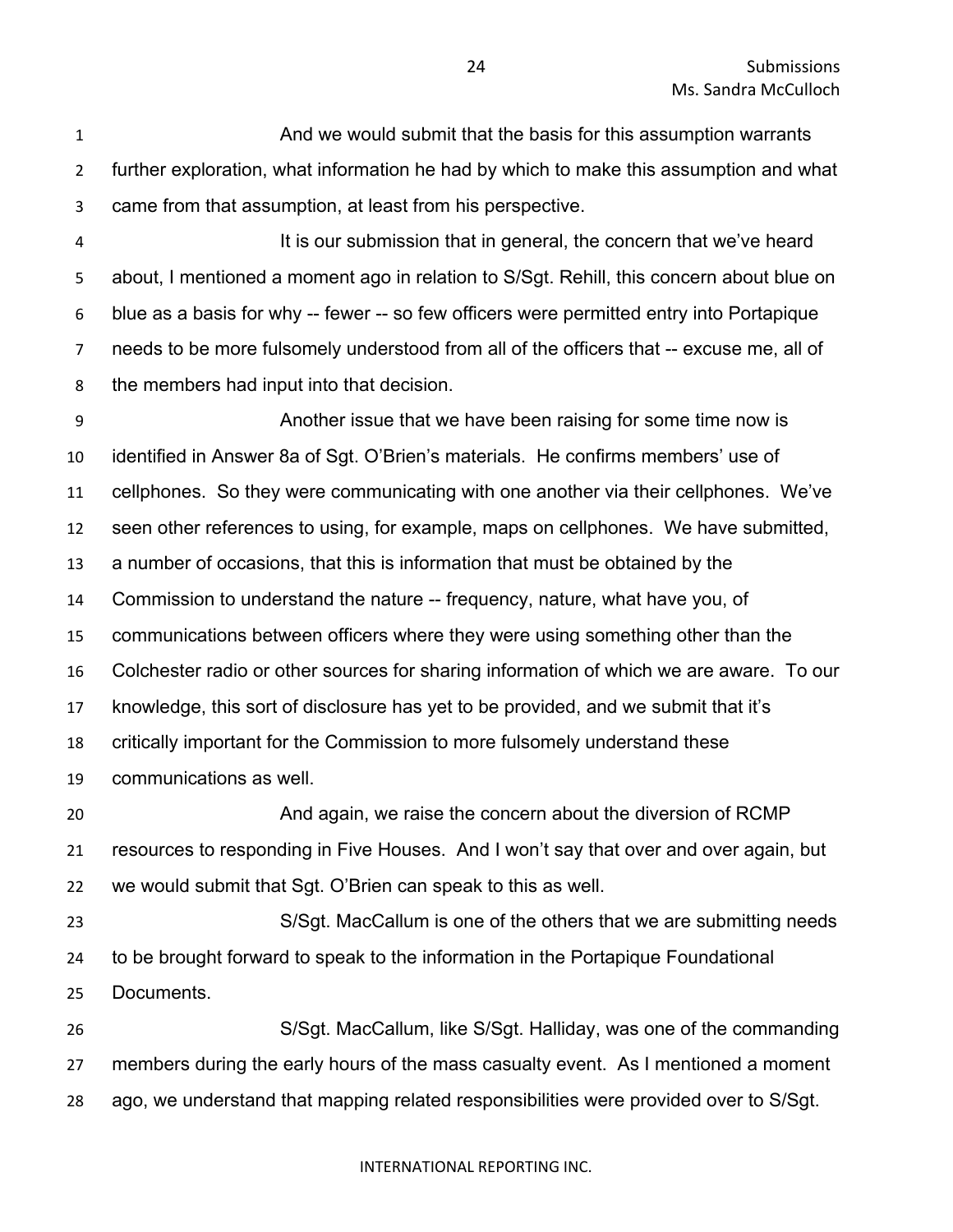MacCallum. We similarly submit that the interview conducted with S/Sgt. MacCallum leaves a number of critical areas only partially explored. And the interview is COMM number 19382.

 To cite examples, S/Sgt. MacCallum arrives at the Bible Hill Detachment to perform his role, yet appears to have limited information. To take a quote from page 23:

 "What's going on? Do we have sufficient human resources? Do we have sufficient containment?" (As read) Suggestive of him not having the information he needed at a very critical time in the event. And we would submit that this requires further understanding as to exactly what he meant in providing this information, what it is that he knew prior to his arrival, what did he expect to be in place when he got there? S/Sgt. MacCallum speaks to having impeded ability to access mapping or log in to CIIDs to see members' location. He speaks to having --- **COMMISSIONER MacDONALD:** I'm sorry, I didn't hear the first part of that sentence. **MS. SANDRA McCULLOCH:** Mr. -- excuse me, S/Sgt. MacCallum speaks to his ability to access mapping or logging into CIIDS having been impeded during these critical hours. He speaks to it having taken 25 to 30 minutes to resolve. We see this around page 23/24 of the interview. We would submit that it's crucial to fully understand exactly what S/Sgt. MacCallum was trying to accomplish and whether the ability to log -- what was the reason that he couldn't log in or he was having difficulties in that regard and what the impact of that was. S/Sgt. MacCallum, and I apologize, I didn't mark down a page reference for this, but S/Sgt. MacCallum also speaks of his familiarity with Portapique, there having been a number -- having been there a number of times and having "knew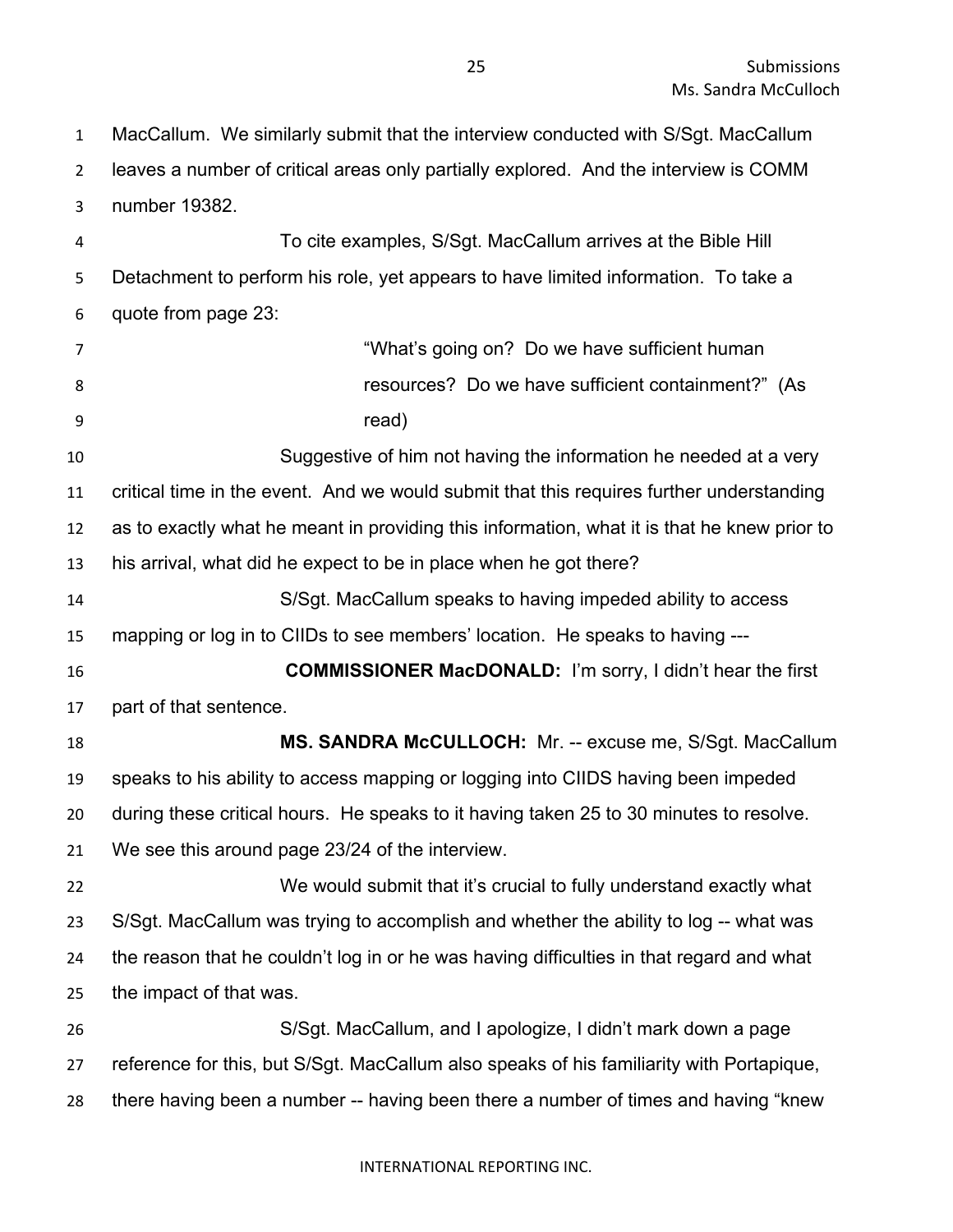that road".

 The interview also further describes his satisfaction with Google Maps and feeling that Google Maps didn't accord with the accuracy of the real roads. There's a quote, he speaks to: "It's making roads where there are no roads." (As read) There's a lot here that needs to be unpacked, we would submit, in understanding exactly what S/Sgt. MacCallum was seeing or not seeing, what problems he was concerned with that he was identifying, and ultimately why he, as we understand from his statement, resorted to working from a map taken off the wall. And there's just a lot here that's not fully explored, and we would submit that it is critical that we speak to the person who was tasked with mapping and understanding the area to the benefit of all other responding members, we need to hear more from him and fully understand exactly the work that he was doing and what he was accomplishing. And again, I'll just state it briefly that we would submit that he would also be able to offer information as to the diversion of RCMP resources to Five Houses during the response in Portapique. The last of the five that was among this window for submissions is S/Sgt. West. S/Sgt. West became the critical incident commander, which was broadcasted at or around 1:19 in the morning on April 19. While we -- probably with respect to S/Sgt. West it's probably a little more premature than the other individuals, there's probably more merit to that suggestion that calling him now as opposed to later is somewhat out of time, but that's -- we think it's important that we raise a number of critical points in relation to him, information that he is aware of including his understanding of the time that the Blair home was accessed and attended to by members, and why it was and when it was, that being later in the morning on April 19. S/Sgt. West's interview -- and I similarly apologize, I didn't write down a Com number. He also creates some uncertainty with respect to mapping, also speaks to accessing of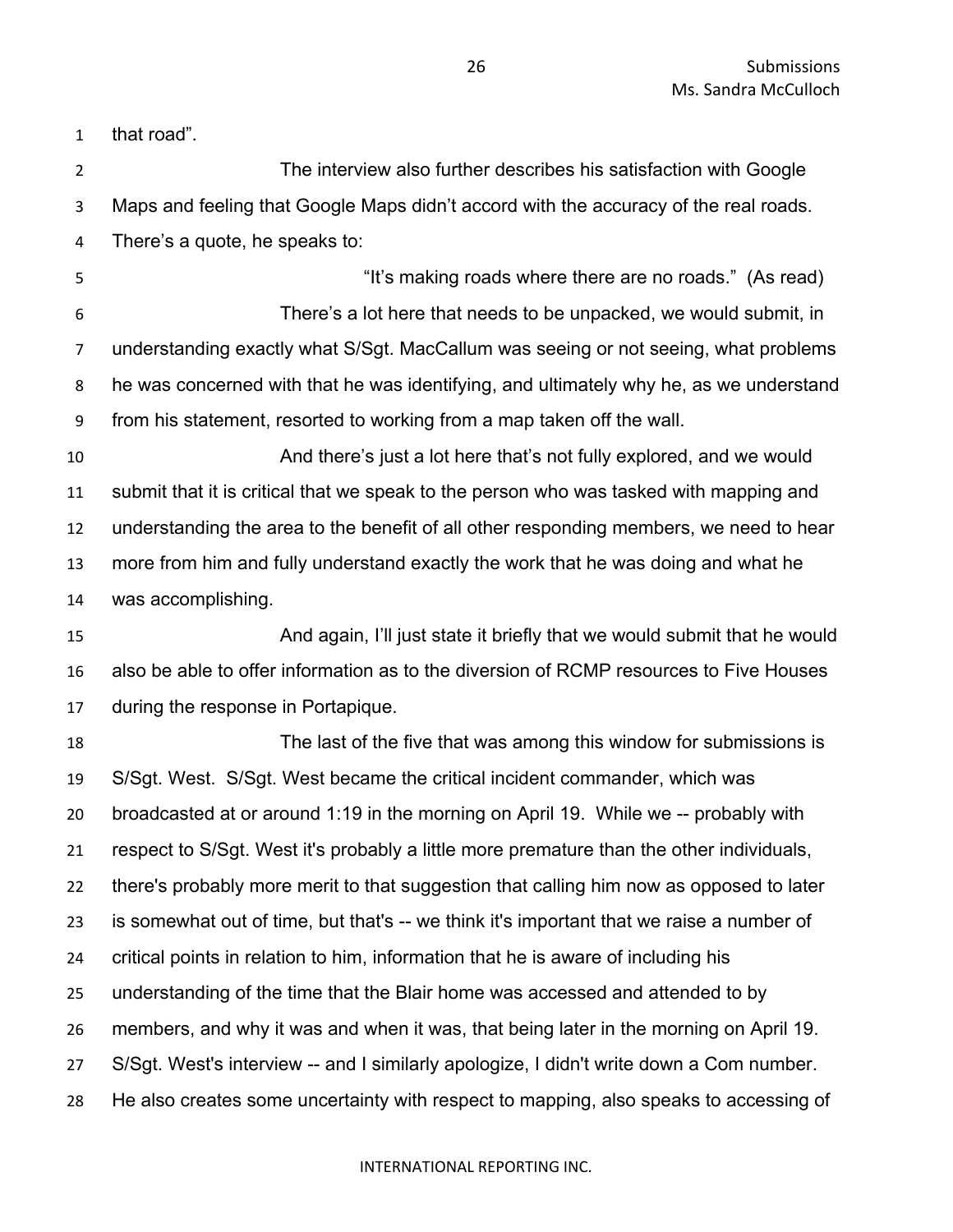Google Maps, a hand-drawn map on a flipchart. We need more information about who created this map and how it was put together and why. If there were other maps relied upon to put this information together, how was that accomplished? Who helped to accomplish it? Questions of that nature. There's just simply not enough information to inform the information he's attempting to convey.

 And we submit that there are other areas in S/Sgt. West's interview, you know, in the realm of decision making, public alerting. For example, his comment that the alert ready wasn't a tool in their toolbox, which is around page 50 of his statement. So, again, I -- as I've said, we appreciate that S/Sgt. West it may be premature to call him at this point and that it should be deferred until a later point, but again, I just -- to circle back to my initial comments, we do have some concern about making sure that things that we believe are relevant to the Portapique Foundational Documents are at least flagged for you, Commissioners, at this time.

 Do want to stress is a final comment that this response that these individuals have been interviewed and they've answered questions in these areas, we would submit that that's simply not an answer for not calling these individuals. In the case of all of them, more questions arise and none of them are immaterial to the Commission's work. We will have heard from Mr. Russell this morning identifying that supplementing information we already have is certainly within the realm of why evidence is collected in this fact-finding process.

**In regards to the -- what I expect we may hear, this being reminding 1**  Commissioners of the trauma-informed mandate and the concern about potentially creating trauma or aggravating trauma by calling these individuals as witnesses, the ones that we're discussing here today that you may look at them from a different lens in that they are not first responders heeding commands on the ground, but rather, these are individuals providing commands to -- from, in some respects, from afar, but nevertheless, we expect that there will be a suggestion that there -- we must continue to have concern about trauma in occasion to these individuals by having them come and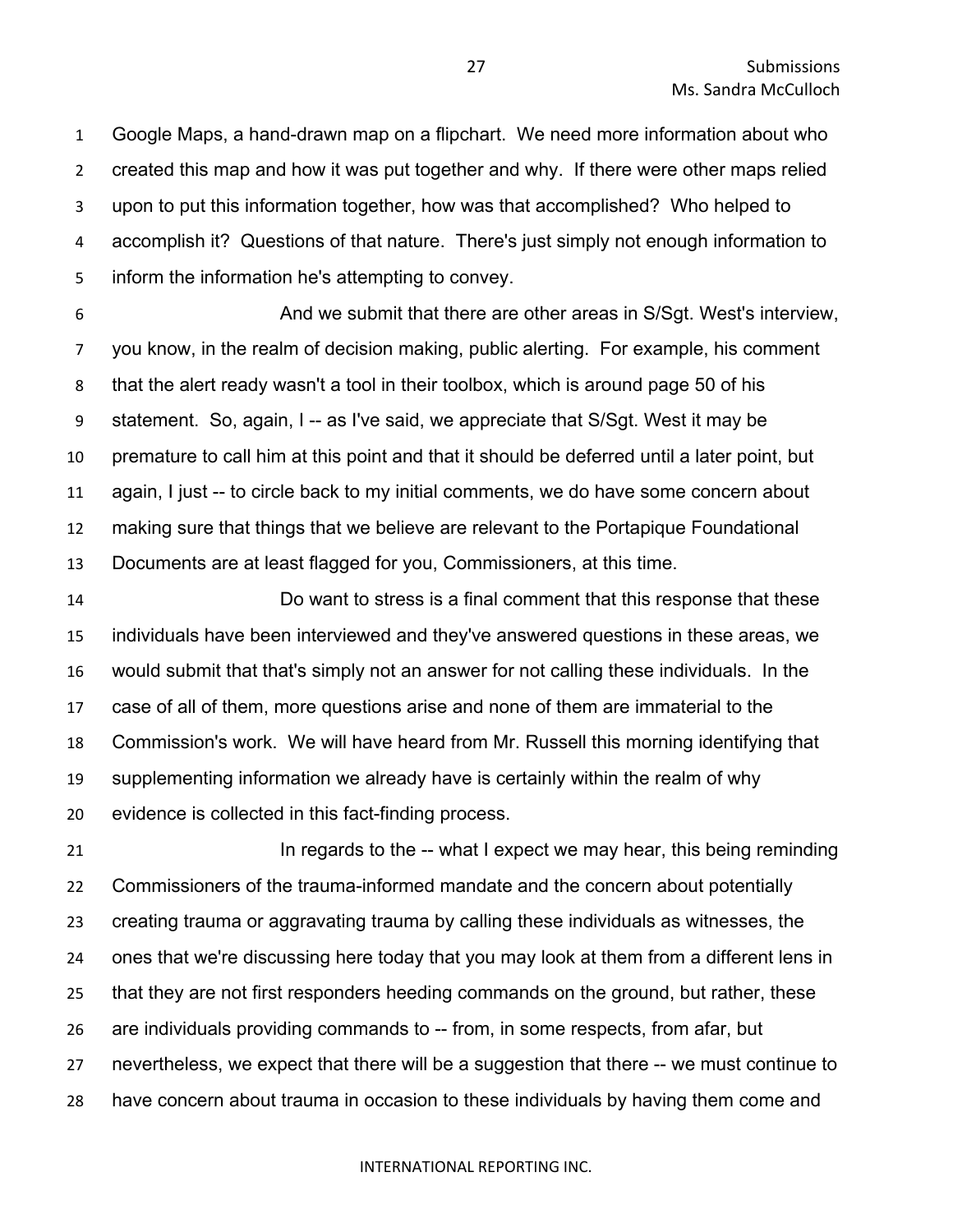speak to these matter. But we would submit that the importance of creating a fulsome, factual record absolutely has to be front and foremost to your Commissioner's minds when it comes to determining whether or not any of these individuals will be called as witnesses.

5 And I would stress, it's just a -- I think I said final point already, but I mean it this time. And I would just stress that, you know, there's other trauma that we have to balance here as well, trauma to the victims, potentially trauma to members of the public by not creating a fulsome, factual record. We would submit that it's also worth considering whether not giving -- whether it's the commanding officers or other first responders, not giving them an opportunity to answer questions, reasonable questions and providing fulsome information and answers may actually be trauma- inducing as well. Ms. Nijhawan has spoken to that the first responders they want to help, they want to provide information to the Commission, and I trust that she would say the same of the commanding officers as well. And so I would submit that it is worth considering whether not having those individuals come forward and saying what they feel needs to be said can be trauma inducing as well. So just an additional thought I wanted to leave, Commissioners, you with. Subject to any questions you have in follow up to my lengthy submissions, which I thank you for listening to, those are my comments.

**COMMISSIONER MacDONALD:** Yeah, thank you. The only

 question I have is just a practical one. Were you planning on giving the submissions on behalf of Patterson Law for Cpl. Mills?

#### **MS. SANDRA McCULLOCH:** Yes. Yes, Sir.

 **COMMISSIONER MacDONALD:** We could do that now and then if we did that, we could break, and that would give Ms. Nijhawan and Ms. Ward or MacPhee an opportunity to collect their thoughts during the break.

 **MS. SANDRA McCULLOCH:** Sounds fine. Thank you. **COMMISSIONER MacDONALD:** That appears fine to counsel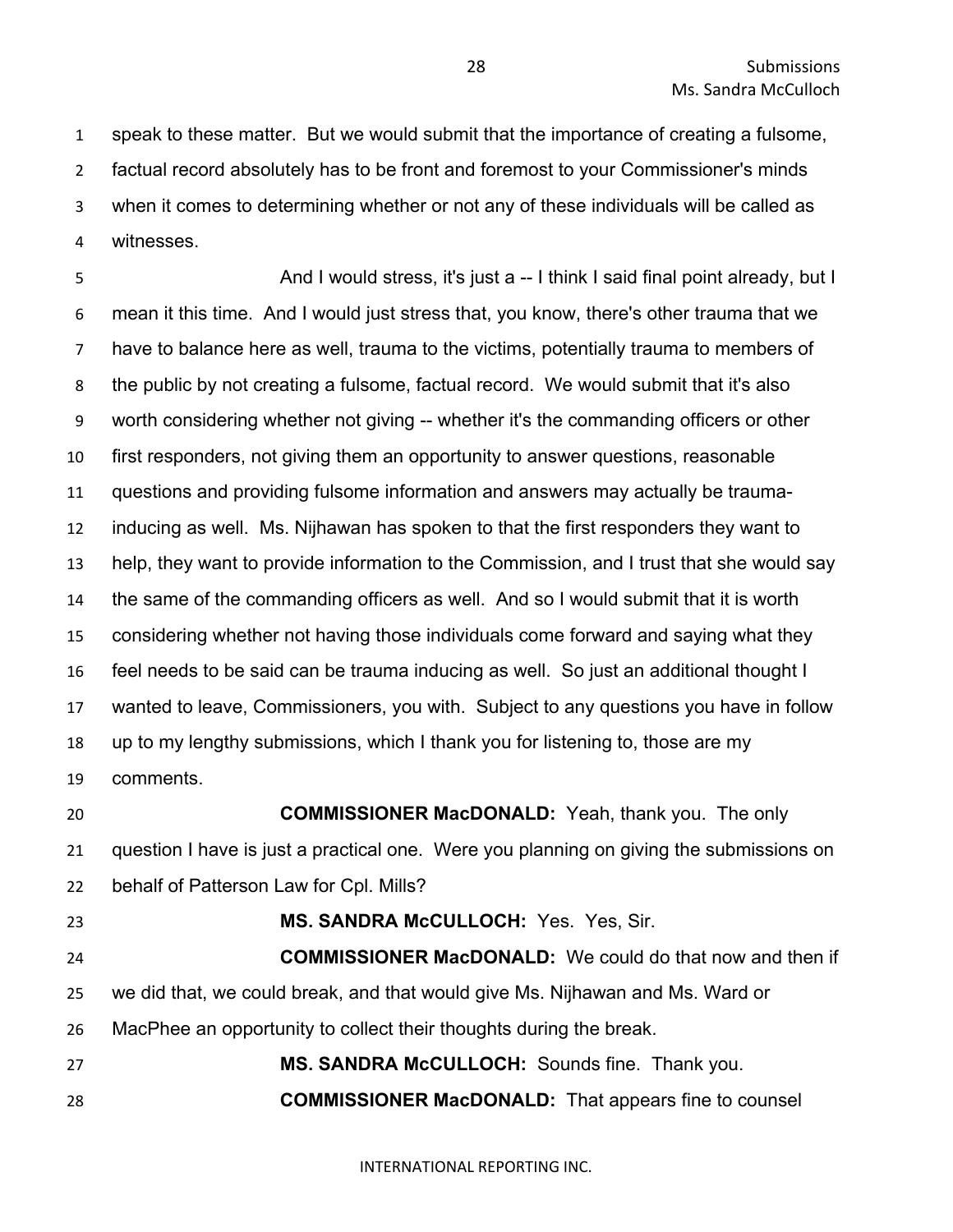- from the Government of Canada and for the Federation. So if you don't mind.
- **MS. SANDRA McCULLOCH:** Sure. Very good.

3 I will keep my comments fairly brief in relation to Cpl. Mills. You have heard all of my general comments already, and I would extend them in relation to Cpl. Mills as well. For context, Cpl. Mills was in command by way of the ERT team, and we again -- it may be -- we appreciate that it may be somewhat early days to hear from Cpl. Mills. We know that an ERT-related document is coming, and certainly his information will be relevant to other documents such as command decisions as well, but we respectfully submit that it is critical that the Commission appreciate those areas which bear upon the narrative that we've already been discussing, the Portapique Foundational Documents, and that there be a fulsome opportunity to explore the parts of that narrative that Cpl. Mills has involvement in, particularly containment; particularly the timing of the access of the Blair home, which I've already mentioned a moment ago; the extraction of civilians, including Clinton Ellison and Ms. Banfield; the direction of Police Dog Services within the community; and of Cpl. Sutton specifically, of whom we discussed last week. These are all points of interest to the Commission's mandate which warrant precise attention to ensure that none of the knowledge that can be gleaned from Cpl. Mills is overlooked in any way. I would similarly footnote Cpl. Mills with respect to the RCMP's diversion of resources to Five Houses, given that the ERT team was similarly tasked in that respect. And those are my submissions in regards to Cpl. Mills. **COMMISSIONER MacDONALD:** Well, thank you so much. **MS. SANDRA McCULLOCH:** Thank you as well. **COMMISSIONER MacDONALD:** So we'll take a 15-minute break and after that break we can hear from counsel for the Federation and/or the Government of Canada. Thank you.

 **REGISTRAR DARLENE SUTHERLAND:** Thank you. The proceedings are on break and will resume in 15 minutes.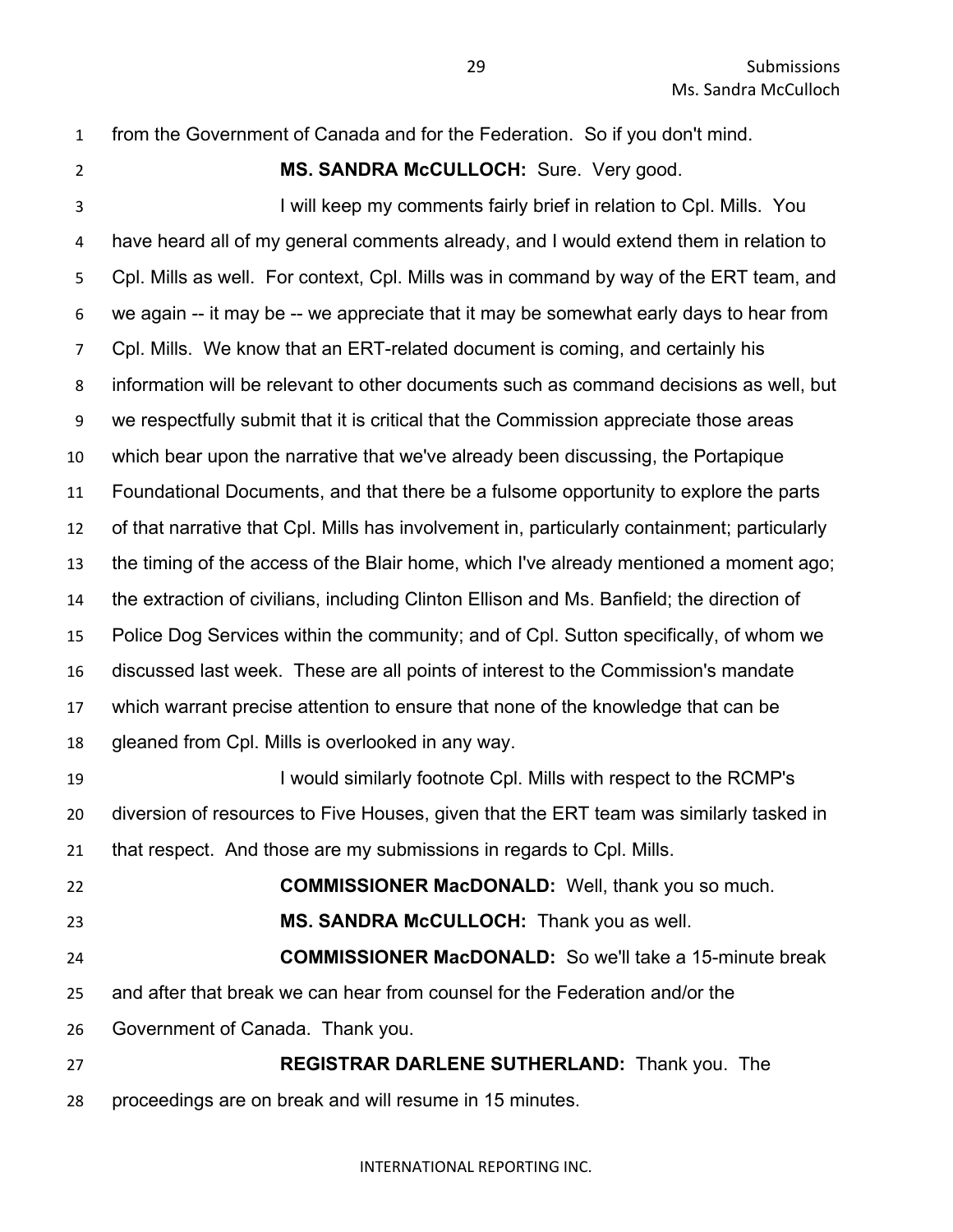--- Upon breaking at 10:38 a.m.

 --- Upon resuming at 11:01 a.m. **REGISTRAR DARLENE SUTHERLAND:** Welcome back. The proceedings are again in session. **COMMISSIONER MacDONALD:** Thank you. **MR. JAMIE VanWART:** I believe we can begin by hearing from counsel from Canada. **COMMISSIONER MacDONALD:** Thank you, Mr. VanWart. **MS. LORI WARD:** Thank you, Commissioners. **COMMISSIONER MacDONALD:** Thank you. **--- SUBMISSIONS BY MS. LORI WARD: MS. LORI WARD:** I hadn't planned to say anything about trauma or being trauma informed today, but then Ms. McCulloch I believe characterized those in supervisory positions as not first responders, or something of the sort. And again, I think I heard what was an insinuation that only maybe the IARD guys, and the ERT guys, and the guys on the ground, the guys wearing the hard body armour, maybe they're only the ones who experienced trauma. I think that's one of the erroneous assumptions that Ms. Nijhawan sought to dispel last week. Some of these guys and these women with 20 and 25 and 30 years of service, who saw 22 people killed that day, including 1 of their own, experience trauma just as any other Nova Scotian, probably more so. Now, what I took from the Commissioners disallowing the expert report was that the Commission has probably sought, and gained, and already had some expertise with this topic. We know the Commissioners have engaged some experts in this regard. And we expect that the Commissioners won't be making those sorts of assumptions that the Participants seem to be making. 27 Again, as I said last week, those RCMP members in supervisory roles and the other RCMP members, want to assist this Commission and provide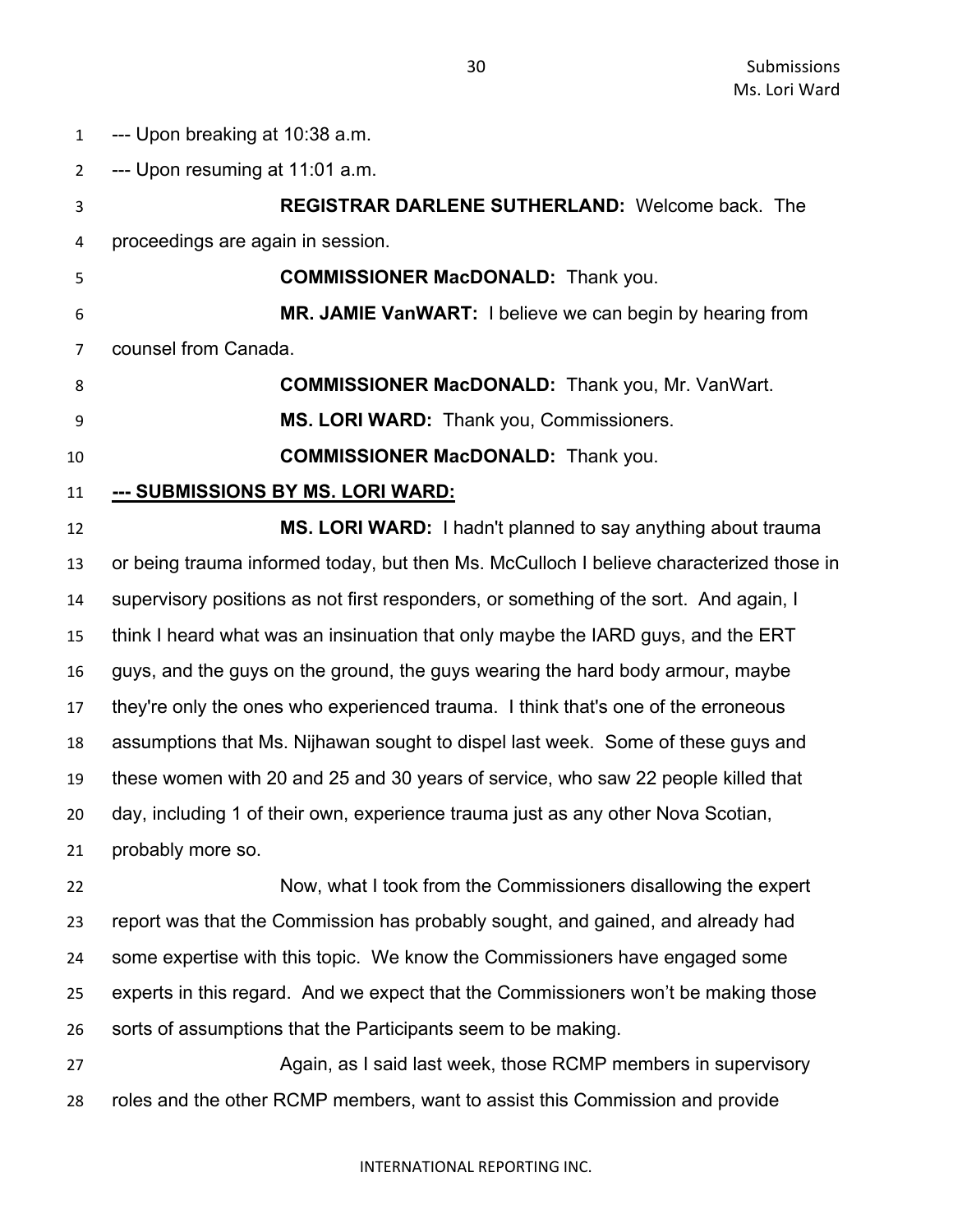information that you need. Again, we're surrounded by trauma and there needs to be a balancing of trauma. And how those traumas are balanced, it's a tall order. And that's why you're sitting up there. Moving on to the information that's sought from these witnesses, or proposed to be sought, I would simply say that saying that something wasn't fully canvassed does not make it so. A lot of the issues that were raised have been fully canvassed in documents and interviews to date. One of the questions was why did Sgt. O'Brien come in to work if he wasn't working that evening? Well, he came to work because Stuart Beselt called him. He was Stuart Beselt's supervisor. Most of these witnesses sought were not working as scheduled that evening. Most of them came in because they heard that something major was happening and they were needed, because that's what they do. S/Sgt. MacCallum commented on maps. He wasn't happy with Google Maps. He ended up taking a map off the wall. Well, whatever issues there are with Google Maps are probably questions for Google. **Anyway, he spoke about this in his interview, and many of the other**  issues that Ms. McCulloch raised. Finally, we would suggest that most, if not all of this information sought, if it's not already on the record, is to be addressed in subsequent command decisions. 23 And I take Ms. McCulloch's point that I think she allowed that some of these witnesses might be premature, but they wanted to put their marker down, which is fair enough. But we have the Command Decisions document yet to come, 200 plus pages, some time in May. The Decommissioned Vehicle document, as well as the ERT document, and a document specifically on public alerting.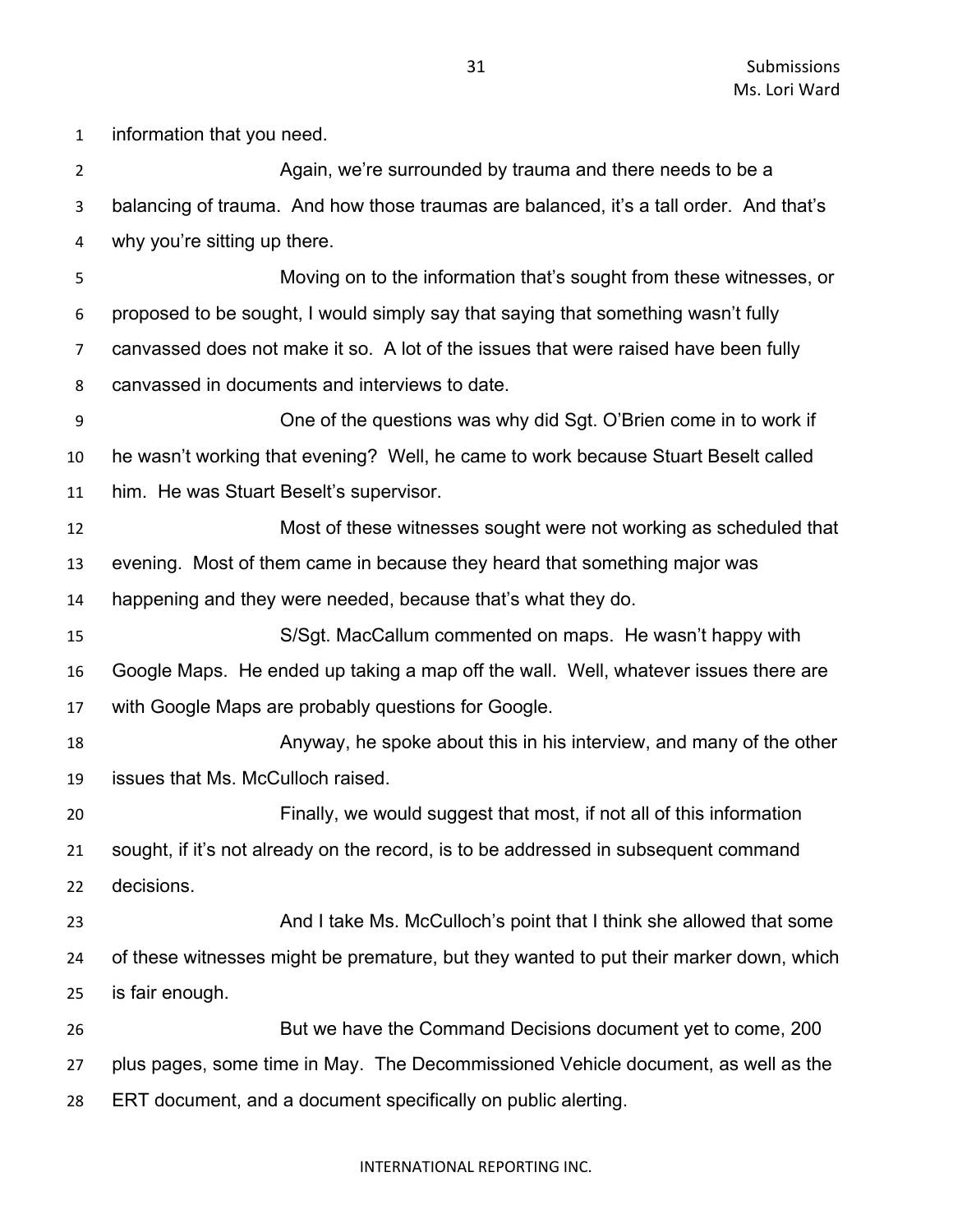| $\mathbf{1}$   | So with respect to these witnesses, we would just submit that they                         |
|----------------|--------------------------------------------------------------------------------------------|
| 2              | are all premature at this point and could be reassessed somewhere down the road.           |
| 3              | Thank you, Commissioners.                                                                  |
| 4              | <b>COMMISSIONER MacDONALD:</b> Thank you, Ms. Ward.                                        |
| 5              | <b>MR. JAMIE VanWART: National Police Federation counsel, Ms.</b>                          |
| 6              | Nijhawan.                                                                                  |
| $\overline{7}$ | <b>COMMISSIONER MacDONALD:</b> Thank you.                                                  |
| 8              | <u>--- SUBMISSIONS BY MS. NASHA NIJHAWAN:</u>                                              |
| 9              | MS. NASHA NIJHAWAN: Thank you, Commissioners.                                              |
| 10             | So on behalf of the National Police Federation, I'm here to respond                        |
| 11             | to a request for subpoenas of five individuals who were in commanding roles during the     |
| 12             | mass casualty event: S/Sgts Halliday, West, MacCallum, and Rehill, and Sgt. O'Brien.       |
| 13             | I'm also going to speak to you about the necessity of, at this stage,                      |
| 14             | issuing a subpoena for Cpl. Tim Mills, who was the individual who was in charge of the     |
| 15             | ERT at that time. So in another type of commanding role.                                   |
| 16             | I'm going to address a comment made by Ms. McCulloch that these                            |
| 17             | were not people in first responding roles. These were people who were engaged in the       |
| 18             | events from afar.                                                                          |
| 19             | I'd like to dispel that assumption. It's erroneous. These were                             |
| 20             | individuals who were very much on the ground, who are operational, not white shirts        |
| 21             | sitting at headquarters. They were making decisions. They were subsumed in the             |
| 22             | uncertainty and weighted by the responsibility of their decisions. And on their watch, as  |
| 23             | you know, one member was shot and injured and another was killed. To suggest that          |
| 24             | there is some lesser degree of trauma that these individuals may have been exposed to      |
| 25             | I think is actually a completely erroneous assertion and that, in fact, when you hear from |
| 26             | them, as I expect you will, you'll hear that the exact opposite is true.                   |
| 27             | But aside from that issue, the real reason that a subpoena must not                        |
| 28             | issue for these members at this time is that we are here to talk about gaps, or disputes,  |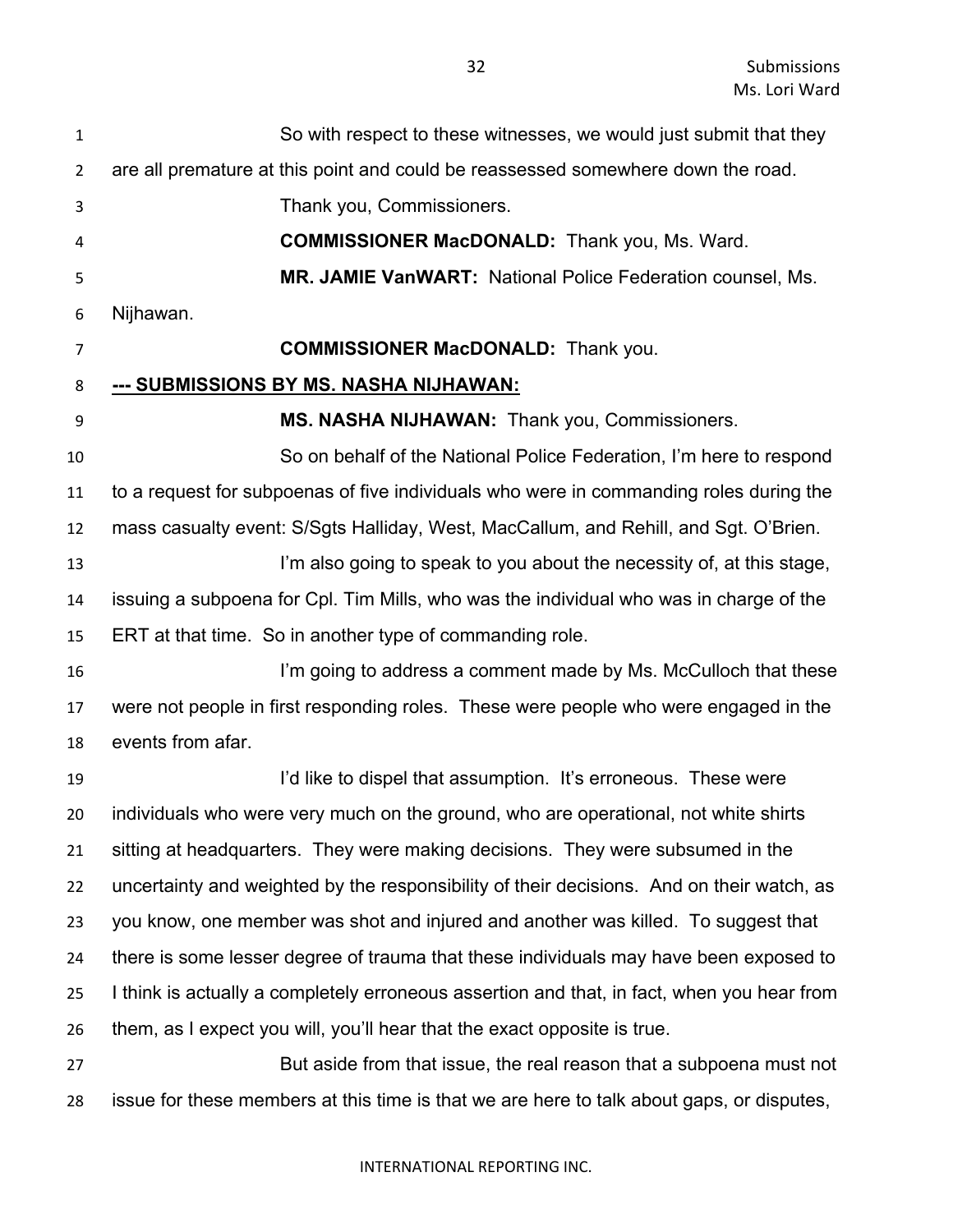or need for context with respect to three Foundational Documents. And the Commission itself has decided that it will present the evidence in a particular way, and that is to offer, first, a community perspective on the events in Portapique, and then a response -- a perspective of the response of the IARD team in that first responding group. And then on top of that basic factual information, layer on several other types of analysis.

 So as we move through the proceedings, as the Commissioners well know, we will receive a document about the Emergency Response Team, which can be layered on top of these documents. It covers the same timeframe, but details the involvements of other officers.

 We're going to lay on top of that, a chronology from the perspective of the command team, these officers that we just -- these members that we just spoke about. And that is also going to lay on top of the existing documents.

 We are also going to look topically at some of the important questions that participants have raised. This question of RCMP public communications. Alerting. We're going to look at the question of the use of air support over the same time frame by the same members, and we're going to look at information that the RCMP may have received about the existence of a replica police cruiser created by the perpetrator. So all of these documents are going to answer some of the

 questions that were raised by Ms. McCulloch today, and many other questions that could be asked of the members that have been identified.

 Each of these members have participated in providing evidence to the Commission on a voluntary basis. All except Sgt. O'Brien did so in a recorded interview.

 Those interviews are yet to from part of the record because their actions have yet to be addressed in the Foundational Documents that the Commission has before it.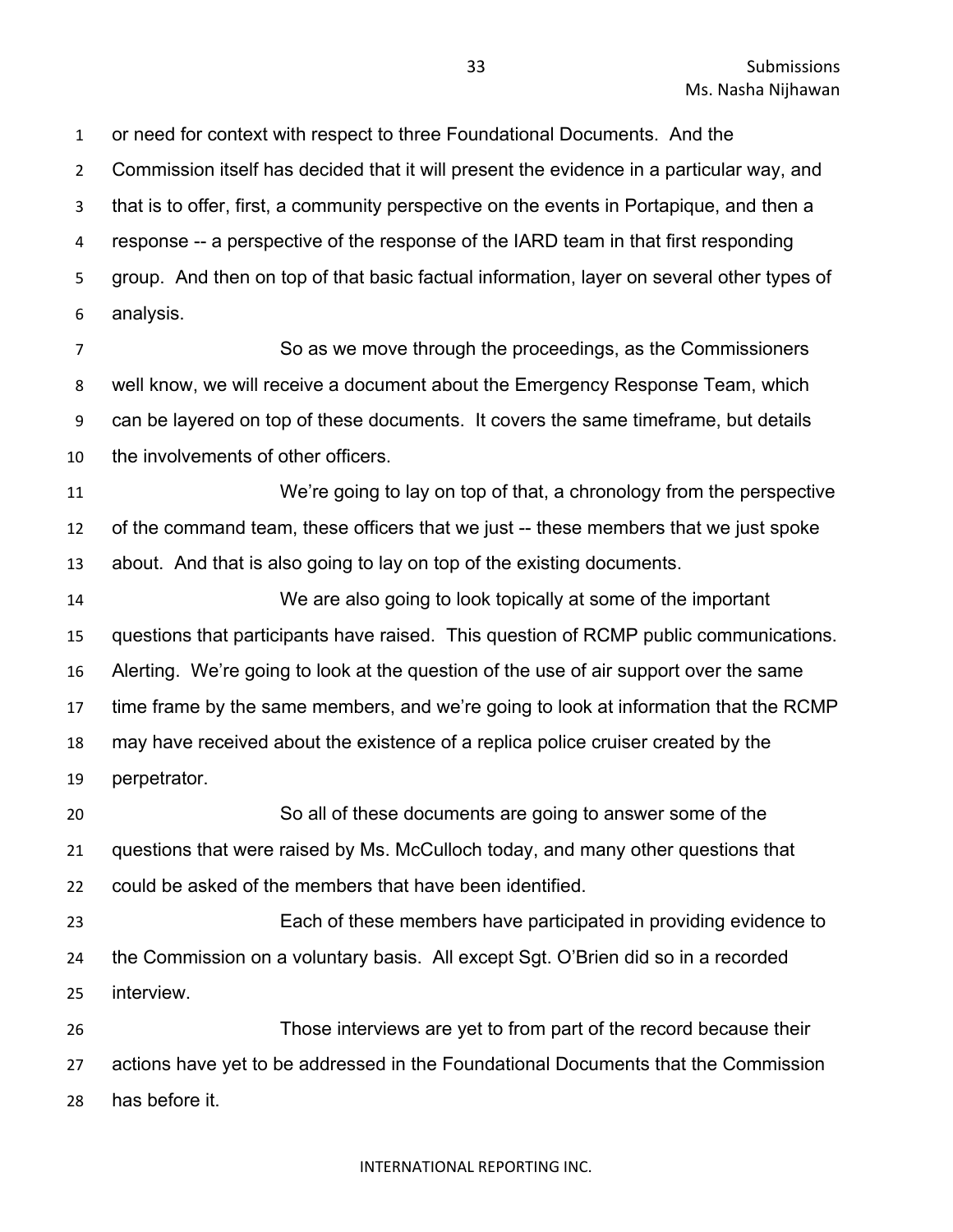Submissions Ms. Nasha Nijhawan

**In addition to those interviews, those members have notes, reports,**  timelines, summaries of their involvement, which are also before the Commission. This question of whether or not each and every one of the questions raised by Ms. McCulloch have been answered, I can't tell you that, because I've heard those questions for the first time just now. But I can tell you that most -- the question for the Commission is, have they been answered? And that question cannot be addressed until we see what is in fact presented in these future Foundational Documents. So with respect to the application itself, all -- for all of these witnesses, this question is premature. Now, we have added on to that an indication quite clearly from the Commission that it intends to hear from the five members that we've described as commanding members. And I've heard Ms. McCulloch's endorsement of a two-stage process with respect to members who may need accommodation. I think it would be extremely problematic for the Commission to, at this stage, consider that maybe it would be good for these members to testify for their own trauma. I think it would be problematic for the Commission to assume that what we're really doing here is balancing, in some way, actual trauma for one person, with the potential trauma of not knowing to another person. But more specifically, I'd like to remind the Commission what a trauma-informed mandate is, as defined by the Commission, and as accepted by the Government of Canada. 23 A trauma-informed approach is meant to minimize harm, minimize the chances of re-traumatization, and enhance safety, control, and resilience. So it's for this reason that I look forward to the opportunity to present information from each of these members about what they in fact have experienced and what in fact they need from the Commission in order to achieve this objective. And that's not for today. That's for another day. And so I'll just put a pin in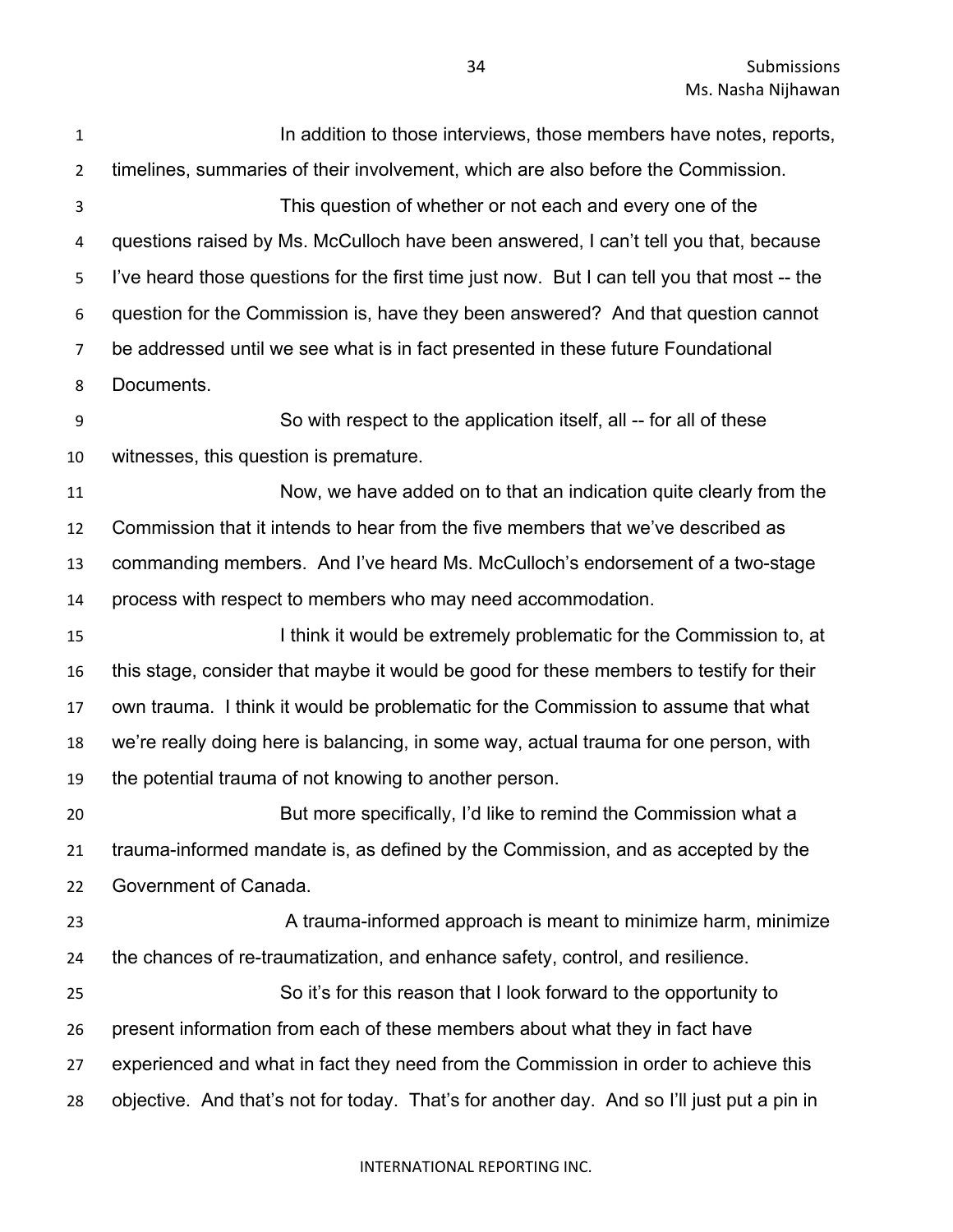that issue and say let's not make assumptions, but let's ensure that our process

provides these individuals the opportunity for safety and control, and to speak their own

-- speak to their own experiences for themselves.

 Subject to any questions that you have, those are my comments on these witnesses.

 **COMMISSIONER MacDONALD:** Thank you so much. **MS. NASHA NIJHAWAN:** Thank you. **COMMISSIONER MacDONALD:** Sorry, were you going to address Cpl. Mills separately or did I misunderstand? **MS. NASHA NIJHAWAN:** Perhaps I didn't address him directly enough, except to say that his involvement is covered --- **COMMISSIONER MacDONALD:** Oh, okay. **MS. NASHA NIJHAWAN:** --- not in these documents, but in the Emergency Response Team document which is to come. And so my submission is that his evidence would also be premature. **COMMISSIONER MacDONALD:** Thank you. **MS. NASHA NIJHAWAN:** Thank you. **MR. JAMIE VanWART:** Commissioners, Commission Counsel will make a couple of comments. First, Ms. McCulloch, in her representations, did indicate that the Commission needs to obtain messages from RCMP officer's cellphones. I can advise that the Commission has requested this information, including outstanding text messages. We have also followed up with the Department of Justice on our initial request. With regards to the first five individuals, the S/Sgts Halliday, McCallum, Rehill, and West, and Sgt. O'Brien, Commission Counsel has advised the Participants that it wishes to hear from these individuals, and wish to do so within relation to a forthcoming Foundational Document that will be presented later this spring entitled "RCMP Command Decision Narrative".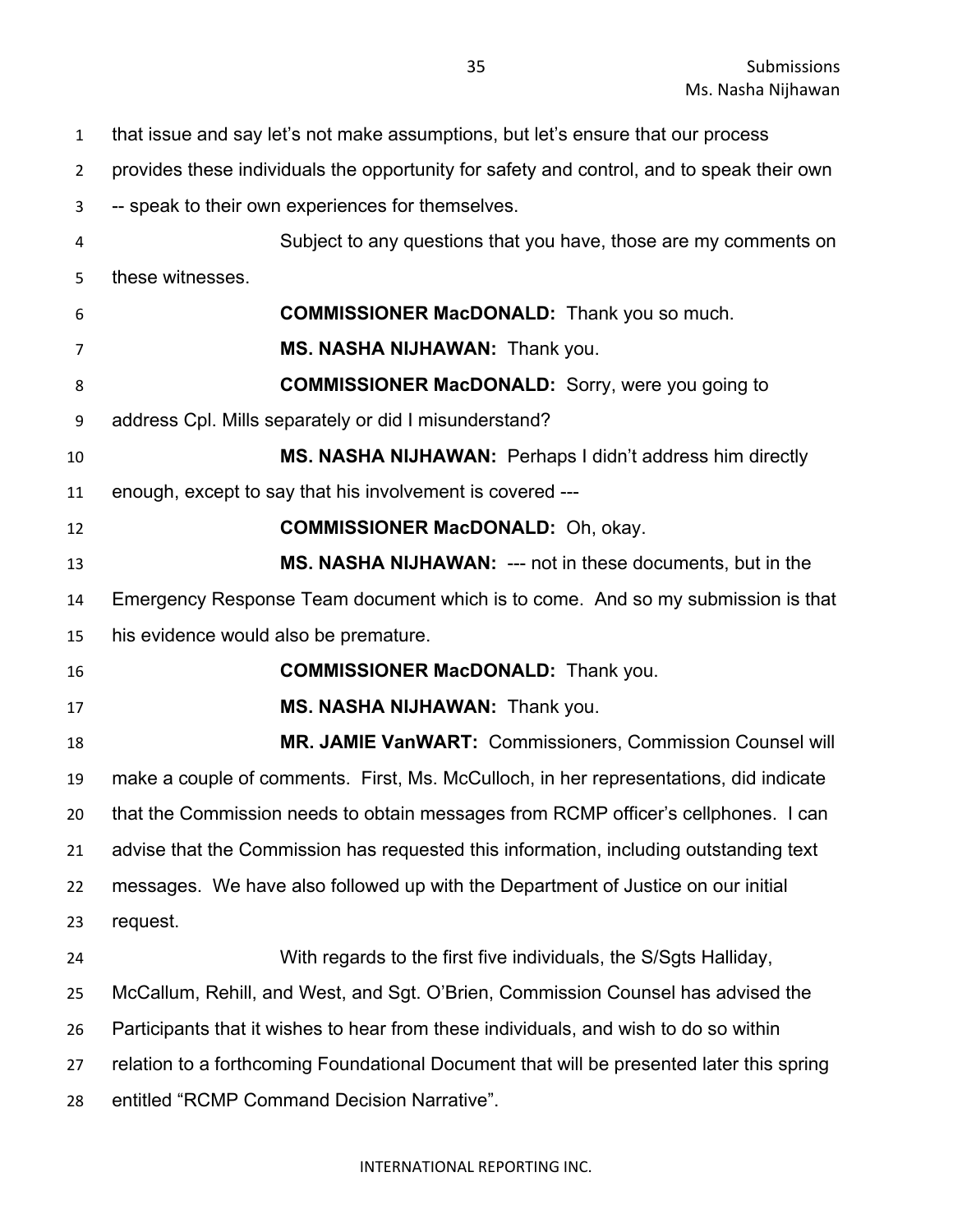Submissions Ms. Nasha Nijhawan

| 1              | And with regards to Cpl. Mills, Commission Counsel can advise that                      |
|----------------|-----------------------------------------------------------------------------------------|
| $\overline{2}$ | there is a forthcoming Foundational Document entitled "RCMP Emergency Response          |
| 3              | Team Response" that will be addressing Cpl. Mills involvement.                          |
| 4              | There is another bit of housekeeping today, Commissioners. On                           |
| 5              | Wednesday we heard from counsel with regards to a number of individuals, including a    |
| 6              | Sean Conlogue. Subsequent to Wednesday, the Commission disclosed some further           |
| $\overline{7}$ | information. So Ms. Miller would like to make -- address the Commission and make        |
| 8              | some further comments in light of that.                                                 |
| 9              | <b>COMMISSIONER MacDONALD: Absolutely.</b>                                              |
| 10             | MS. TARA MILLER: Good morning, Commissioners.                                           |
| 11             | <b>COMMISSIONER MacDONALD:</b> Good morning.                                            |
| 12             | <u>--- SUBMISSIONS BY MS. TARA MILLER:</u>                                              |
| 13             | MS. TARA MILLER: Again, for those watching, my name is Tara                             |
| 14             | Miller. I'm with my colleague, Alex Digout. We represent family members of Kristen      |
| 15             | Beaton and Aaron Tuck.                                                                  |
| 16             | I appreciate the opportunity to speak again with respect to this                        |
| 17             | witness, Mr. Conlogue, who I addressed last week in terms of gaps in evidence relating  |
| 18             | to him.                                                                                 |
| 19             | As Commission Counsel indicated, we did receive additional                              |
| 20             | disclosure on Friday relevant to this witness, and that disclosure was a further FBI    |
| 21             | statement, audio and video. We've listened to the audio. The video is still in          |
| 22             | production. But it is, we assume, matches with the video.                               |
| 23             | I spoke, as I said, to this last week, but I'll again just review at a                  |
| 24             | high level.                                                                             |
| 25             | Mr. Conlogue was a very close friend of the perpetrator and Ms.                         |
| 26             | Banfield. They visited him frequently in Maine. He was scheduled to come to Nova        |
| 27             | Scotia to visit them prior to COVID closing the borders. The relationship was described |
| 28             | as family.                                                                              |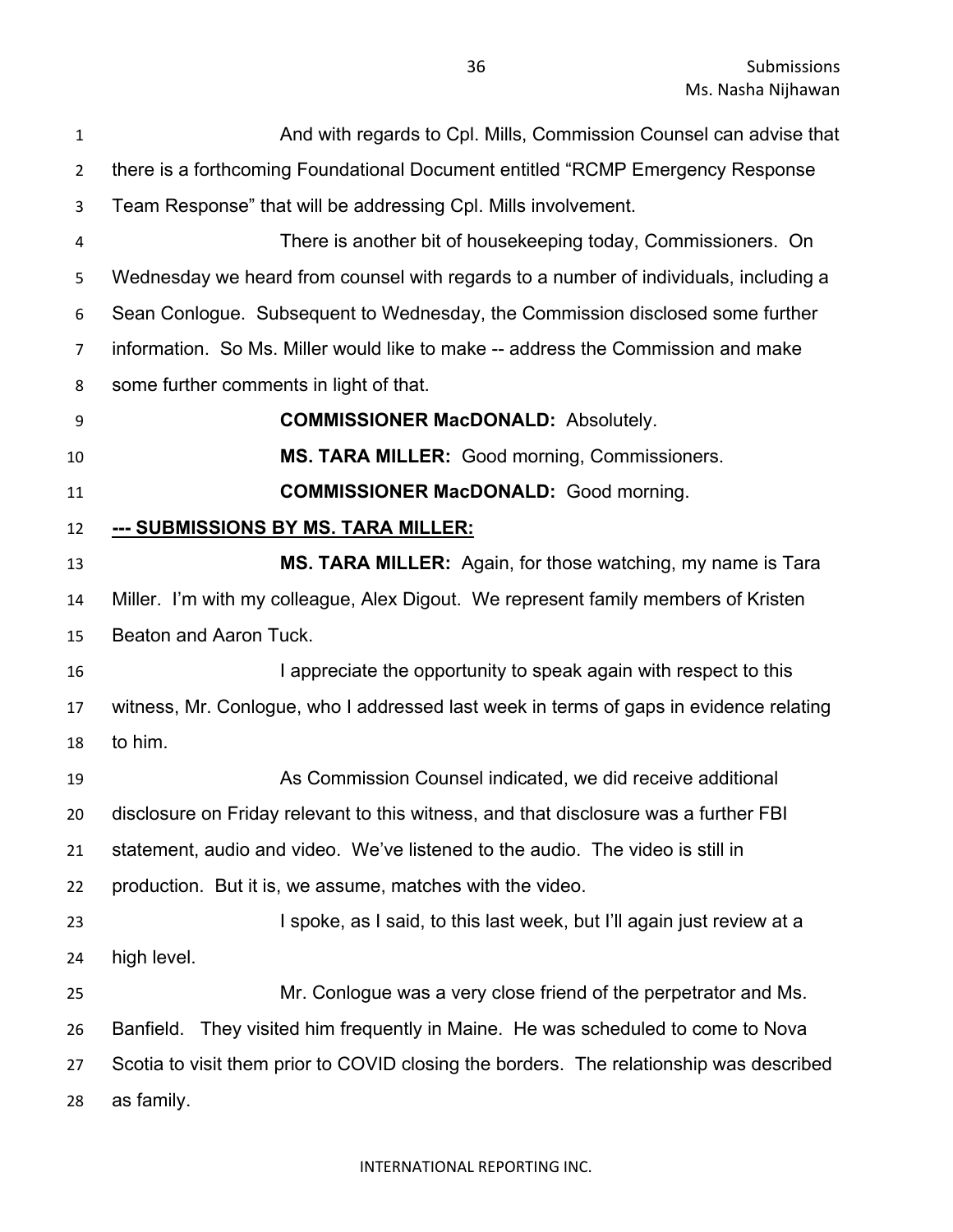When the perpetrator last visited Mr. Conlogue in the States in late February or March, he told him that he had put him in his will and he loved him. But it's more than this. The reason for my comments about this witness is more than this close relationship. It's specifically with respect to ensuring that the Commissioners, and that the families, and that Canada have a fulsome timeline of 6 what happened on April the 18<sup>th</sup>, prior to 10:01 when the first 9-1-1 call was received. And the reason for this is because Mr. Conlogue was one of the last two people, other than Ms. Banfield, to speak to the perpetrator on Saturday, April 9 the 18<sup>th</sup>. And he did so not once, but twice. He spoke with him mid-afternoon when he would have been present with a call that took place with Angel Patterson, I spoke to her last week, and then he had a solo call on Facetime with the perpetrator, Ms. Banfield, at 5:30, which would have been 6:30 Nova Scotia time. This is less than four hours, as the clock is ticking down, to when the carnage starts. And this was a 24-minute Facetime call. That's a significant period of time. So when we received this new disclosure on Friday, I listened to it and through, well perhaps there's detail about the details of this contact in those additional information. 18 And to my dismay, there was not. That just affirms and highlights concerns that we have with respect to these reliance on prior statements as filling in these gaps and building this timeline. We know there are now two FBI statements, one ATF statement, one statement with the RCMP, and one statement with Commission Counsel. None of these statements, including the recent disclosure, spend any amount of time reviewing what exactly took place and what was said in those two contacts that day. The Commission interview, you know, certainly reviews certain things, but it spent some time reviewing mental health resources for Mr. Conlogue, who has lost a friend. And we have no issue, when it comes to trauma-informed mandate to share mental health resources and support, but let me be clear, it is not at the sacrifice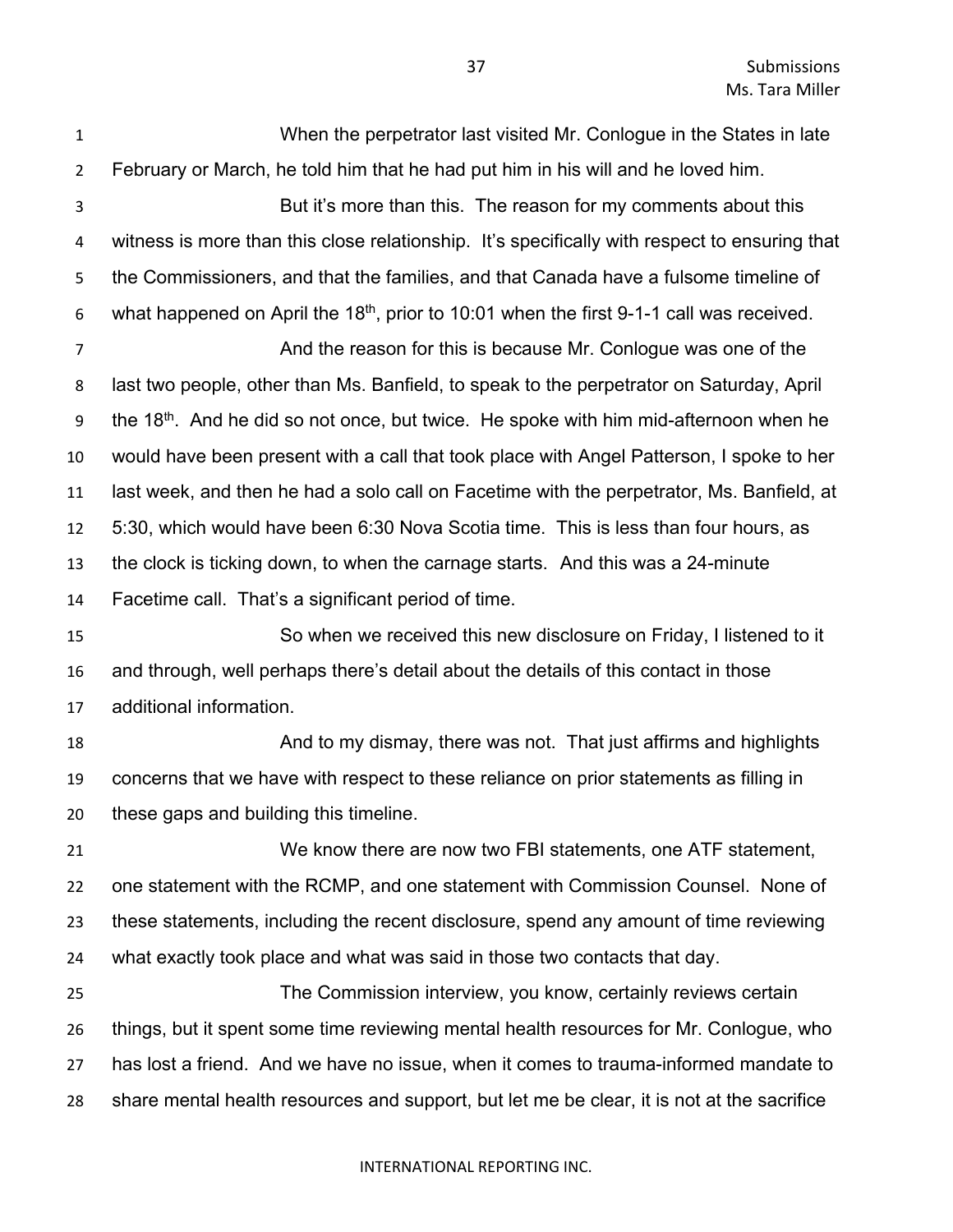of getting relevant facts. And we do not have any detail about these two contacts that Mr. Conlogue had in the critical hours leading to the tragedy which unfolded several hours later.

 We submit detail of these two contacts is particularly relevant for the Commission's work. And I'm echoing my comments last week, but I wanted to reinforce that even with this additional com log, it didn't nothing to allay my concerns with respect to detail that might exist in the record already. Subject to any questions, those are my submissions. Thank you. **COMMISSIONER MacDONALD:** Thank you, Ms. Miller. **MR. JAMIE VanWART:** Commissioners, that does conclude the matters that were scheduled to be heard today. **COMMISSIONER MacDONALD:** Well thank you so much, Mr. VanWart. And thank everyone, thank you Participants, and thank all members of the public who are engaged, and of course Participants' counsel as well. We will review and we will make our decision and respond to all the submissions that have been made, and we'll do it as quickly as possible. So just for members of the public, there's a lot to digest and we don't want to overpromise, except to say that we will take tomorrow, that's for sure, and attempt to digest the important information that we heard and make sure we have sufficient time to make the proper decisions and to give the proper direction. And so we will not be having hearings tomorrow. And Rule 43 has been mentioned, and again, I'll speak for members of the -- Participant counsel are fully aware of the rules and the purpose of the rules, but just speaking for the public, Rule 43 is a process whereby special arrangements, if they are required or desired by a witness in order to facilitate their testimony, then that can be asked for and, of course, the Commission would consider that. And we've heard quite a bit last week and some today about the effects, the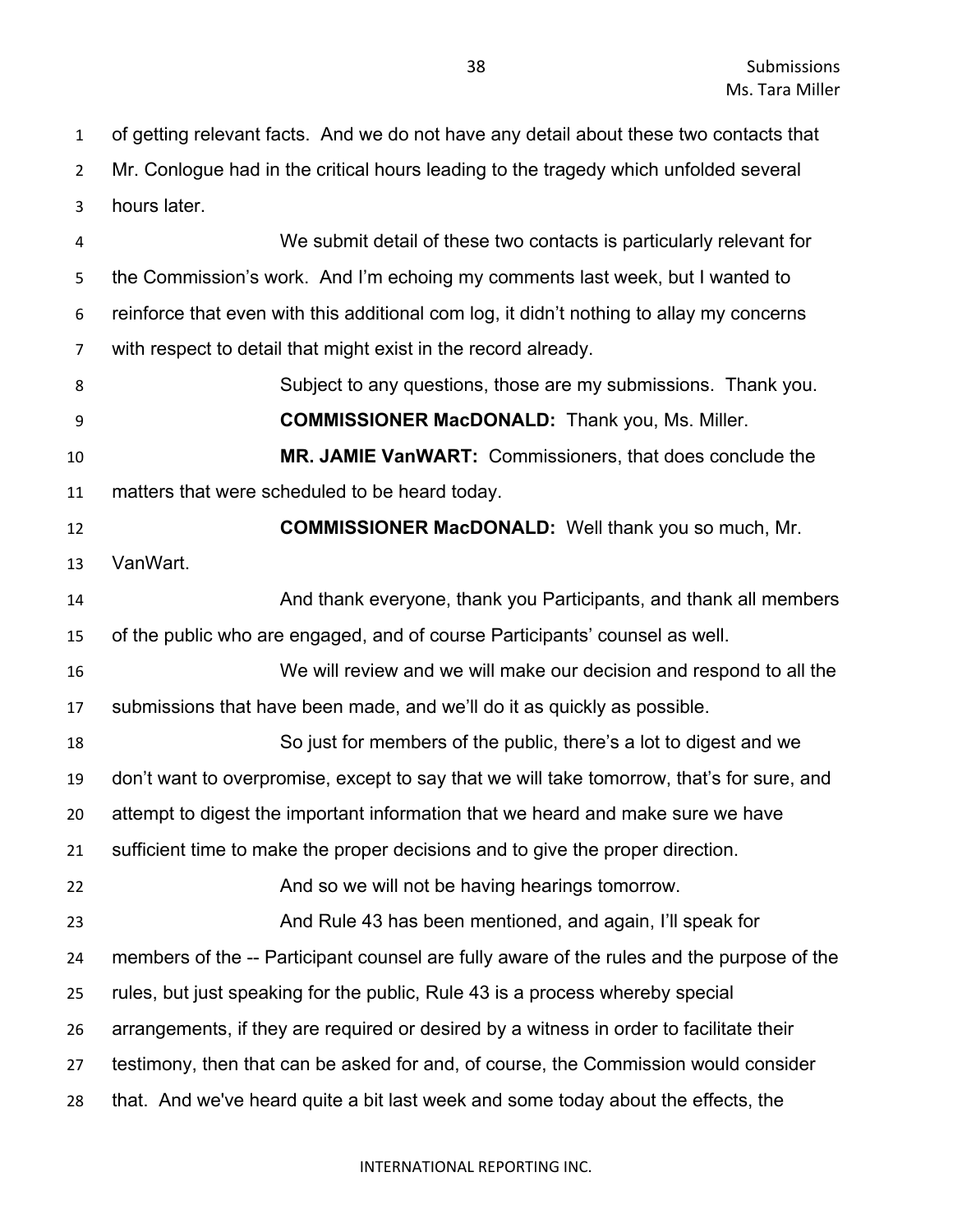traumatic effects on so many people as a result of this horrendous casualty, and that's something which, of course, the Commission is abundantly familiar with.

 During the Wednesday proceedings, Commission Counsel, Mr. Burrell, will present the next Foundational Document, focussed on the perpetrator's actions overnight in Debert. And we've asked participants proposing witnesses vis-à-vis that Foundational Document to do so on Wednesday, and any participants who oppose that, we would handle it by way of written submission. So we're trying to be agile and flexible, and rather than -- we think that -- we expect that the presentation of that Foundational Document will not take a long time, so it would be time well spent to hear from those who wish to propose other witnesses, but to afford an opportunity for those who may oppose a chance to do so, we would do it by way of written submissions again, just to be flexible.

 And given the iterative nature of this inquiry, the schedule of proceedings will move in the most efficient and timeliest fashion possible. We will always try to give as much certainty as possible, but we have to be agile in response to new information, submissions, and the availability of witnesses and the availability of others.

 Even when public proceedings are paused, again, I'll say this for the public primarily, the work doesn't end. The Commission will continue its work. And I think I mentioned this in my opening remarks while Mr. Burrell was presenting one Foundational Document, there is a team of lawyers back at the office, if you will, working on the ones that are to come. So it is very much iterative and we'll continue to review documents that are still coming in and sort those and, of course share those with participants at the earliest opportunity. And we continue our independent investigation, and we're preparing for phase two proceedings, including the review of -- or receiving Commission's reports, and working with participants to shape expert witness panels. So we hope to have, you know, the issues that were talked about over the past week or so, we hope to have expert reports on those, so that when we get to phase two and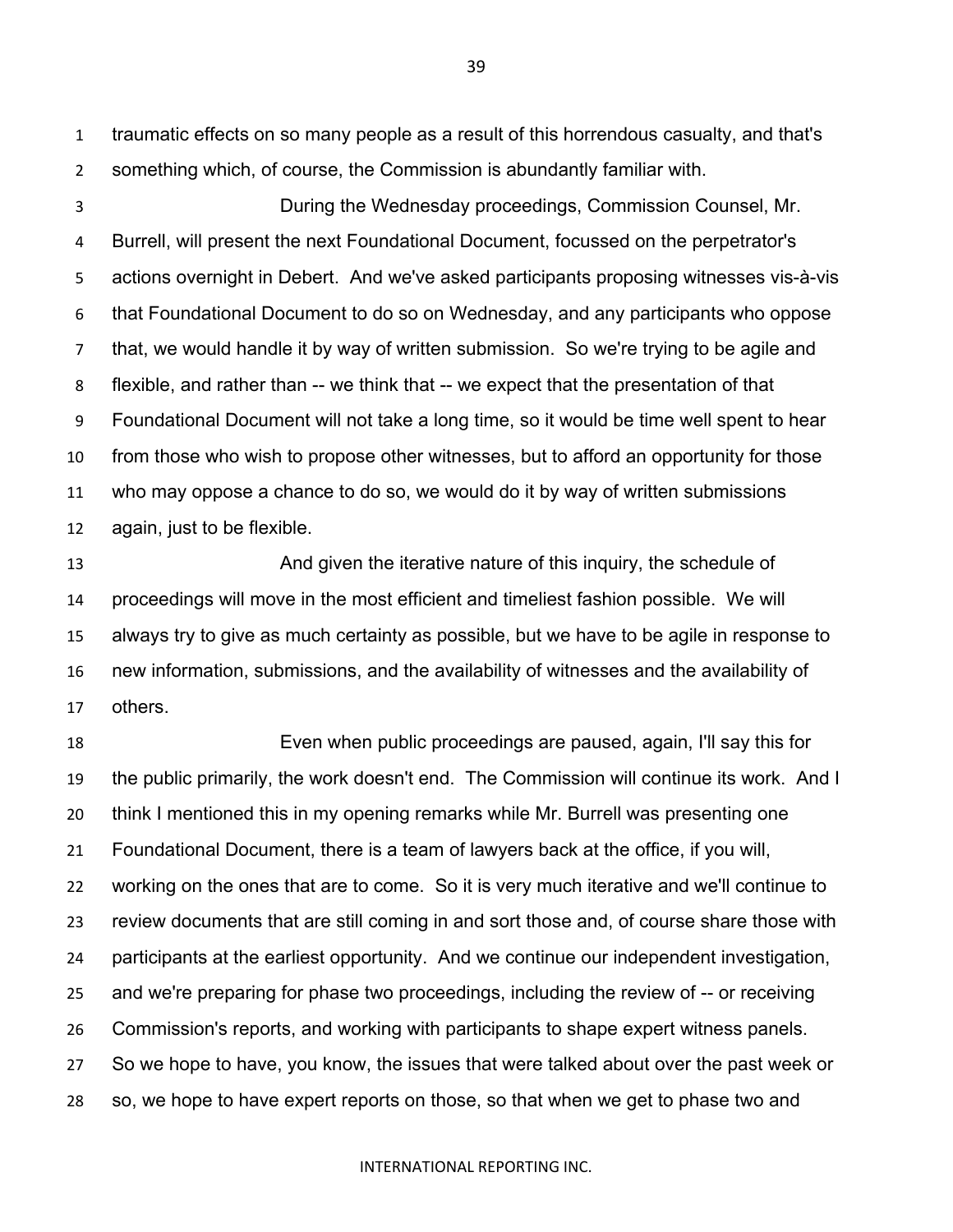three we can find out what are the best models in the world for any issues that we see that may have played out in Nova Scotia. So that's coming. And, of course, we'll be reviewing the submissions from participants. And the submissions have been very helpful. Rest assured we have questions too, absolutely.

 And again, for members of the public, please don't get the impression that when we're paused and not having oral proceedings that Participant Counsel are paused. I'm sure they are very -- will be very, very busy reviewing the disclosure that we on a regular basis send along, and identifying gaps and errors in upcoming Foundational Documents, as well as preparing their clients with regards to the materials that will be ahead. So, everybody will be busy, I would think.

11 And we still have a long way to go here before we can reach any conclusions and recommendations made in the final report later this year. Yet together, repeating what I said in my opening remarks, but, you know, I think it's sometimes helpful, together we are making important progress and appreciate your patience as we continue this very, very complex and very challenging work. So, again, a thank you to everyone.

 And, Commissioner Fitch or Commission Stanton, I don't know if you have anything you wanted to add. No. Then thank you. We'll resume again at 9:30 on Wednesday. Thank you.

 **REGISTRAR DARLENE SUTHERLAND:** Thank you. Lunch will 21 be served shortly, and the proceedings are adjourned until Wednesday, March the  $9<sup>th</sup>$ , 2022 at 9:30 a.m.

- --- Upon adjourning at 11:29 a.m.
- 
- 
- 
- 
- 
- 
-